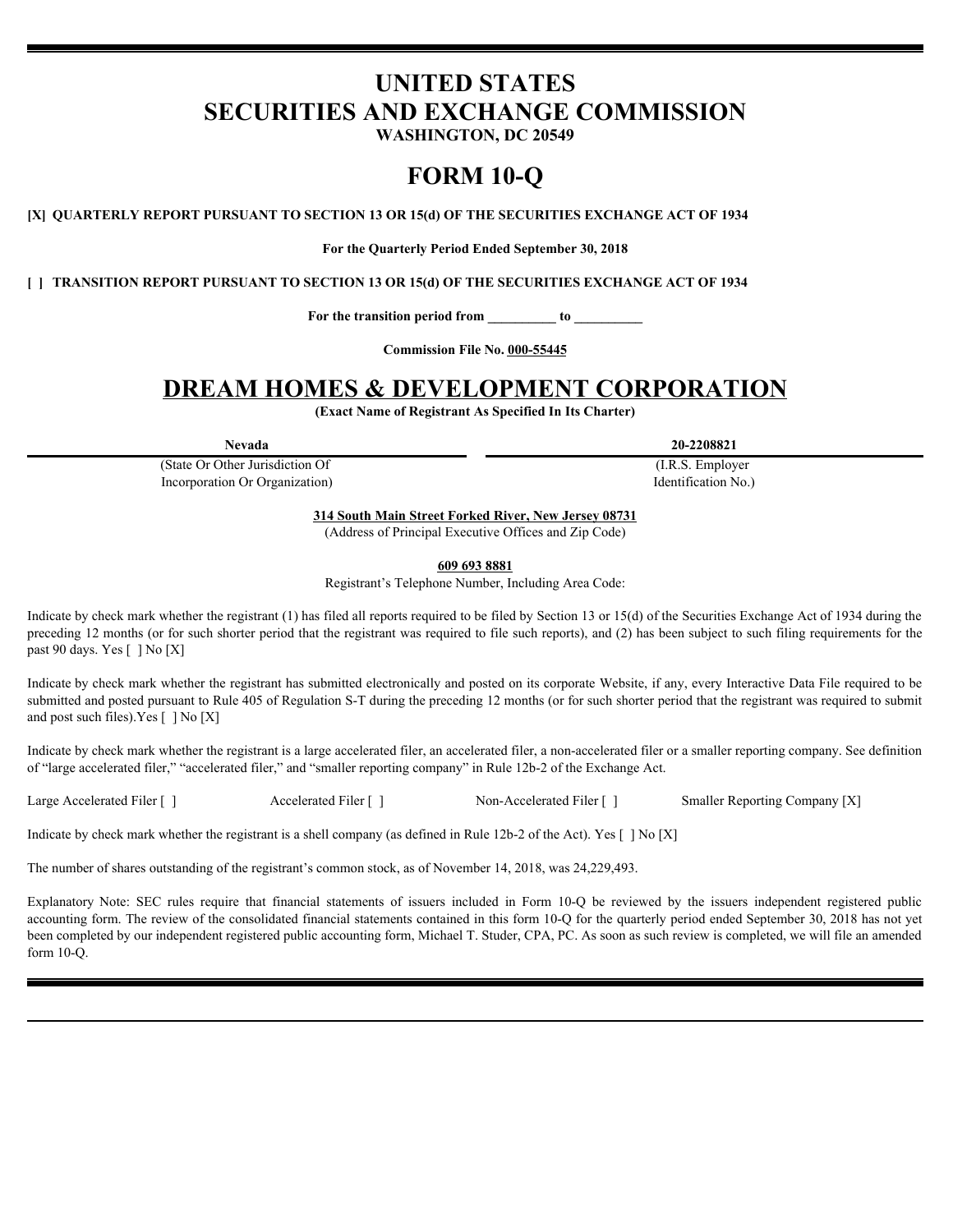## **DREAM HOMES & DEVELOPMENT CORPORATION TABLE OF CONTENTS**

# **[PART I. FINANCIAL INFORMATION](#page-2-0) F-3**

| <b>ITEM 1. FINANCIAL STATEMENTS</b>                                                           | $F-3$ |
|-----------------------------------------------------------------------------------------------|-------|
| <b>Consolidated Balance Sheet</b>                                                             | $F-3$ |
| <b>Consolidated Statements of Operations and Comprehensive Income (Loss)</b>                  | $F-4$ |
| <b>Consolidated Statements of Cash Flow</b>                                                   | $F-6$ |
| <b>Notes to Consolidated Financial Statements</b>                                             | $F-7$ |
| ITEM 2. MANAGEMENT'S DISCUSSION AND ANALYSIS OF FINANCIAL CONDITION AND RESULTS OF OPERATIONS | 25    |
| <b>ITEM 3. QUANTITATIVE AND QUALITATIVE DISCLOSURES ABOUT MARKET RISKS</b>                    | 31    |
| <b>ITEM 4. CONTROLS AND PROCEDURES</b>                                                        | 31    |
|                                                                                               |       |
| <b>PART II. OTHER INFORMATION</b>                                                             | 31    |
| <b>ITEM 1. LEGAL PROCEEDINGS</b>                                                              | 31    |
| <b>ITEM 2. UNREGISTERED SALES OF EQUITY SECURITIES AND USE OF PROCEEDS</b>                    | 31    |
| <b>ITEM 3. DEFAULTS UPON SENIOR SECURITIES AND CONVERTIBLE NOTES</b>                          | 31    |
| ITEM 4. SUBMISSION OF MATTERS TO A VOTE OF SECURITY HOLDERS                                   | 31    |
| <b>ITEM 5. OTHER INFORMATION</b>                                                              | 31    |
| <b>ITEM 6. EXHIBITS</b>                                                                       | 32    |
| <b>SIGNATURES</b>                                                                             | 33    |
|                                                                                               |       |

2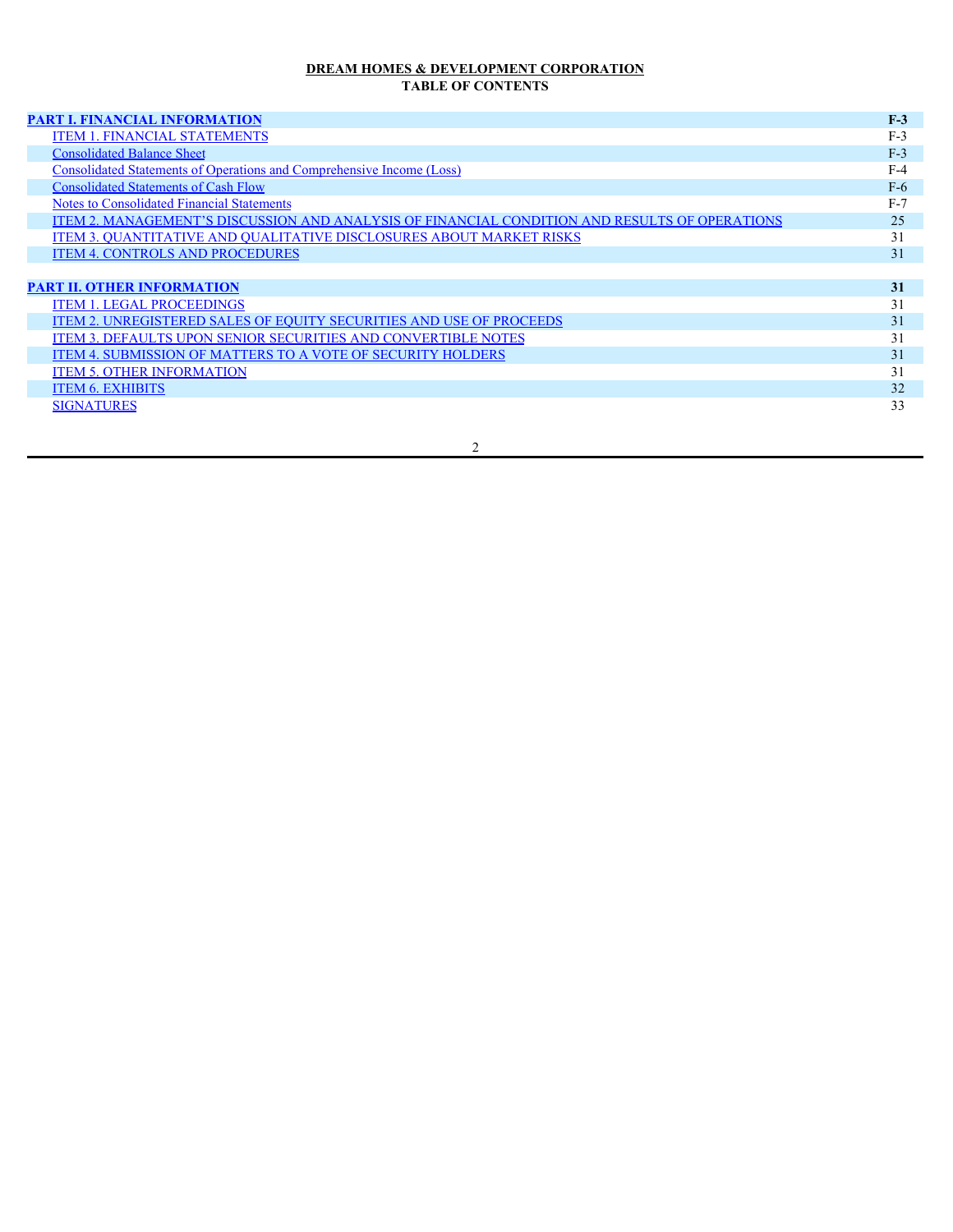# **PART 1 - FINANCIAL INFORMATION**

## DREAM HOMES & DEVELOPMENT CORPORATION

## **CONSOLIDATED BALANCE SHEETS**

<span id="page-2-1"></span><span id="page-2-0"></span>

|                                                                                                      | Unaudited<br>September 30, 2018 |             | December 31, 2017 |                           |  |
|------------------------------------------------------------------------------------------------------|---------------------------------|-------------|-------------------|---------------------------|--|
|                                                                                                      |                                 |             |                   |                           |  |
|                                                                                                      |                                 |             |                   | (as restated-see Note 13) |  |
| <b>ASSETS</b>                                                                                        |                                 |             |                   |                           |  |
| <b>CURRENT ASSETS</b>                                                                                |                                 |             |                   |                           |  |
| Cash                                                                                                 | $\mathcal{S}$                   | 165,901     | $\mathcal{S}$     | 244,684                   |  |
| Accounts receivable                                                                                  |                                 | 63,192      |                   | 141,027                   |  |
| Costs in excess of billings and estimated earnings                                                   |                                 | 193,352     |                   | 25,919                    |  |
| Total current assets                                                                                 |                                 | 422,445     |                   | 411,630                   |  |
|                                                                                                      |                                 |             |                   |                           |  |
| PROPERTY AND EQUIPMENT, net                                                                          |                                 | 5,459       |                   | 9,144                     |  |
|                                                                                                      |                                 |             |                   |                           |  |
| <b>OTHER ASSETS</b>                                                                                  |                                 |             |                   |                           |  |
| Security deposit                                                                                     |                                 | 2,200       |                   | 2,200                     |  |
| Accounts receivable                                                                                  |                                 | 75,000      |                   | 75,000                    |  |
| Deposits and costs coincident to acquisition of land for Development                                 |                                 | 308,540     |                   | 210,129                   |  |
|                                                                                                      |                                 |             |                   |                           |  |
| <b>Total</b> assets                                                                                  |                                 | 813,644     |                   | 708,103                   |  |
|                                                                                                      |                                 |             |                   |                           |  |
| LIABILITIES AND STOCKHOLDERS' EQUITY                                                                 |                                 |             |                   |                           |  |
|                                                                                                      |                                 |             |                   |                           |  |
| <b>CURRENT LIABILITIES</b>                                                                           |                                 |             |                   |                           |  |
| Accounts payable and accrued expenses                                                                | $\mathbb{S}$                    | 305,579     | <sup>S</sup>      | 391,003                   |  |
| Billings in excess of costs and estimated earnings                                                   |                                 | 163,225     |                   | 159,088                   |  |
| Loan payable, Note -4                                                                                |                                 | 20,000      |                   |                           |  |
| Loans payable to related parties                                                                     |                                 | 54,743      |                   | 14,743                    |  |
| Total current liabilities                                                                            |                                 | 543,547     |                   | 564,834                   |  |
|                                                                                                      |                                 |             |                   |                           |  |
| STOCKHOLDERS' EQUITY                                                                                 |                                 |             |                   |                           |  |
| Preferred stock; 5,000,000 shares authorized, \$.001 par value, as of September 30, 2018 and         |                                 |             |                   |                           |  |
| December 31, 2017, there are no shares outstanding                                                   |                                 |             |                   |                           |  |
| Common stock; 70,000,000 shares authorized, \$.001 par value, as of September 30, 2018 and           |                                 |             |                   |                           |  |
| December 31, 2017, there are 24, 200, 993 and 24, 000, 953 shares outstanding, respectively; 28, 500 |                                 |             |                   |                           |  |
| and 202,510 shares committed not yet issued at September 30, 2018 and December 31, 2017              |                                 |             |                   |                           |  |
| respectively                                                                                         |                                 | 24,230      |                   | 24,201                    |  |
| Additional paid-in capital                                                                           |                                 | 1,633,490   |                   | 1,554,144                 |  |
| Accumulated deficit                                                                                  |                                 | (1,387,623) |                   | (1,435,076)               |  |
|                                                                                                      |                                 |             |                   |                           |  |
| Total stockholders' equity                                                                           |                                 |             |                   |                           |  |
|                                                                                                      |                                 | 270,097     |                   | 143,269                   |  |
|                                                                                                      |                                 |             |                   |                           |  |
| Total liabilities and stockholders' equity                                                           |                                 | 813,644     |                   | 708,103                   |  |
|                                                                                                      |                                 |             |                   |                           |  |

*The accompanying notes are an integral part of these financial statements* .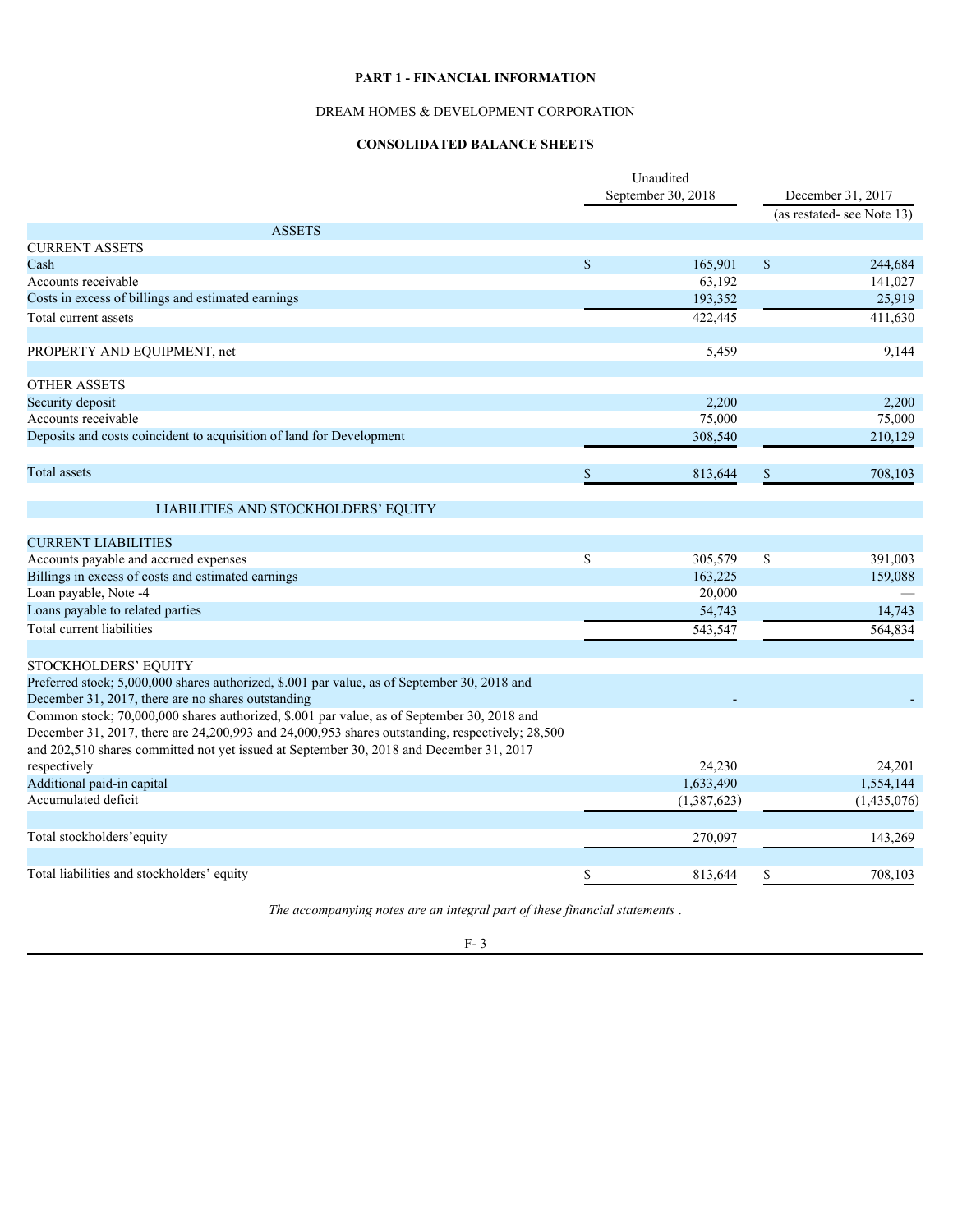# DREAM HOMES & DEVELOPMENT CORPORATION

# **CONSOLIDATED STATEMENTS OF OPERATIONS**

<span id="page-3-0"></span>

|                                                                                             | Nine months ended<br>September 30, 2018 |            |              | Nine months ended<br>September 30, 2017 |
|---------------------------------------------------------------------------------------------|-----------------------------------------|------------|--------------|-----------------------------------------|
|                                                                                             |                                         | Unaudited  |              | Unaudited                               |
| Revenue:                                                                                    |                                         |            |              |                                         |
| Construction contracts                                                                      | $\mathbf S$                             | 1,927,457  | $\mathbb{S}$ | 2,321,300                               |
| Total revenue                                                                               |                                         | 1,927,457  |              | 2,321,300                               |
| Cost of construction contracts                                                              |                                         | 1,179,785  |              | 1,631,894                               |
| Gross profit                                                                                |                                         | 747,672    |              | 689,406                                 |
| <b>Operating Expenses:</b>                                                                  |                                         |            |              |                                         |
| Selling, general and administrative, including stock based compensation of \$ 67,975 and \$ |                                         |            |              |                                         |
| 32,403, respectively                                                                        |                                         | 697,052    |              | 598,245                                 |
| Depreciation expense                                                                        |                                         | 3,684      |              | 1,228                                   |
| Total operating expenses                                                                    |                                         | 700,736    |              | 599,473                                 |
| Income from operations                                                                      |                                         | 46,936     |              | 89,933                                  |
| Other expenses (income):                                                                    |                                         |            |              |                                         |
| Interest expense                                                                            |                                         |            |              |                                         |
| Consulting fee income                                                                       |                                         |            |              |                                         |
| Total other expenses (income)                                                               |                                         |            |              |                                         |
| Net income before income taxes                                                              |                                         | 46,936     |              | 89,933                                  |
| Provision for income tax (expense)                                                          |                                         |            |              | (16, 327)                               |
| Net income                                                                                  | ¢                                       | 46,936     | \$           | 73,606                                  |
| Basic and diluted income per common share                                                   | $\mathbb{S}$                            | .00.       | $\mathbb{S}$ | .00.                                    |
| Weighted average common shares outstanding-basic and diluted                                |                                         | 24,227,602 |              | 24,902,987                              |
|                                                                                             |                                         |            |              |                                         |

*The accompanying notes are an integral part of these financial statement* .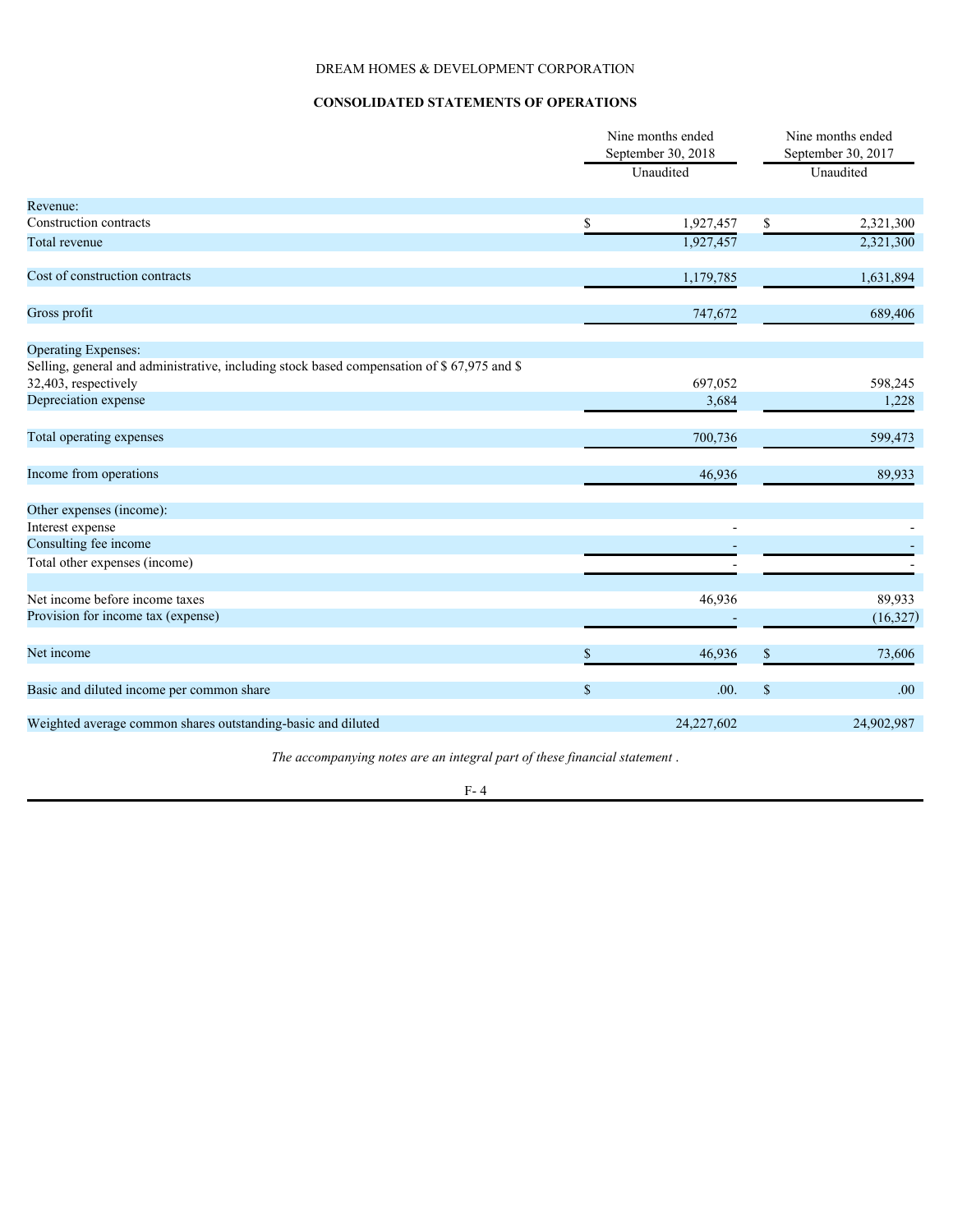# DREAM HOMES & DEVELOPMENT CORPORATION

# **CONSOLIDATED STATEMENTS OF OPERATIONS**

|                                                                                                   | Three months ended<br>September 30, 2018 |            | Three months ended<br>September 30, 2017 |            |  |
|---------------------------------------------------------------------------------------------------|------------------------------------------|------------|------------------------------------------|------------|--|
|                                                                                                   | Unaudited                                |            | Unaudited                                |            |  |
| Revenue:                                                                                          |                                          |            |                                          |            |  |
| Construction contracts                                                                            | \$                                       | 900,121    | \$                                       | 559,429    |  |
| Total revenue                                                                                     |                                          | 900,121    |                                          | 559,429    |  |
| Cost of construction contracts                                                                    |                                          | 474,593    |                                          | 398,919    |  |
| Gross profit                                                                                      |                                          | 425,528    |                                          | 160,510    |  |
| <b>Operating Expenses:</b>                                                                        |                                          |            |                                          |            |  |
| Selling, general and administrative, including stock based compensation of \$33,988 and \$29,603, |                                          |            |                                          |            |  |
| respectively                                                                                      |                                          | 209,049    |                                          | 258,363    |  |
| Depreciation expense                                                                              |                                          | 1,228      |                                          | 881        |  |
| Total operating expenses                                                                          |                                          | 210,277    |                                          | 259,244    |  |
| Income (loss)from operations                                                                      |                                          | 215,251    |                                          | (98, 734)  |  |
| Other expenses (income):                                                                          |                                          |            |                                          |            |  |
| Interest expense                                                                                  |                                          |            |                                          |            |  |
| Consulting fee income                                                                             |                                          |            |                                          |            |  |
| Total other expenses (income)                                                                     |                                          |            |                                          |            |  |
| Net income (loss) before income taxes                                                             |                                          | 215,251    |                                          | (98, 734)  |  |
| Provision for income tax (expense)                                                                |                                          |            |                                          | (27, 564)  |  |
| Net income (loss)                                                                                 |                                          | 215,251    | \$                                       | (71, 170)  |  |
| Basic and diluted income (loss) per common share                                                  | $\mathbf S$                              | .01        | $\mathbb{S}$                             | (.00)      |  |
| Weighted average common shares outstanding-basic and diluted                                      |                                          | 24,231,963 |                                          | 23,992,686 |  |
|                                                                                                   |                                          |            |                                          |            |  |

*The accompanying notes are an integral part of these financial statement* .

#### F- 5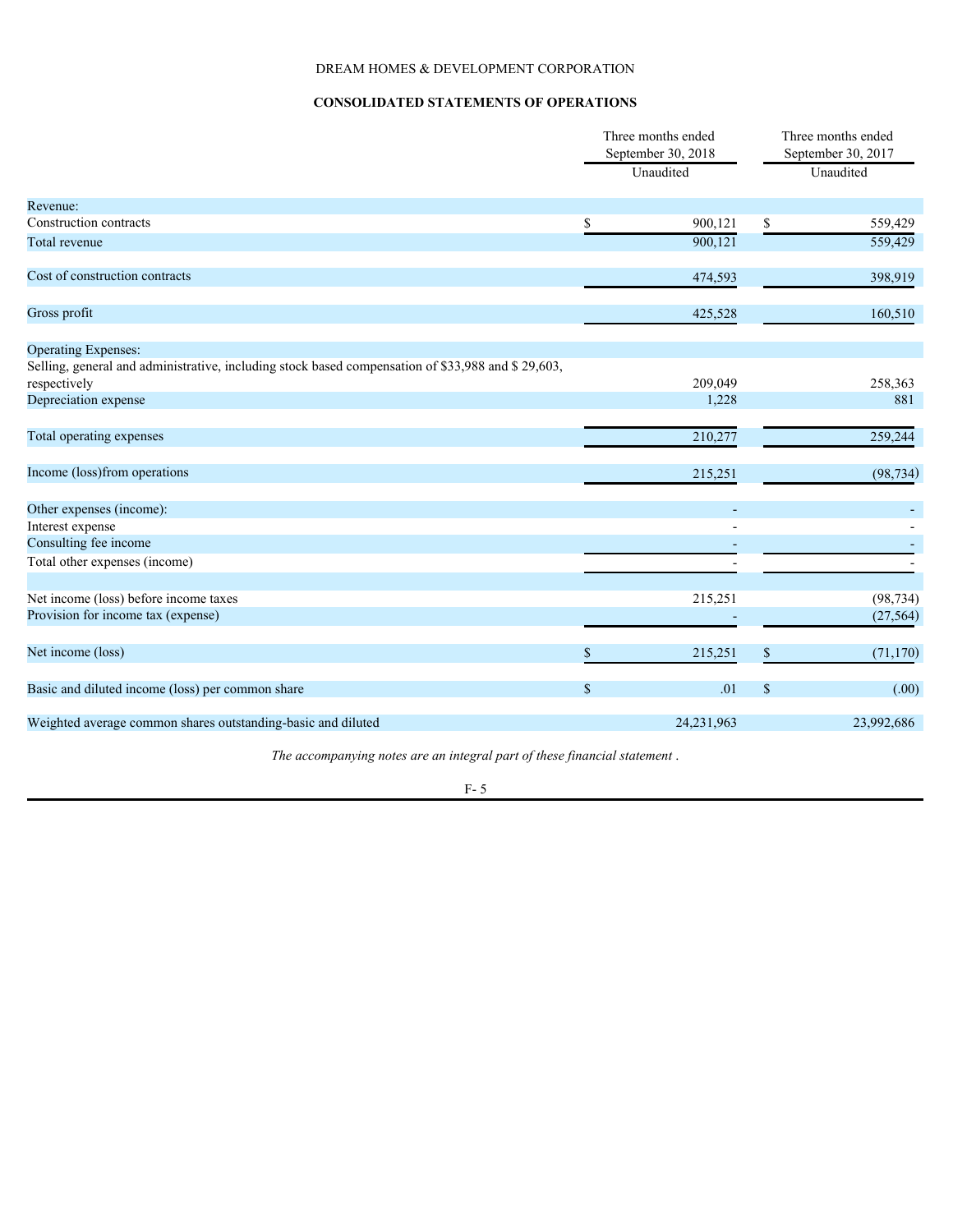# DREAM HOMES & DEVELOPMENT CORPORATION

# **CONSOLIDATED STATEMENTS OF CASH FLOWS**

<span id="page-5-0"></span>

|                                                                                                 |          | Nine months ended<br>September 30, 2018<br>Unaudited |               | Nine months ended<br>September 30, 2017<br>Unaudited |  |  |
|-------------------------------------------------------------------------------------------------|----------|------------------------------------------------------|---------------|------------------------------------------------------|--|--|
| <b>OPERATING ACTIVITIES</b>                                                                     |          |                                                      |               |                                                      |  |  |
| Net income                                                                                      | \$       | 46,936                                               | <sup>\$</sup> | 73,606                                               |  |  |
| Adjustments to reconcile net income (loss) to net cash provided (used) in operating activities: |          |                                                      |               |                                                      |  |  |
| Depreciation expense                                                                            |          | 3,684                                                |               | 1,228                                                |  |  |
|                                                                                                 |          |                                                      |               |                                                      |  |  |
| Stock-based compensation                                                                        |          | 67,975                                               |               | 32,403                                               |  |  |
| Changes in operating assets and liabilities:                                                    |          |                                                      |               |                                                      |  |  |
| Accounts receivable                                                                             |          | 77,835                                               |               | (288, 481)                                           |  |  |
| Costs in excess of billings and estimated earnings                                              |          | (167, 433)                                           |               | (65, 128)                                            |  |  |
| Accounts payable and accrued liabilities                                                        |          | (84,906)                                             |               | 272,506                                              |  |  |
| Accrued income tax                                                                              |          |                                                      |               | 16,327                                               |  |  |
| Billings in excess of costs and estimated earnings                                              |          | 4,137                                                |               | 2,921                                                |  |  |
| Net cash provided (used) in operating activities                                                |          | (51, 772)                                            |               | 45,382                                               |  |  |
|                                                                                                 |          |                                                      |               |                                                      |  |  |
| <b>INVESTING ACTIVITIES</b>                                                                     |          |                                                      |               |                                                      |  |  |
| Purchase of office equipment and vehicles                                                       |          |                                                      |               | (5,800)                                              |  |  |
| Security deposit                                                                                |          |                                                      |               | (2,200)                                              |  |  |
| Deposit and costs coincident to acquisition of land for development                             |          | (98, 411)                                            |               | (114,322)                                            |  |  |
| Net cash (used) in investing activities                                                         |          | (98, 411)                                            |               | (122, 322)                                           |  |  |
|                                                                                                 |          |                                                      |               |                                                      |  |  |
| <b>FINANCING ACTIVITIES</b>                                                                     |          |                                                      |               |                                                      |  |  |
| Proceeds from related parties                                                                   |          | 40,000                                               |               | 1,000                                                |  |  |
| Proceeds from loans                                                                             |          | 20,000                                               |               |                                                      |  |  |
| Proceeds from sale of common stock                                                              |          | 11,400                                               |               |                                                      |  |  |
|                                                                                                 |          |                                                      |               |                                                      |  |  |
| Net cash provided by financing activities                                                       |          | 71,400                                               |               | 1,000                                                |  |  |
|                                                                                                 |          |                                                      |               |                                                      |  |  |
| NET INCREASE (DECREASE) IN CASH                                                                 |          | (78, 783)                                            |               | (75, 940)                                            |  |  |
|                                                                                                 |          |                                                      |               |                                                      |  |  |
| CASH BALANCE, BEGINNING OF PERIOD                                                               |          | 244,684                                              |               | 266,709                                              |  |  |
|                                                                                                 |          |                                                      |               |                                                      |  |  |
| CASH BALANCE, END OF PERIOD                                                                     |          |                                                      | \$            |                                                      |  |  |
|                                                                                                 |          | 165,901                                              |               | 109,769                                              |  |  |
|                                                                                                 |          |                                                      |               |                                                      |  |  |
| Supplemental Disclosures of Cash Flow Information:                                              |          |                                                      |               |                                                      |  |  |
| Interest paid                                                                                   | \$<br>\$ |                                                      | <sup>\$</sup> |                                                      |  |  |
| Income taxes paid                                                                               |          |                                                      | \$            |                                                      |  |  |

*The accompanying notes are an integral part of these financial statements* .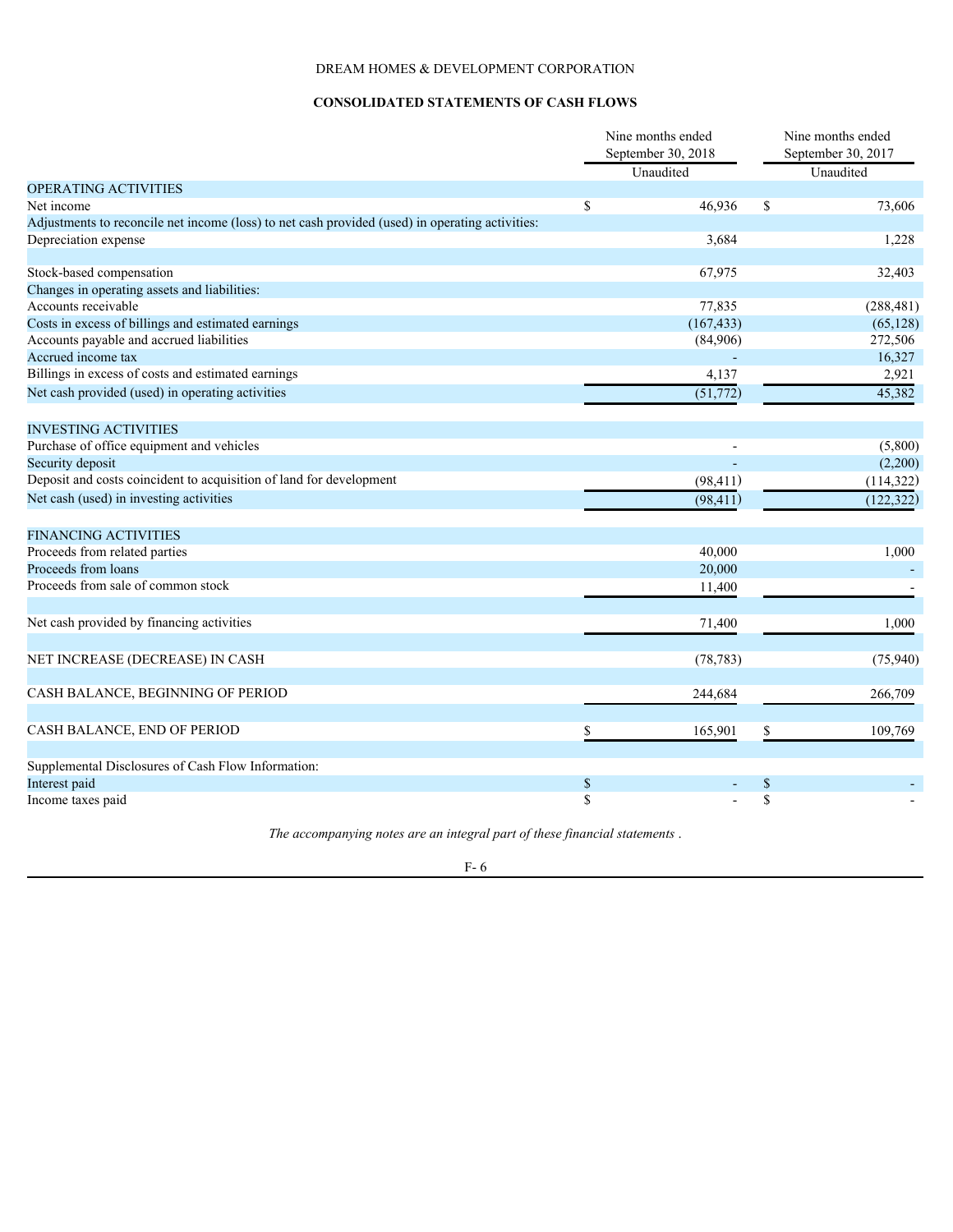# **DREAM HOMES & DEVELOPMENT CORPORATION NOTES TO THE CONSOLIDATED FINANCIAL STATEMENTS**

Nine Months Ended September 30, 2018 and 2017 (Unaudited)

#### <span id="page-6-0"></span>**Note 1 - Significant Accounting Policies**

#### Nature of Operations

Dream Homes & Development Corporation is a regional builder and developer of new single-family homes and subdivisions, as well as a market leader in coastal construction, elevation and mitigation. In the six years that have passed since Superstorm Sandy flooded 30,000 owner-occupied homes, Dream Homes has helped hundreds of homeowners to build new homes, rebuild or raise their homes to comply with new FEMA requirements.

In addition to the coastal construction market, Dream Homes will continue to pursue opportunities in new single and multi-family home construction, with 4 new developments totaling 123 units under contract and in development. Dream Homes' operations will include the development and sale of a variety of residential communities, including construction of semi-custom homes, entry-level and first time move-up single-family and multi-family homes.

In addition to the New Jersey market, the Company, through its Dream Building LLC subsidiary, has become licensed in Florida to pursue recent opportunities for primarily in the southwest portion of the state, between Naples and Cape Coral.

**EXEL CONVENT CORPORATION<br>
Note 1 - Significant Accounting Policies**<br>
Note 1 - Significant Accounting Policies<br>
Nature of Operations<br>
Dream Homes & Development Corporation is a regional builder and developer of new single-In addition to the Company's construction operations, the Company holds a bi-monthly "Dream Homes Nearly Famous Rebuilding Seminar", and publishes an **EXEL MONES & DEVELOPMENT CORPORATION**<br> **SINCE ON THE CONSOLIDATED PINANCIAL STATEMES!**<br>
Note 1 - Significant Accounting Policies<br>
Name of Chemistros To The Constitution Blog Solematic Ended September 30, 2018 and 2017 (Un **DREAM HOMES & DEVELOPMENT CORFORATION**<br> **NOTES TO THE CONSOLIDATED FINANCIAL STATEMENTS**<br> **Note 1 - Significant Accounting Policies**<br> **Dream Homes & Development Corporation is a regional builder and developer of new sing** planning and executing complex residential construction projects. A professional team attends each seminar and presents on a diverse variety of topics, including expert advice from architects, engineers, finance people, attorneys, project managers, elevation professionals and builder/general contractors. The "Dream Homes Rebuilding Blog" is an educational platform written by Vincent Simonelli, which offers comprehensive advice on all aspects of construction, finance, development and real estate. The Blog is located at http://blog.dreamhomesltd.com. **DREAM HOMES & DEVELOPMENT CORPORATION**<br>
Note 1 - Significant Accounting Pulicies<br>
Nume Members Corporation Bare Society and September 20, 2018 and 2017 Uchandical<br>
Numerative possible as a next scheme of the Virtual Expos Note 1 - Significant Accounting Policies<br>Blume of Operations is a regional hidder and developer of mean and policies and reduced by a market in the system of a<br>mean one of a construction is a regional hidder and developer Nume of Opening<br>20cons R Development Corporation is a regional builder and developer of are wingle-family homes and and<br>playinoin, Rosen's also the stockholder and the stockholder and the stockholder of Developer of Develo

#### **History**

Nevada corporation with 75,000,000 shares of capital stock authorized, of which 70,000,000 shares are common shares (\$.001 par value), and 5,000,000 shares are preferred shares (\$.001 par value).

On August 19, 2016, Virtual Learning acquired 4.5% of Dream Homes, Ltd. ("DHL"), 100% of Dream Building, LLC ("DBL") , a wholly owned subsidiary of exchange for the issuance of 2,225,000 shares of Virtual Learning common stock to DHL at an agreed price of \$.05 per common share. Learning and DHL were entities under common control, the acquired assets were reflected by Virtual Learning at DHL's \$0 carrying amount on the date of transfer pursuant to Accounting Standards Codification ("ASC") 805-50-30-5.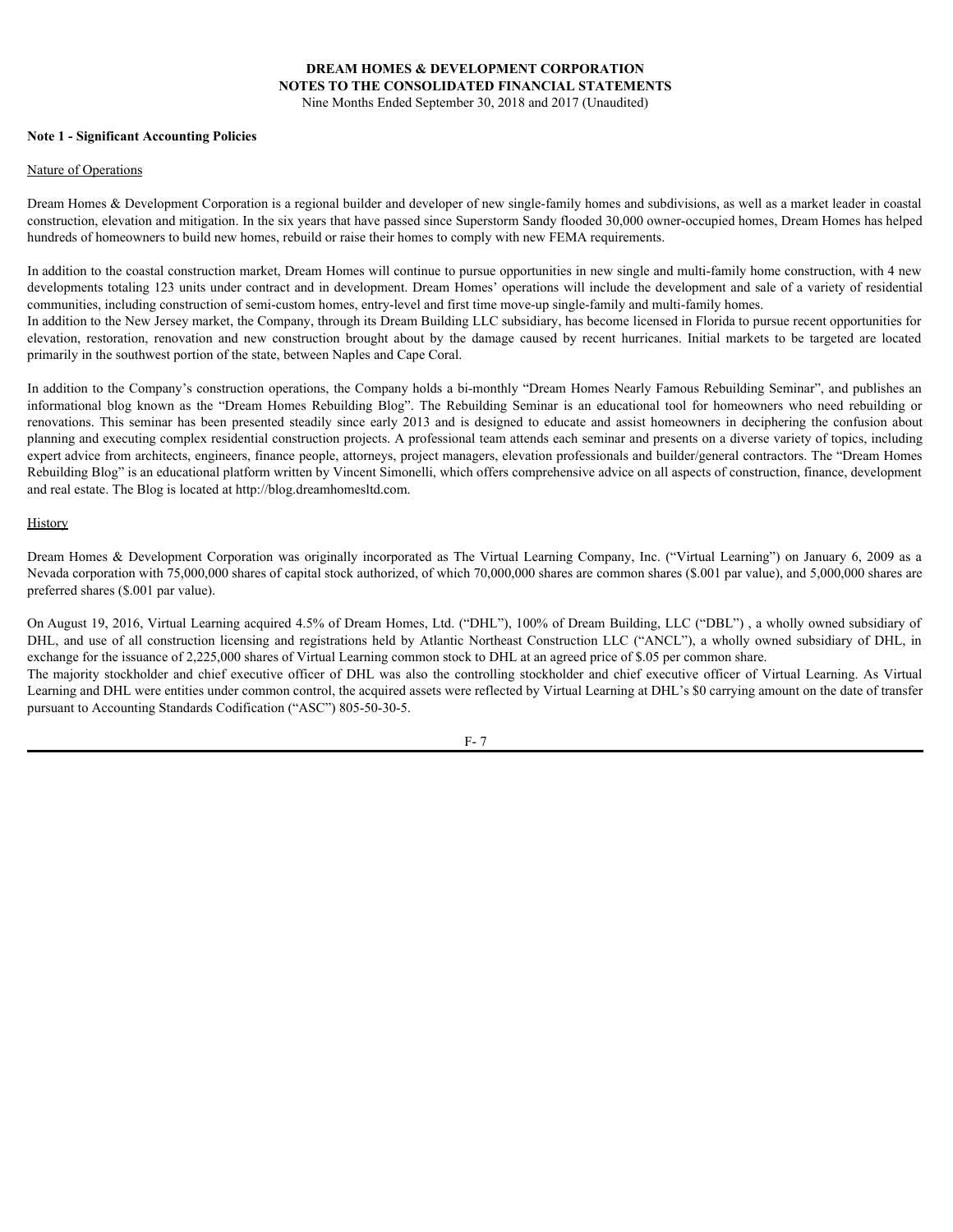From August 19, 2016 to August 23, 2016, Virtual Learning acquired the rights to complete 6 in process construction contracts of ANCL in exchange for the From August 19, 2016 to August 23, 2016, Virtual Learning acquired the rights to complete 6 in process construction contracts of ANCL in exchange for the<br>issuance of 2,287,367 shares of Virtual Learning common stock to DHL Learning and DHL were entities under common control, the acquired rights were reflected at DHL's \$0 carrying amount on the date of transfer pursuant to ASC 805-50-30-5. From August 19, 2016 to August 23, 2016, Virtual Learning acquired the rights to complete 6 in process construction contracts of ANCL in exchange for the<br>issuance of 2.287.367 shares of Virtual Learning common stock to DHL

Due to the Company's change in focus to its construction business, the Company wrote off the remaining unamortized capitalized curriculum development costs of \$20,534 at December 31, 2016.

www.dreamhomesltd.com as well as a blog, located at http://blog.dreamhomesltd.com.

#### **Interim Financial Statements**

The accompanying unaudited financial statements have been prepared in accordance with accounting principles generally accepted in the United States of America and the rules and regulations of the United States Securities and Exchange Commission for interim financial information and with the instructions to Form 10-Q and Article 8 of Regulation S-X. Accordingly, they may not include all the information and footnotes necessary for a comprehensive presentation of financial position, results of operations or cash flows. It is management's opinion, however, that all material adjustments (consisting of normal recurring adjustments) have been made which are necessary for a fair financial statement presentation. From August 19, 2016 to August 23, 2016, Virtual 1 curring acquired the rights to complete 6 in process construction contracts of ANCI in exchange for the bottomate of 2287.307.787 shares of DaLT is an agreed price of NGU For the stimate and metachine and consider the state of the metachine and the financial statement of the statement of the statement of the statement of the statement of the statement of the statement of the statement of th The accompanying unadited function statements have been prepared in accordance with accompling pricely<br>lead the cale cal could contribute the Division Section (i.e) Comparison for initiation for initiation farmination and

The unaudited interim financial statements should be read in conjunction with the Company's Annual Report filed on Form 10-K for the year ended December 31, 2017, which contains the audited financial statements and notes thereto, together with Management's Discussion and Analysis of Financial Conditions and Results of Operations, for the year ended December 31, 2017. Operating results for the nine months ended September 30, 2018 are not necessarily indicative of the results to be expected for the year ending December 31, 2018.

#### **Principles of Consolidation**

balances and transactions have been eliminated in consolidation.

#### **Property and Equipment**

Property and equipment is stated at cost less accumulated depreciation. Depreciation is provided using the straight-line method over an estimated useful life of five years. Repairs and maintenance costs are expensed as incurred, and renewals and betterments are capitalized.

#### **Use of Estimates**

The preparation of financial statements in conformity with accounting principles .generally accepted in the United States of America requires management to make materially from these estimates.

#### **Fair Value of Financial Instruments**

participants on the measurement date. In determining fair value, GAAP establishes a three-level hierarchy used in measuring fair value, as follows: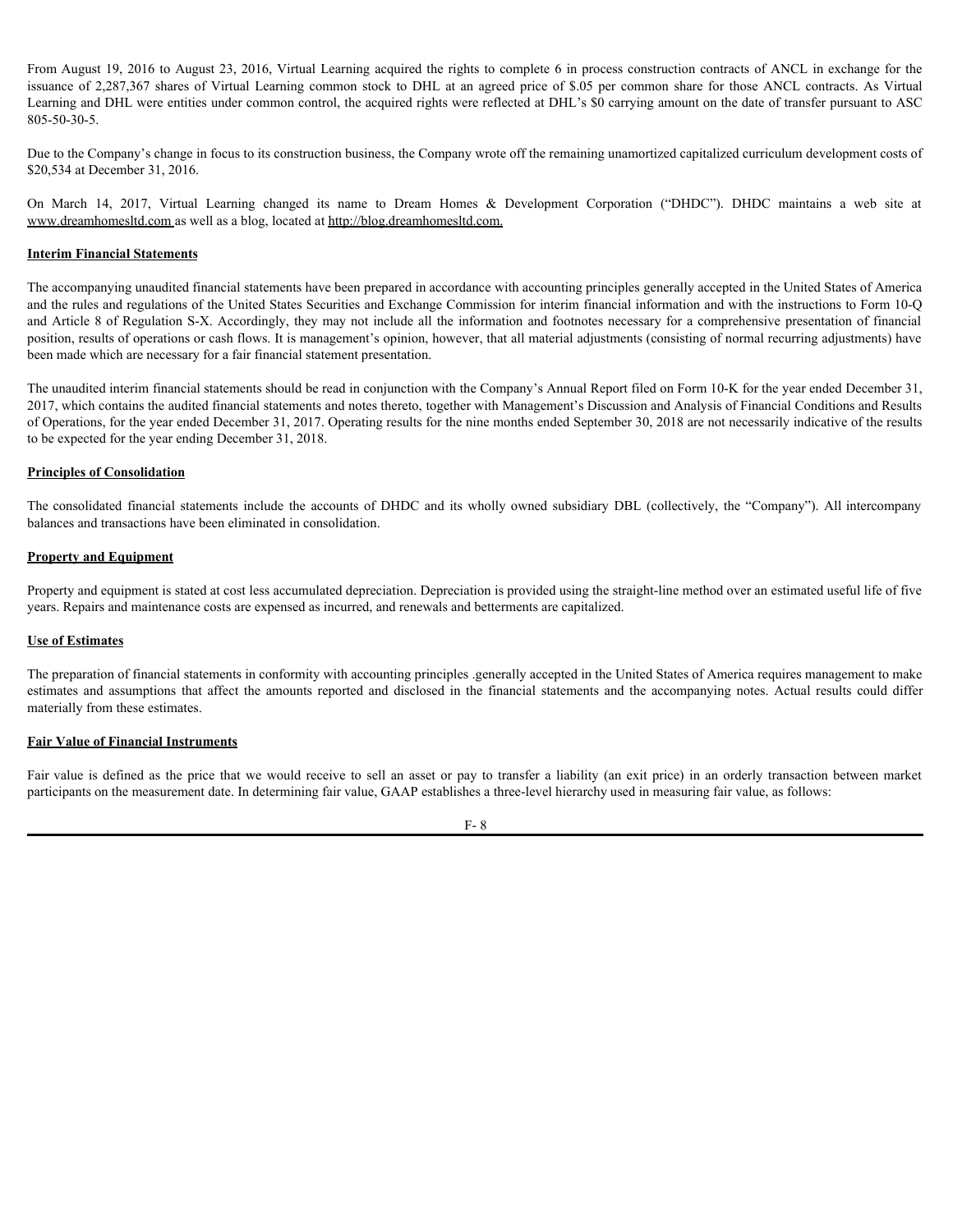● Level 1 inputs are quoted prices available for identical assets and liabilities in active markets.

● Level 2 inputs are observable for the asset or liability, either directly or indirectly, including quoted prices for similar assets and liabilities in active markets or other inputs that are observable or can be corroborated by observable market data.

• Level 3 inputs are less observable and reflect our own assumptions.

Our financial instruments consist of cash and cash equivalents, accounts receivable, accounts payable and accrued expenses and loans payable to related parties. The carrying amount of cash and cash equivalents, accounts receivable, accounts payable and accrued expenses, and loans payable to related parties approximates fair value because of their short maturities.

## **Construction Contracts**

Revenue recognition:

The Company recognizes construction contract revenue using the percentage-of-completion method, based primarily on contract cost incurred to date compared to total estimated contract cost. Cost of revenue includes an allocation of depreciation, amortization and general overhead cost. Changes to total estimated contract cost or losses, if any, are recognized in the period in which they are determined.

The Company generally provides limited warranties for work performed under its construction contracts with periods typically extending for a limited duration following substantial completion of the Company's work on a project.

The Company classifies construction-related receivables and payables that may be settled in periods exceeding one year from the balance sheet date, if any, as current assets and liabilities consistent with the length of time of its project operating cycle. For example:

- Costs and estimated earnings in excess of billings represent the excess of contract costs and profits (or contract revenue) over the amount of contract billings to date and are classified as a current asset.
- Billings in excess of costs and estimated earnings represent the excess of contract billings to date over the amount of contract costs and profits (or contract revenue) recognized to date and are classified as a current liability.

Costs and electric costs and entirely and the interest of the costs of the costs and the properties are excepted to the costs and the properties are excessible or earnings the costs of the costs and the setter of  $\sim$  10 o **a** lead 2 in the state of the the state of the interior, when the controller to the state of the state of the state of the state of the state of the state of the state of the state of the state of the state and controlle recorded cannot be billed currently due to the billing terms defined in the contract. Claims occur when there is a dispute regarding both a change in the scope of work and the price associated with that change. Unapproved change orders occur when there is a dispute regarding only the price associated with a change in scope of work. For both claims and unapproved change orders, the Company recognizes revenue, but not profit, when it is determined that recovery of incurred cost is probable and the amounts can be reliably estimated.

#### Change in Estimates:

The Company's estimates of contract revenue and cost are highly detailed and many factors change during a contract performance period that result in a change to contract profitability. These factors include, but are not limited to, differing site conditions: availability of skilled contract labor: performance of major material suppliers and subcontractors: on-going subcontractor negotiations and buyout provisions: unusual weather conditions: changes in the timing of scheduled work: change orders: accuracy of the original bid estimate: changes in estimated labor productivity and costs based on experience to date: achievement of incentive-based income targets: and the expected, or actual, resolution terms for claims. The factors that cause changes in estimates vary depending on the maturation of the project within its lifecycle. For example, in the ramp-up phase, these factors typically consist of revisions in anticipated project costs and during the peak and close-out phases, these factors include the impact of change orders and claims as well as additional revisions in remaining anticipated project costs. Generally, if the contract is at an early stage of completion, the current period impact is smaller than if the same change in estimate is made to the contract at a later stage of completion. The Company generally provides limited woments: for work performed under it contracts on the angle of contracts controllowing allowing allowing and the cumulation of the Company standard controllow in the cumulation of th Material changes in estimates are disclosed in the notes to the consolidated financial statements.

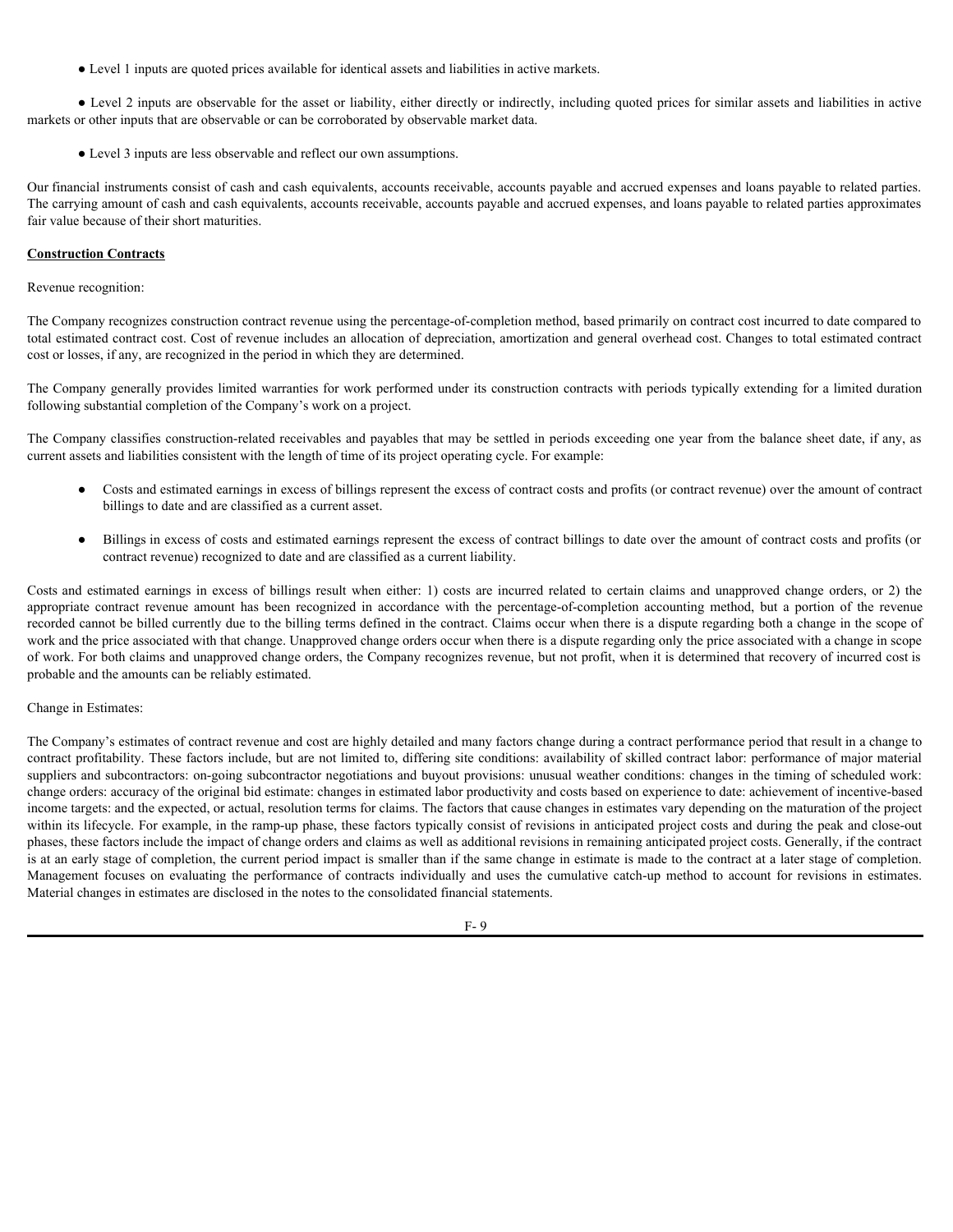### **Income Taxes**

The Company accounts for income taxes using the asset and liability method. Deferred tax assets and liabilities are recognized for the future tax consequences attributable to differences between the carrying amounts of assets and liabilities for financial reporting purposes and the amounts used for income tax reporting **Income Taxes**<br>The Company accounts for income taxes using the asset and liability method. Deferred tax assets and liabilities are recognized for the future tax consequences<br>attributable to differences between the carrying differences are expected to be recovered or settled. The effect on deferred tax assets and liabilities of a change in tax rates is recognized in the provision for income **Income Taxes**<br>The Company accounts for income taxes using the asset and liability method. Deferred tax assets and liabilities are recognized for the future tax consequences<br>attributable to differences between the carrying allowance when realization of the assets is not reasonably assured.

The Company recognizes in its financial statements the impact of tax positions that meet a "more likely than not" threshold, based on the technical merits of the position. The tax benefits recognized from such a position are measured based on the largest benefit that has a greater than fifty percent likelihood of being realized upon ultimate settlement.

## **Net Income (Loss) Per Common Share**

Basic net income (basic net loss) per common share is calculated by dividing net income (loss) by the weighted average number of common shares outstanding during the period.

Diluted net income (loss) per common share is computed using the weighted average number of common shares outstanding and potentially dilutive securities outstanding during the period.

#### **Recent Accounting Pronouncements**

In May 2014, the Financial Accounting Standards Board ("FASB") issued Accounting Standards Update ("ASU") No. 2014-09, Revenue from Contracts with **The Corpany accounts for income taxes** using the asset and lability medied. Deferred as assets and labilities are respectively for future into consequences between the convergences and the future into converge recognized International Financial Reporting Standards CFRS"). The core principle of the guidal report in the formula Standard Principle Company and the standard Financial Standards in the convention ("IFRS"). Depends the core of the promised goods or services to customers in an amount that reflects the consideration to which the entity expects to be entitled in exchange for those goods or services. The amendments in this ASU were originally effective for interim and annual reporting periods beginning after December 15, 2016, with early adoption **Income Taxes**<br>The Company accounts for income taxes using the start and liability perhided ox formed in growing compones on the mean compone and the contracts permitted and the mean component and the mean component and th **IEffective Thats**<br>The Company arounds for income taxes using the anset and anisotic mediator for the neutral constrained beginning the comment of the commenter of the commentent of the commentent of the commentent of the December 15, 2017, including interim reporting periods within that reporting period. The impact of this ASU on our financial position, results of operations and cash flows at September 30, 2018 and for the nine months then ended has not been significant.

Certain other accounting pronouncements have been issued by the FASB and other standard setting organizations which are not yet effective and therefore have not yet been adopted by the Company. The impact on the Company's financial position and results of operations from adoption of these standards is not expected to be material.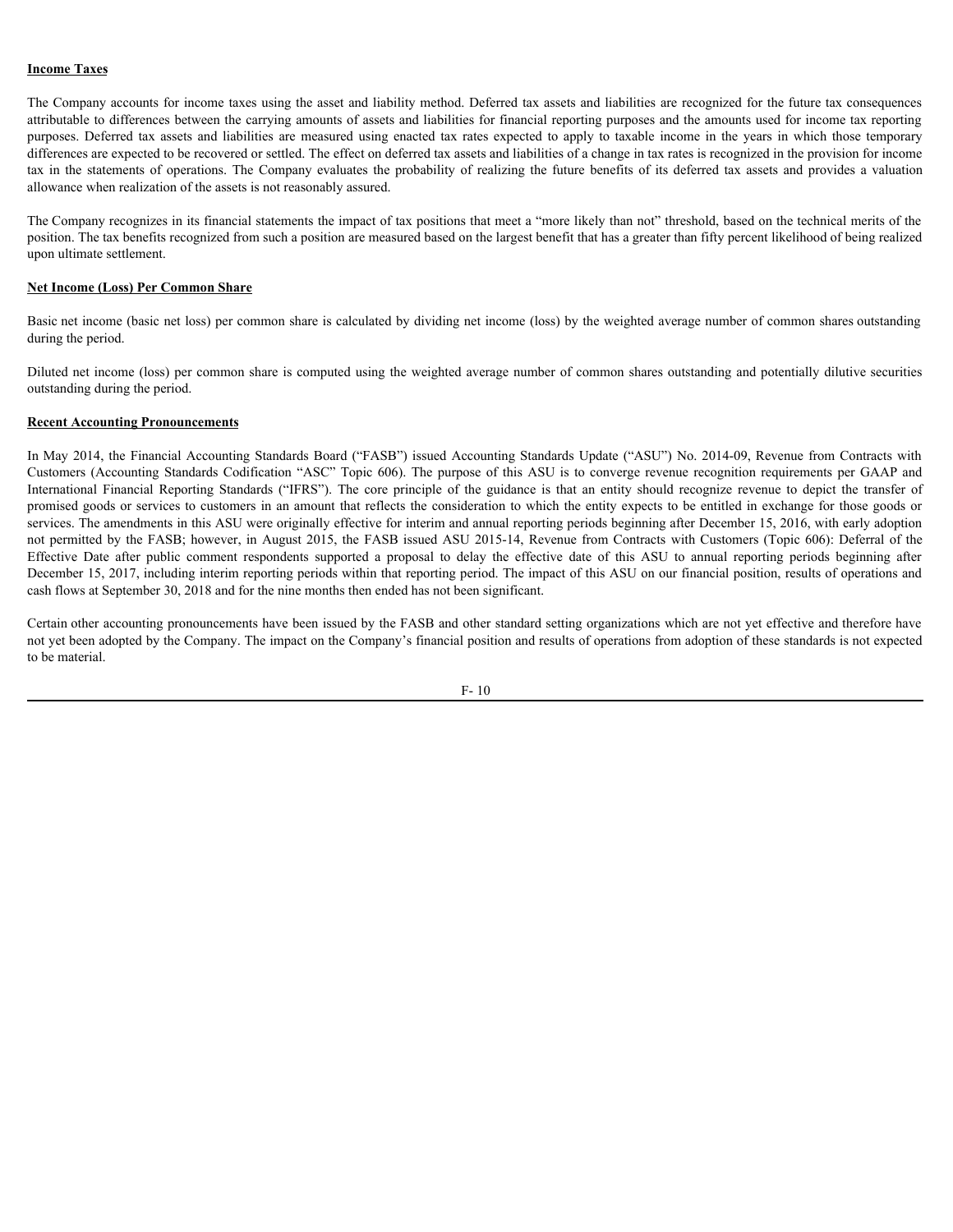# **2 - Property and Equipment**

Property and equipment is summarized as follows:

|                                | September 30,<br>2018 |  | December 31. |  |
|--------------------------------|-----------------------|--|--------------|--|
|                                |                       |  |              |  |
|                                | (Unaudited)           |  |              |  |
| Office equipment               | $4,115$ \$            |  | 4,115        |  |
| Vehicles                       | 24,565                |  | 24,565       |  |
| Less: Accumulated depreciation | (23, 221)             |  | (19, 536)    |  |
| Property and Equipment- net    | 5.459                 |  | 9,144        |  |

Depreciation expense for the nine months ended September 30, 2018 and 2017 was \$3,684 and \$1,228, respectively.

## **3-Deposits and Costs Coincident to Acquisition of Land for Development**

Deposits and costs coincident to acquisition of land for development are summarized as follows:

|                                                    | September 30,<br>2018 | December 31, 2017 |
|----------------------------------------------------|-----------------------|-------------------|
|                                                    |                       |                   |
|                                                    | (Unaudited)           |                   |
| Lacey Township, New Jersey, Marina contract:       |                       |                   |
| Deposit                                            | 25,000                | 25,000            |
| Site engineering, permits and other costs:         | 70,098                | 23,657            |
| Total Marina Contract                              | 95,098                | 48,657            |
| Lacey Township, New Jersey, Pines contract:        |                       |                   |
| Deposit                                            | $\theta$              | 10,000            |
| Cost to acquire contract                           | 10,000                | 10,000            |
| Site engineering, permits, and other costs         | 87,971                | 111,215           |
| <b>Total Pines contract</b>                        | 97,971                | 131,215           |
| Berkeley Township, New Jersey, Tallwoods contract: |                       |                   |
| Deposit                                            | 10,000                | 10,000            |
| Site engineering, permits, and other costs         | 27,437                | 20,257            |
| <b>Total Tallwoods contract</b>                    | 37,437                | 30,257            |
| Other property held for development                | 78,034                |                   |
| Total                                              | 308,540               | 210,129           |
|                                                    |                       |                   |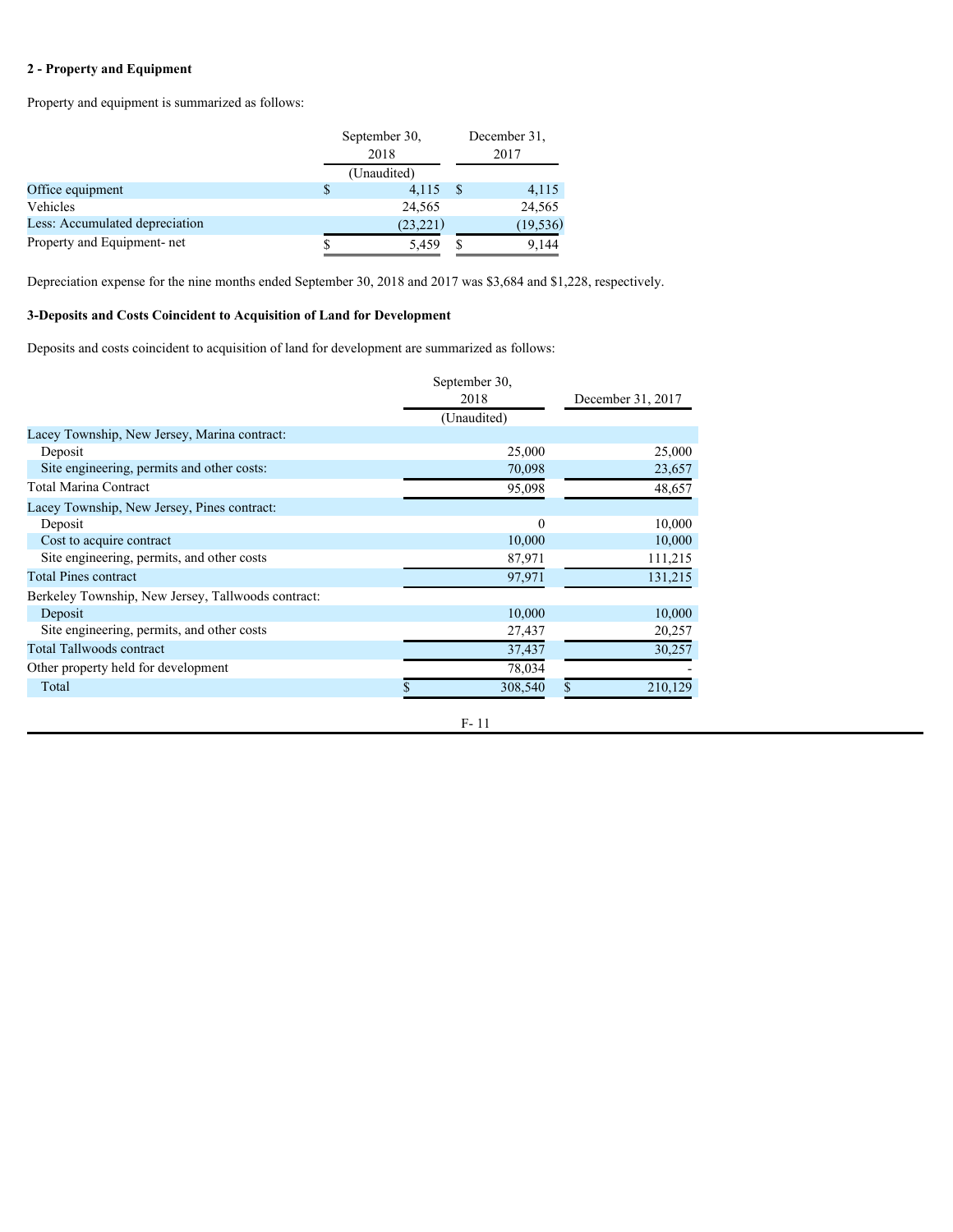## Lacey Township, New Jersey, "Dream Homes at the Pines", Contract

Lacey Township. New Jersey. "Dream Homes at the Pines". Contract<br>On December 15, 2016, the Company acquired from General Development Corp. ("GDC") rights to a contract to purchase over 9 acres of undeveloped land<br>without a without amenities in Lacey Township, New Jersey (the "Lacey Contract or Dream Homes at the Pines") for \$15,000 cash (paid in December 2016) and 100,000 restricted shares of Company common stock (issued in April 2017) valued at \$5,000. GDC acquired the rights to the contract from DHL on December 14, 2016 for \$10,000 cash. As discussed in Note 8, Commitments and Contingencies under Line of Credit, the Company also has an available line of credit of \$50,000 with GDC.

The Lacey Contract between DHL and the seller of the land was dated March 18, 2016 and provides for a \$1,000,000 purchase price with closing on or about 60 days after memorialization of final Development Approvals has been obtained. DHL paid the seller a \$10,000 refundable deposit in March 2016 pursuant to the Lacey Contract. In the event the transaction has not closed on at least a portion of the property within 24 months of the completion of the Due Diligence Period (as may be extended by two 6- month extensions), the seller has the option of terminating the contract. Notwithstanding this provision, the Company retains the right at all times to waive any remaining contingencies and proceed to close on the property.

At this time, the contract is in good standing and there is no risk of cancellation. As per the contract, the Company is required to close on this property no later than March 18, 2019, which date is inclusive of the 24-month development period, and 2 additional 6-month extensions.

Due diligence for the above property was completed as of May 17, 2016, and all costs were incurred by Dream Homes Ltd., which was in the contract for the property at the time. No additional costs for due diligence have been incurred by the Company, nor are any anticipated. The Company will incur all current costs associated with this property necessary to obtain all approvals, acquire the land, install the infrastructure and prepare the property to commence construction.

In order to obtain all developmental approvals and be prepared to begin installing infrastructure, various permits and engineering work are required. These permits include but are not limited to township subdivision, county, municipal utility authority, CAFRA (NJ Department of Environmental Protection) and NJ Department of Transportation. To date, design engineering has been completed and a CAFRA application has been prepared and submitted to the environmental scientist, along with a check for \$36,750 payable to the NJ DEP. Application for this permit was made in April 2017. As of this date, the CAFRA application has been put on hold pending a determination if the township will be approved by the State of New Jersey for a CAFRA Town Center designation. A permit is expected to be issued in June or July of 2018. A Lacey Township Planning Board meeting was held on December 11, 2017.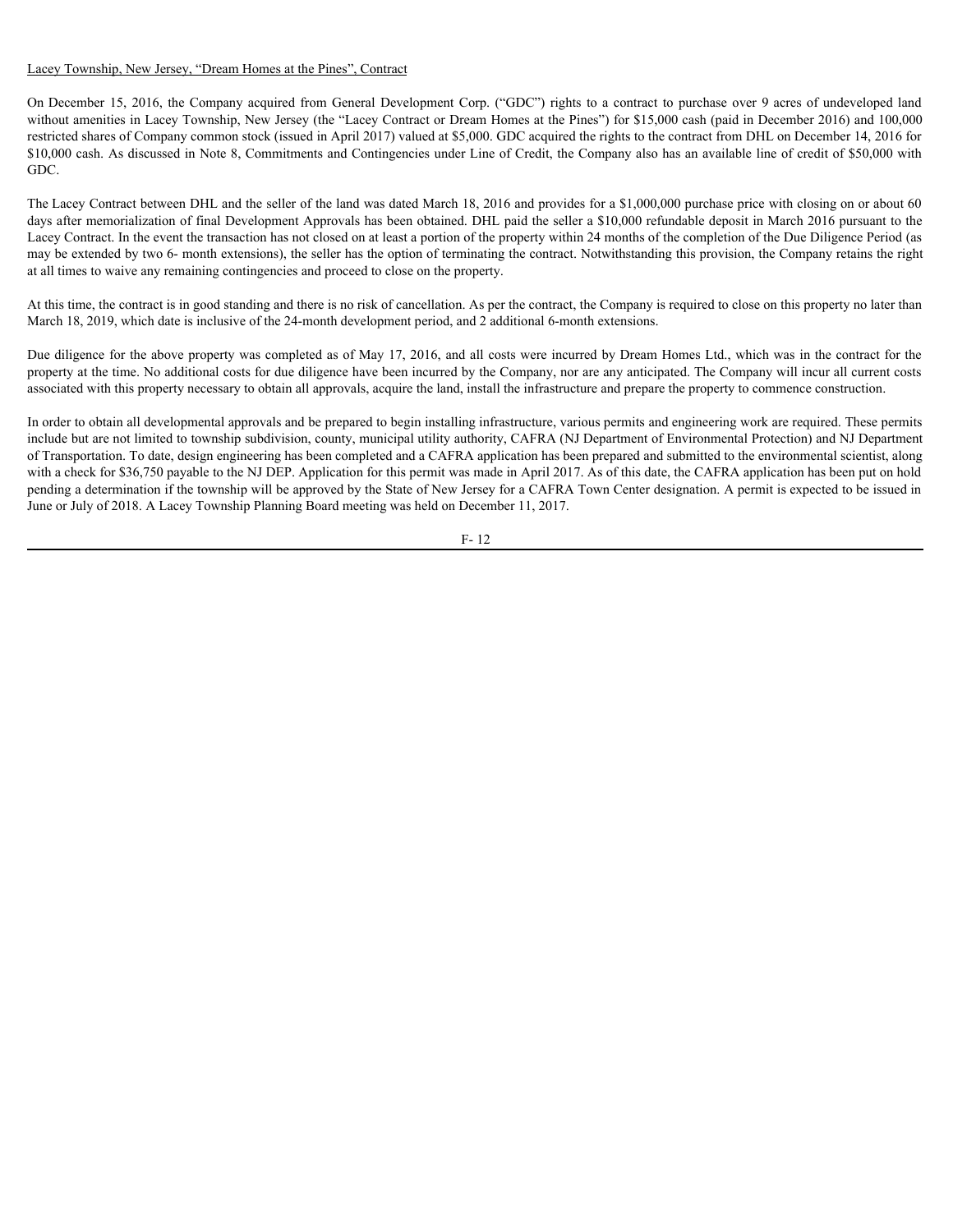information.

Additional information was requested from the board and the next meeting will be scheduled upon receipt of outside agency permits and the other requested information.<br>It is anticipated that complete development approvals w It is anticipated that complete development approvals will cost approximately \$50,000 more to complete. In addition to these approval costs and acquisition costs, construction is approximately \$2,090,000 as of March 31, 2018.

Additional information was requested from the board and the next meeting will be scheduled upon receipt of outside agency permits and the other requested information.<br>It is anticipated that complete development approximate The Company may need to seek loans from banks to finance this project. As part of their financing agreements, the banks typically require Vincent Simonelli to personally guarantee these loans. If Mr. Simonelli cannot qualify as a guarantor and there is no one other than him in the Corporation to provide those guarantees, the financing of the deal may be adversely affected. The exact amount of funding required for this particular property is not clear at the present time but will be determined when full approvals have been obtained and the Company is prepared to take title to the property. Internation<br>Infinitention date complete development approvals will cost approximately \$50,000 more to emaple; In addition these regreced on the action of the Company cost and acceleration to the company receiver and accele

#### Berkeley Township, New Jersey, "Dream Homes at Tallwoods", Contract

On March 1, 2017, the Company acquired from DHL rights to a contract to purchase over 7 acres of land in Berkeley Township, NJ (the "Tallwoods Contract or Dream Homes at Tallwoods") for 71,429 restricted shares of Company common stock (issued in April 2017). The Tallwoods Contract between DHL and the seller of the land was dated January 5, 2017 and provides for a \$700,000 purchase price with closing on or about 60 days after final development approvals have been obtained and memorialized. DHL paid the seller a refundable \$10,000 deposit in January 2017 pursuant to the Tallwoods contract.

The due diligence period associated with this property expired on March 4, 2017 and all costs associated with same were paid by Dream Homes Ltd. prior to the expiration date. The Company will incur no further costs related to the due diligence aspect of this purchase. The Company will incur all current and future costs associated with this property necessary to obtain all approvals, acquire the land and prepare the property to commence construction.

The land is currently improved with streets and all public utilities in place. As such, the necessary steps required to bring the property through the approval process involve primarily design engineering. Since the property is on an improved street, a major subdivision application will be filed with the township, which will create 13 conforming buildable lots from the existing single 7-acre parcel. Accordingly, the remaining costs will primarily involve engineering and approval costs, as opposed to costs associated with the installation of infrastructure. On March 1, 2017, the Company acquired from DHI. rights to a contract to purchase one 7 acres of lard in Berkeley Township, N2 (be "Tal<sup>1</sup>boods Contract or Tall and to significant Tall and the Distribution (10). The prope

At this time, the Company estimates that the total engineering and approval costs will be approximately \$40,000. The amount of money required to purchase the property is \$700,000 of which \$10,000 is currently on deposit. The Company has made application to the Berkeley Township Zoning Board.

extended by two 6-month extensions), the seller has the option of terminating the contract. Notwithstanding this provision, the Company retains the right at all times to waive any remaining contingencies and proceed to close on the property.

The Company may need to seek loans from banks to finance this project. As part of their financing agreements, the banks typically require Vincent Simonelli to personally guarantee these loans. If Mr. Simonelli cannot qualify as a guarantor and there is no one other than him in the Corporation to provide those guarantees, the financing of the deal may be adversely affected. The exact amount of funding required for this particular property is not clear at the present time but will be determined when full approvals have been obtained and the Company is prepared to take title to the property.

#### Lacey Township, New Jersey, "Dream Homes at Forked River", Marina Contract

The Company has acquired the rights to a purchase contract via contract assignment for 48 waterfront townhomes with boat slips in Lacey, NJ. The project is property, and is partially improved with all boat slips currently installed, the Department of Transportation permit received and the curb cut from Route 9 in place. The property when completely constructed has a retail value of \$21 million and is expected to begin site improvements in late 2018 or early 2019.

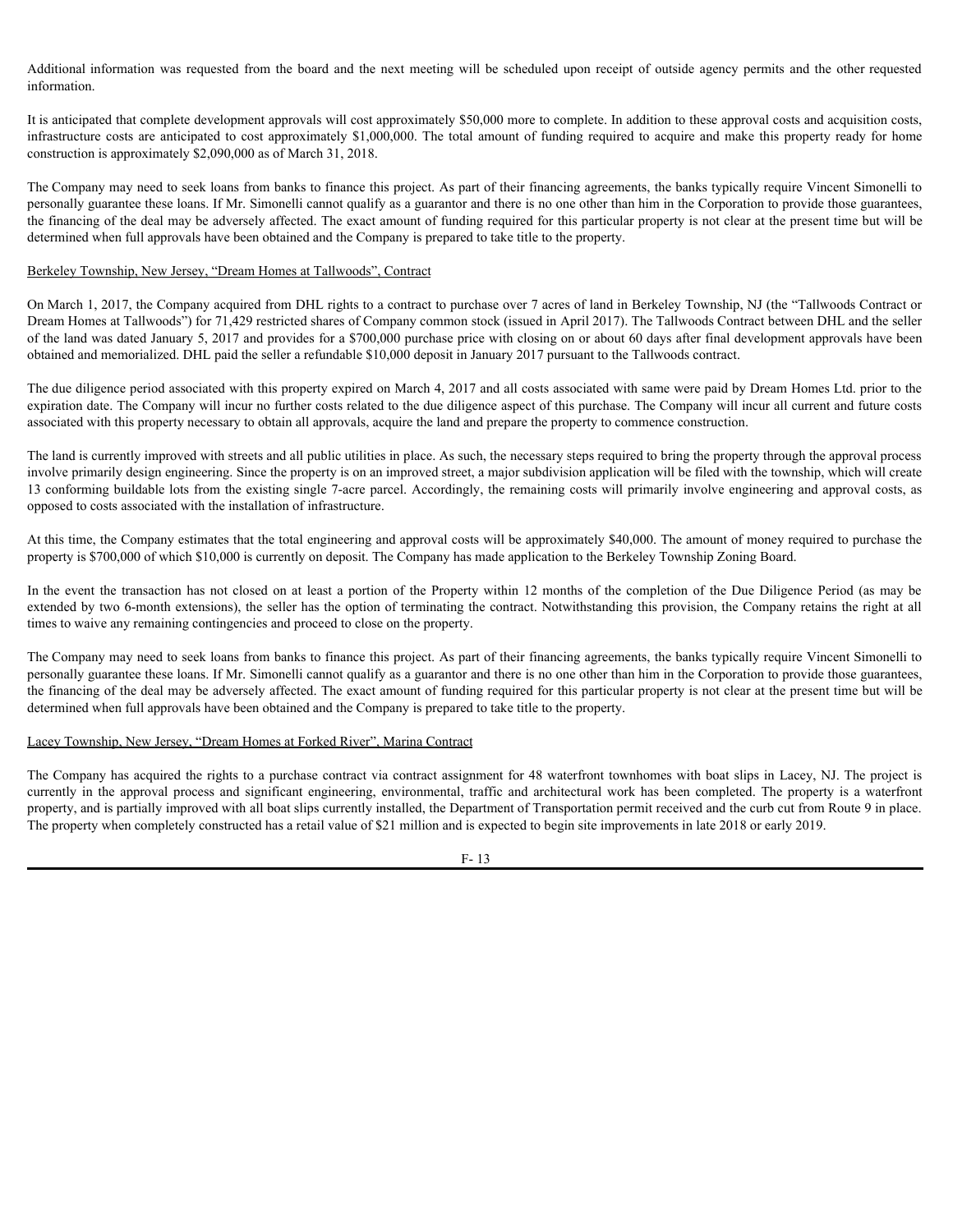On December 8, 2017, the Company acquired from DHL rights to a contract to purchase over +/- 7.5 acres of land in Lacey Township, NJ (the "Marina Contract or Dream Homes at Forked River") for 162,200 restricted shares of Company common stock (committed but not issued as of May 21, 2018). The Contract between DHL and the seller of the land was dated February 24, 2016 and provides for a \$2,166,710 purchase price with closing on or about 60 days after final development approvals have been obtained and memorialized. DHL paid the seller a refundable \$25,000 deposit in February 2016 pursuant to the Marina contract. On December 8, 2017, the Company acquired from DHL rights to a contract to purchase over  $+/-7.5$  acres of land in Lacey Township, NJ (the "Marina Contract or Decam Homes at Forked River") for 162,200 restricted shares of

The due diligence period associated with this property expired on May 1, 2016 and all costs associated with same were paid by Dream Homes Ltd. prior to the expiration date. The Company will incur no further costs related to the due diligence aspect of this purchase. The Company will incur all current and future costs associated with this property necessary to obtain all approvals, acquire the land and prepare the property to commence construction.

The land is currently approved for a marina and it is the Company's intention to modify the approvals to a townhome use, as per the ordinance. The property is environmental approvals. Accordingly, the remaining costs will primarily involve engineering, legal and approval costs.

At this time, the Company estimates that the total engineering and approval costs will be approximately \$100,000. The amount of money required to purchase the property is \$2,430,000 of which \$25,000 is currently on deposit.

The Company may need to seek loans from banks to finance this project. As part of their financing agreements, the banks typically require Vincent Simonelli to personally guarantee these loans. If Mr. Simonelli cannot qualify as a guarantor and there is no one other than him in the Corporation to provide those guarantees, the financing of the deal may be adversely affected. The exact amount of funding required for this particular property is not clear at the present time but will be determined when full approvals have been obtained and the Company is prepared to take title to the property.

#### Little Egg Harbor Township, New Jersey, "Dream Homes at Radio Road", Contract

On March 14, 2018, the Company signed a contract to purchase 4 improved lots in Little Egg Harbor Township, NJ (the "Dream Homes at Radio Road") for a total of \$260,000. The Contract between the Company and the seller of the land provides for a \$65,000 per lot purchase price with closing occurring on a rolling basis, as each house is built and sold. In addition, the Company has obtained a term sheet on April 5, 2018 and is waiting for a formal commitment from 1<sup>st</sup> Constitution Bank for a funding facility comprised of acquisition and development funding.

The Company intends to begin construction in the second quarter and the homes are projected to sell in the \$350,000 - \$375,000 range.

#### Glassboro Township, New Jersey – Robin's Nest Solar Farm

On May 28, 2018, the Company signed a contract to purchase a 700 KW property to be developed as a solar farm in Glassboro, NJ. The purchase price is \$900,000 and the contract is subject to obtaining funding for the solar array as well as a portion of the purchase price. There is also a PPA (power production agreement) in place with a nursing home adjacent to the property, to purchase the entire electrical output for the next 20 years.

In early August, a funding proposal was submitted to Republic Bank, which is a local lender, and discussions are ongoing. If funding is approved, it is expected that this transaction will close in late 2018.

#### 71 Sheridan Street, Waretown, NJ – Property purchased for renovation and sale

On July 12, 2018, the Company purchased a single-family home property located at 71 Sheridan Street in Waretown, NJ. The home was originally damaged by Storm Sandy, and requires elevation and renovation in order to be brought into compliance with the latest FEMA flood zone requirements. The Company intends to complete a full height elevation, enclose the lower level, install 2 levels of deck facing the water, renovate the house completely and sell the property.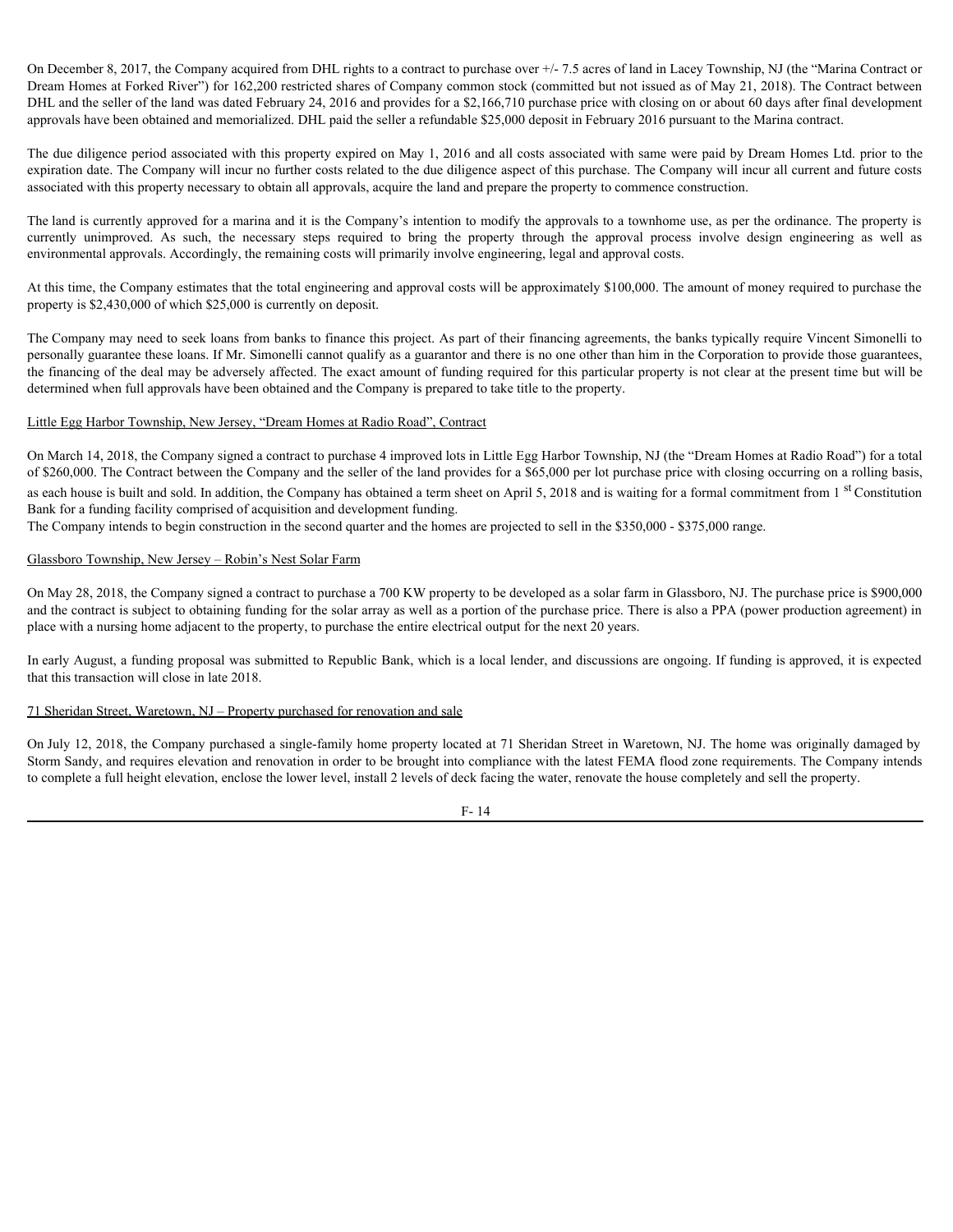#### **4-Loan payable**

On July 2, 2018 GDC loaned the Company \$20,000 from the line of credit established on September 15, 2016. (see Note-8 Line of credit)

#### **5-Loans Payable to Related Parties**

Loans payable to related parties is summarized as follows:

|                                                       | September 30,<br>2018 |  | December 31,<br>2017 |
|-------------------------------------------------------|-----------------------|--|----------------------|
|                                                       | (Unaudited)           |  |                      |
| Loans payable to chief executive officer and director | 31,525                |  | 11,525               |
| Loans payable to GPIL (see Note 5)                    | 3,118                 |  | 3,118                |
| Loans payable to DHL                                  | 20,100                |  | 100                  |
| Total                                                 | 54,743                |  | 14,743               |
|                                                       |                       |  |                      |

All the loans above are non-interest bearing and due on demand.

#### **6 - Common Stock Issuances**

On October 13, 2016, DHL assigned 100,000 restricted shares of Company common stock it held to a minority shareholder of DHL. This minority shareholder of DHL had contributed \$100,000 out of approximately \$500,000 in a private placement of common stock of DHL in 2010. In addition, this minority stockholder of DHL also received 275,000 restricted shares from DHL in 2011 for consulting services. Accordingly, the Company has not deemed it appropriate to measure stock-based compensation relating to the 100,000 shares assigned by DHL to its minority stockholder.

On October 21, 2016, Virtual Learning issued 160,000 restricted shares of common stock to an individual for accounting services. The 160,000 restricted shares were valued at \$8,000 (or \$.05 per share), which amount was expensed in the three months ended December 31, 2016.

On December 29, 2016, Virtual Learning issued a total of 326,857 restricted shares of common stock to convertible noteholders for their notes and accrued interest totaling \$65,371.

On December 29, 2016, Virtual Learning issued a total of 180,000 restricted shares of common stock (50,000 shares to the Company's chief executive officer, 50,000 shares to the Company's secretary, 10,000 shares each to our two outside directors, and a total of 60,000 shares to four other individuals, principally DHL employees, for services rendered. The 180,000 shares were valued at \$9,000 (Company officers and outside directors- \$6,000, DHL employees-\$3,000) (or \$.05 per share), which amount was expensed in the three months ended December 31, 2016.

On February 22, 2017, DHDC issued 56,000 restricted shares of common stock to Green Chip Investor Relations pursuant to an Investor Relations and Consulting Services Agreement (see Note 8). The 56,000 restricted shares were valued at \$2,800 (or \$.05 per share), which amount was expensed in the three months ended March 31, 2017.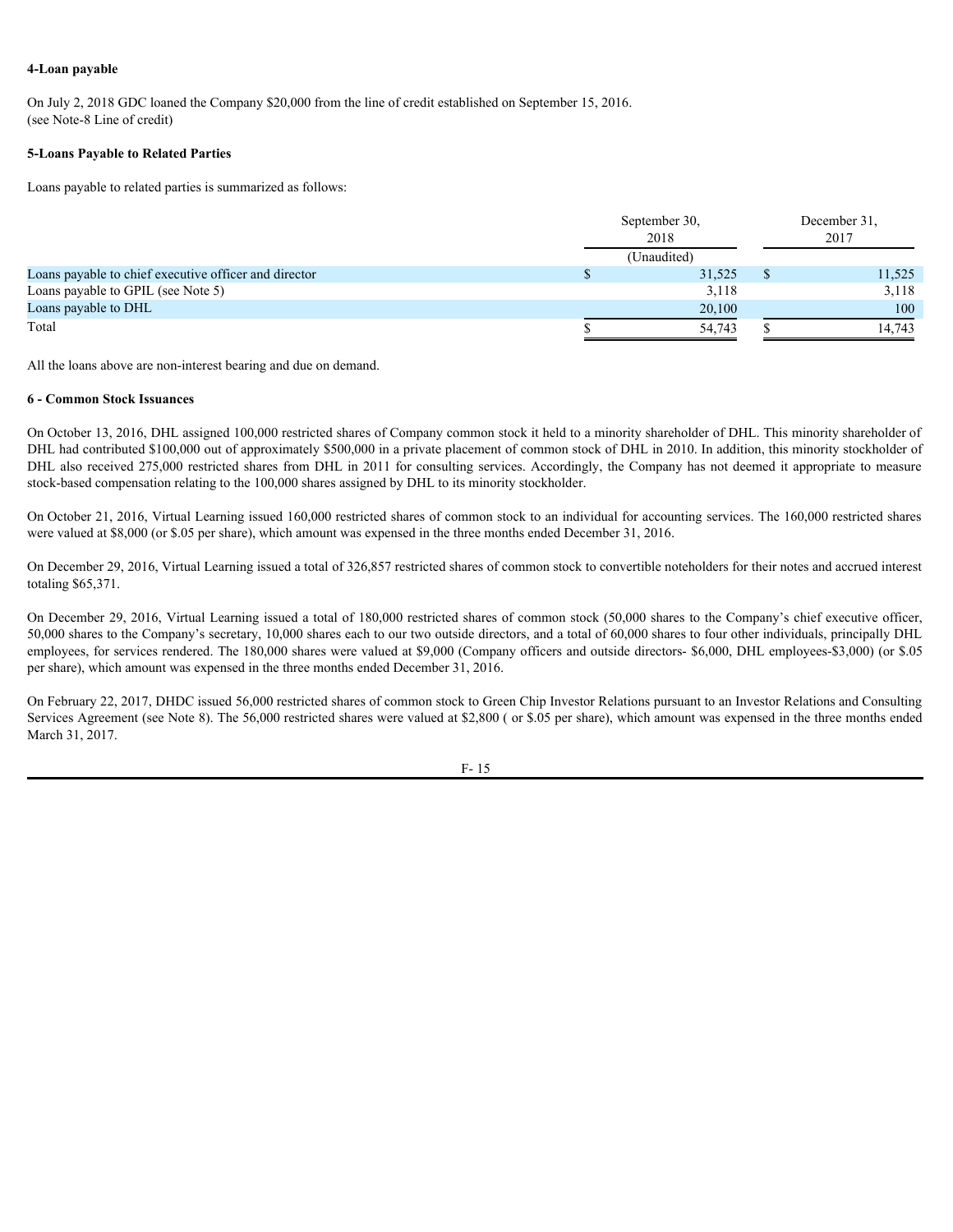amount of the refundable deposit on land made by DHL to the Seller in January 2017 for the Berkeley Township New Jersey contract (see Note 3).

On March 1, 2017, DHDC committed to issue 71,429 restricted shares of common stock (issued April 24, 2017) to DHL valued at \$10,000, representing the amount of the refundable deposit on land made by DHL to the Seller in Ja On March 14, 2017, DHL assigned 275,000 restricted shares of Company common stock it held to the same minority stockholder of DHL that it assigned 100,000 shares of Company common stock on October 13, 2016 (see sixth preceding paragraph). On March 1, 2017, DHDC committed to issue 71,429 restricted shares of common stock (issued April 24, 2017) to DHL valued at \$10,000, representing the amount of the refundable deposit on land made by DHL to the Seller in Ja

townhouse development in Lacey Township, NJ (see Note 3).

On July 12, 2017, DHDC issued 40,000 restricted shares of DHDC's common stock to Dream Homes, Ltd. ("DHL") in exchange for vehicles owned by DHL. The transaction reflected \$6,000 net carrying value of the assets on DHL's books at July 12, 2017.

On September 21, 2017, DHL assigned 25,000 restricted shares of Company common stock it held to the Secretary of both DHDC and DHL for services rendered to DHL. Accordingly, no stock-based compensation was recognized by DHDC.

On December 8, 2017, DHDC committed to issue 162,200 restricted shares of common stock to DHL valued at \$48,658 (DHL's historical cost of the assets being assigned), for the assignment of a contract to purchase property from DHL for the Lacey Township New Jersey contract (see Note 3).

On December 11, 2017, DHL assigned 100,000 restricted shares of Company common stock it held to the Company Securities Counsel of both DHDC and DHL in settlement of certain DHL accounts payable due him. Accordingly, no stock-based compensation was recognized by DHDC.

On December 27, 2017, DHDC committed to issue 12,500 restricted shares of DHDC's common stock for cash proceeds of \$ 5,000 at \$.40 per share per the Subscription Agreement.

On December 29, 2017, DHDC committed to issue 27,810 restricted shares of DHDC's common stock for settlement of \$ 11,124 accounts payable at \$.40 per share.

subscription agreement.

On March 1, 2017, DHDC committed to issue 71,429 restricted shares of common stock Gauced April 24, 2017) to DHL valued 8 510.000, representing the mean of the conductive of the formation of the formation of the formation On February 9, 2018, DHL assigned 40,000 restricted shares of Company common stock it held to a minority stockholder of DHL. This minority stockholder of DHL had contributed \$10,000 out of approximately \$500,000 in a private placement of common stock of DHL in 2010. In addition, this minority stockholder of On March 14, 2017, DHL assigned 275,000 restricted shares of Company common stock it held to the assemble for Common Society and Society and Society and Society and Society and Society and Society and Society and Society a DHDC for this assignment of 40,000 shares. On September 21, 2018, DHL assigned 25,000 restricted shares of Company common stock in bEH as back of DHLC and DHL assember 2018. A common stock in DHL common stock in DHL common stock componention and restricted compone

On February 9, 2018, DHL assigned 25,000 restricted shares of Company common stock it held to the Secretary of both DHDC and DHL for accounting and administrative services rendered to DHL. Accordingly, no stock-based compensation was recognized by DHDC for this assignment of 25,000 shares.

On February 9, 2018, DHL assigned 25,000 restricted shares of Company common stock it held to a director of DHDC and service provider to DHL for legal services provided to DHL. Accordingly, no stock-based compensation was recognized by DHDC for this assignment of 25,000 shares.

Agreement.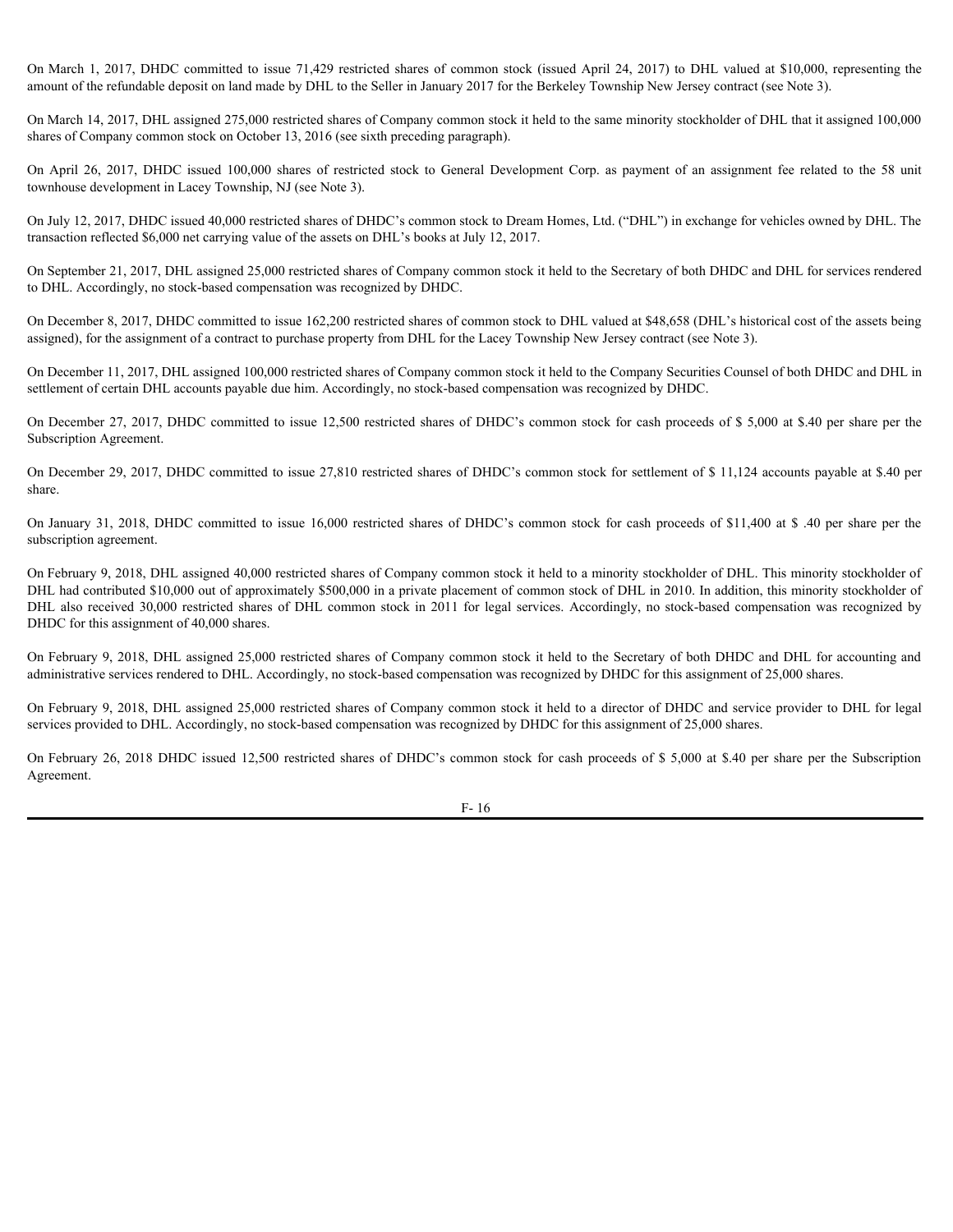## **7 – Income Taxes**

| The provisions for (benefit from) income taxes differ from the amounts computed by applying the statutory United States Federal income tax rate (21% in 2018;<br>35% in 2017) to income (loss) before income taxes.<br>The sources of the differences follow:<br>Expected tax (benefit)<br>State income taxes, net of Federal benefit                                                                                                                                                                                                           | Nine months ended                    |                                   |                                                         |
|-------------------------------------------------------------------------------------------------------------------------------------------------------------------------------------------------------------------------------------------------------------------------------------------------------------------------------------------------------------------------------------------------------------------------------------------------------------------------------------------------------------------------------------------------|--------------------------------------|-----------------------------------|---------------------------------------------------------|
|                                                                                                                                                                                                                                                                                                                                                                                                                                                                                                                                                 |                                      |                                   |                                                         |
|                                                                                                                                                                                                                                                                                                                                                                                                                                                                                                                                                 |                                      |                                   |                                                         |
|                                                                                                                                                                                                                                                                                                                                                                                                                                                                                                                                                 |                                      | September 30, 2018<br>(Unaudited) | Nine months ended<br>September 30, 2017<br>(Un audited) |
|                                                                                                                                                                                                                                                                                                                                                                                                                                                                                                                                                 |                                      | $(9,852)$ \$                      | 31,477                                                  |
|                                                                                                                                                                                                                                                                                                                                                                                                                                                                                                                                                 |                                      | (2,816)                           | 5,396                                                   |
| Non-deductible stock-based compensation                                                                                                                                                                                                                                                                                                                                                                                                                                                                                                         |                                      | 14,275                            | 11,341                                                  |
| Benefit from net operating loss carry forward                                                                                                                                                                                                                                                                                                                                                                                                                                                                                                   |                                      |                                   | (21,037)                                                |
| Provision for Federal income taxes at lower tax rate on taxable                                                                                                                                                                                                                                                                                                                                                                                                                                                                                 |                                      |                                   |                                                         |
| income under \$50,000                                                                                                                                                                                                                                                                                                                                                                                                                                                                                                                           |                                      |                                   | (10, 850)                                               |
| Change in valuation allowance                                                                                                                                                                                                                                                                                                                                                                                                                                                                                                                   |                                      | (1,607)                           |                                                         |
| Provision for (benefit from) income taxes                                                                                                                                                                                                                                                                                                                                                                                                                                                                                                       |                                      | $\sim$ 10 $\pm$                   | 16,327<br><sup>S</sup>                                  |
| The significant components of DHDC's deferred tax asset as of September 30, 2018 and December 31, 2017 are as follows:<br>Deferred tax assets:                                                                                                                                                                                                                                                                                                                                                                                                  | September 30,<br>2018<br>(Unaudited) |                                   | December 31,<br>2017                                    |
| Net operating loss carry forward                                                                                                                                                                                                                                                                                                                                                                                                                                                                                                                | \$.                                  | 57,598 \$                         |                                                         |
| Valuation allowance                                                                                                                                                                                                                                                                                                                                                                                                                                                                                                                             | (57, 598)                            |                                   |                                                         |
| Net deferred tax asset                                                                                                                                                                                                                                                                                                                                                                                                                                                                                                                          |                                      | $\mathcal{S}$<br>$\sim$           |                                                         |
|                                                                                                                                                                                                                                                                                                                                                                                                                                                                                                                                                 |                                      |                                   |                                                         |
|                                                                                                                                                                                                                                                                                                                                                                                                                                                                                                                                                 |                                      |                                   |                                                         |
| At September 30, 2018, the Company has a net operating loss carryforward of approximately \$204,903 which expires in year 2038. Based on management's<br>present assessment, the company has not yet determined it to be more likely than not that a deferred tax asset of \$57,598 attributable to the future utilization of the<br>\$204,903 net operating loss carryforward will be realized. Accordingly, the company has recorded a 100% allowance against the deferred tax asset in the financial<br>statements as of September 30, 2018. |                                      |                                   |                                                         |

|                                  | September 30,<br>2018    |  | December 31,<br>2017 |  |
|----------------------------------|--------------------------|--|----------------------|--|
|                                  | (Unaudited)              |  |                      |  |
| Deferred tax assets:             |                          |  |                      |  |
| Net operating loss carry forward | 57,598                   |  |                      |  |
| Valuation allowance              | (57, 598)                |  |                      |  |
| Net deferred tax asset           | $\overline{\phantom{0}}$ |  |                      |  |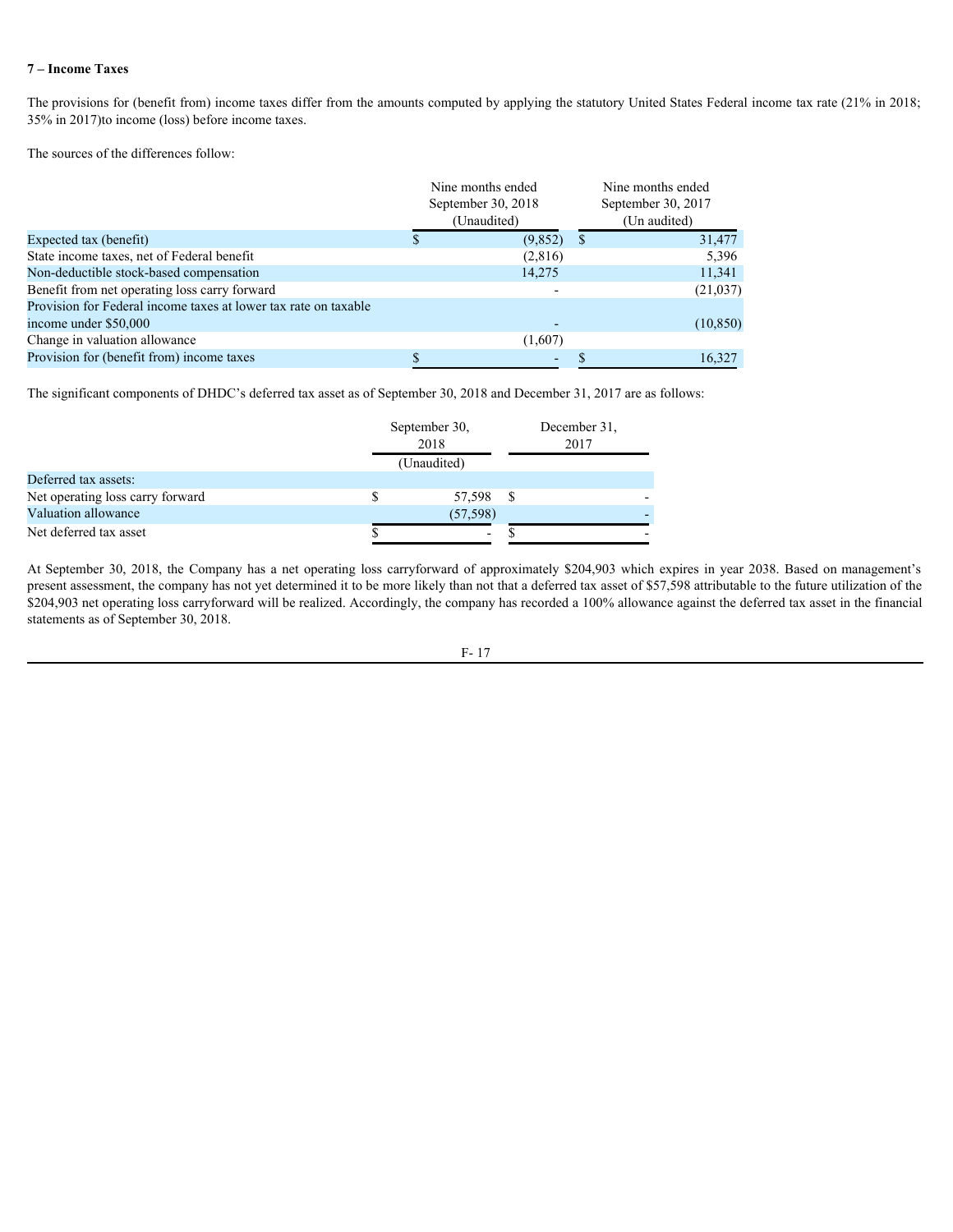Current United States income tax law limits the amount of loss available to be offset against future taxable income when a substantial change in ownership occurs. Therefore, the amount available to offset future taxable income may be limited.

#### **8- Commitments and Contingencies**

#### Construction Contracts

Current United States income tax law limits the amount of loss available to be offset against future taxable income when a substantial change in ownership occurs.<br>Therefore, the amount available to offset future taxable in 3,681,805, which are being fulfilled in the ordinary course of business. None of these construction projects are expected to take significantly in excess of one year to complete from commencement of construction. The Company has no significant commitments with material suppliers or subcontractors that involve any sums of substance or, of long term duration at the date of issuance of these financial statements.

#### Employment Agreements

On April 28, 2017, DHDC executed an Employment Agreement with its newly appointed Vice President of Business Development. The term of the agreement is from April 28, 2017 to December 31, 2020 and is renewable thereafter at 1 year intervals based on certain sales targets. The agreement provides for compensation based on sales.

On May 8, 2017, DHDC executed an Employment Agreement with its newly appointed Vice President of Sales. The term of the agreement is from May 8, 2017 to May 8, 2019 and is renewable thereafter at 1 year intervals based on certain sales targets. The agreement provides for compensation based on sales.

For the nine months ended September 30, 2018, sales commissions expense pursuant to these two employment agreements were \$60,191.61.

#### Lease Agreement

On June 20, 2017, DHDC executed a lease for office and storage space located at 2109 Bridge Avenue, Point Pleasant, New Jersey. The term of the Lease is five years from June 20, 2017 to June 20, 2022 with two (2) five (5) year options to renew. The Lease provides for monthly rent commencing August 20, 2017 at Current Unied States income tax tee innius the summont of issts available to be office against future taxable income when a substantial change in ownership occurs.<br>The offer montent contains and the dimension and the month Beginning June 1, 2018 per verbal agreement, rent was reduced to \$1,000.00. Assuming DHDC is current in all rent and other charges, DHDC has the option to cancel the Lease with 90 days written notice to Landlord.

For the nine months ended September 30, 2018, rent expense under this lease agreement was \$14,600.00.

#### Investor Relations Agreement

On February 10, 2017, the Company entered into an Investor Relations and Consulting Services Agreement with an investor relations firm. The agreement expired on August 31, 2017 and provided for issuance of 56,000 restricted shares of common stock valued at \$2,800 to the investor relations firm (stock issued on February 22, 2017) and \$2,000 per month fees to be paid to the investor relations firm commencing March 2017. The agreement the agreement was modified in March 2018 to reflect a single payment of \$1,000.00

For the nine months ended September 30, 2018 and 2017, consulting fees expense under this agreement was \$1,000.00 and \$4,800 respectively.

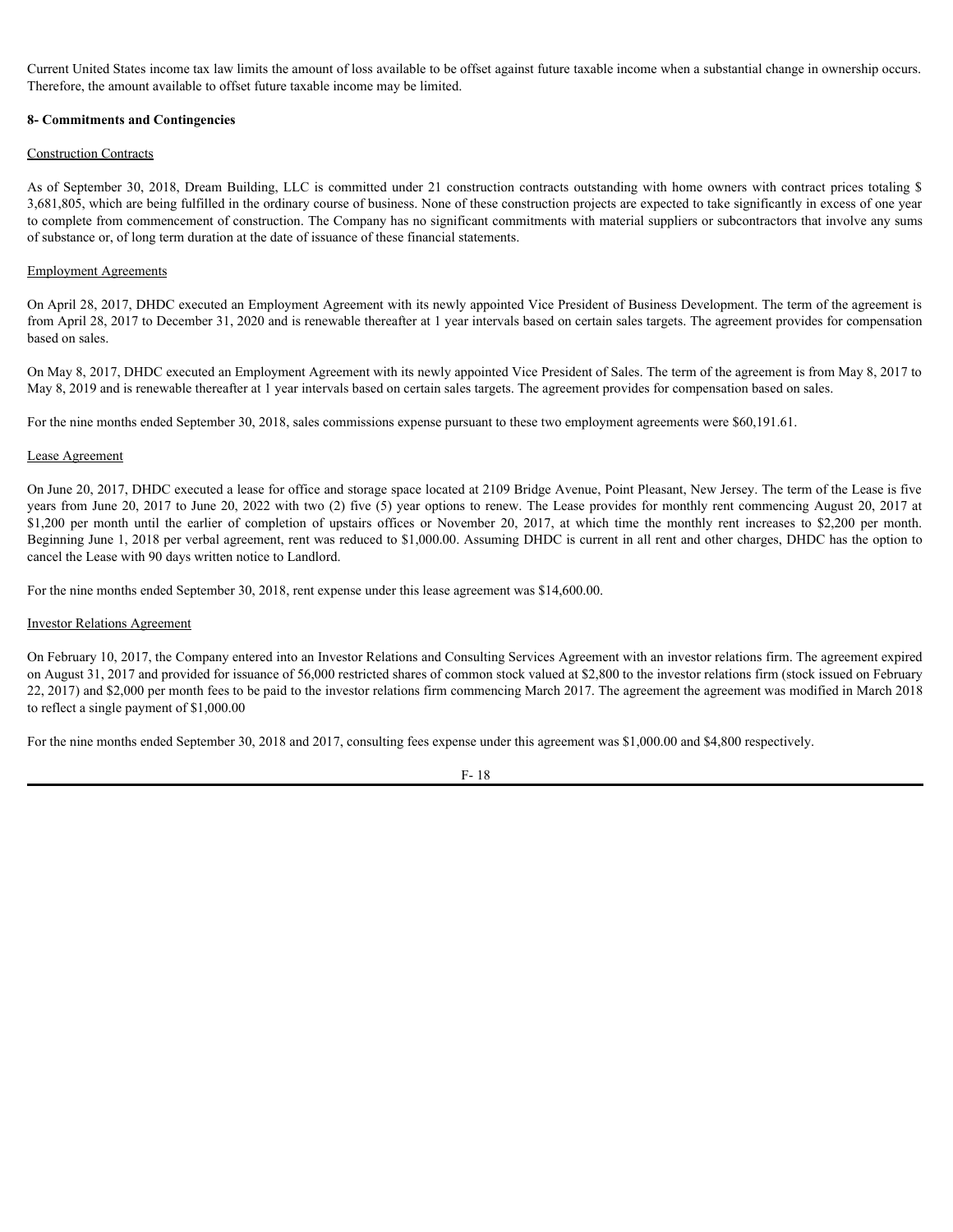## Line of Credit

On September 15, 2016, DHDC established a \$50,000 line of credit with General Development Corp., a non-bank lender. Advances under the line bear interest at a rate of 12% payable monthly and the outstanding principal is due and payable in 60 months. The line is secured by the personal guarantee of the Company's Chief Executive Officer. The agreement to fund automatically renews on a yearly basis as long as interest payments are current. To date, the Company has received an advance in the amount of \$20,000 on July 2, 2018 under this line of credit. (see Note-4)

#### Private Placement

On November 3, 2017, the Company released a Private Placement Memorandum, which consists of an equity and debt offering for up to \$5,000,000 in new capital. This capital will be utilized for acquisition and development of several of the properties the Company has under contract, as well as expansion into the Florida market. The offering is comprised of Units for sale as well as convertible debt. Each Unit is priced at \$.40 per common share and includes 1 warrant to purchase an additional share of common stock for \$.60 within 3 years of the date of Unit purchase. The convertible debt is offered at an 8% coupon, paid quarterly, has a maturity of 4 years and is convertible at \$.75 per share. The offering was scheduled to close on January 2, 2018 and was extended unchanged by the Company to September 2, 2018. Line of Credit<br>On Septenber 15.2016, DHDC established a 550,000 line of credit with General Development Corp., a non-bank leader. Advances under the bank memories that<br>however the form in the services of the data company t

As of May 21, 2018, the Company has sold a total of 68,810 units and received \$16,400 in cash (\$5,000 in December 2017 for 12,500 units, \$6,400 in January 2018 for 16,000 units and \$5000 in February 2018 for 12,500 units) and was granted a reduction in accounts payable from a lumber vendor of 11,124 for 27,810 units issuable to the vendor as of December 31, 2017.

#### **9- Related Party Transactions**

#### Dream Homes Ltd. Allocated payroll

general and administrative expenses include \$398,463.47 and \$428,730.67, respectively incurred for the Company's estimated share of DHL's gross payroll and payroll taxes for the 2018 amount includes \$56,500 salary paid to the Company's Chief Executive Officer and \$43,200 salary paid to the Company's Secretary and VP of Human Resources. At September 30, 2018, accounts payable and accrued expenses include \$ 40,672.22 due to DHL for unpaid payroll reimbursement.

#### Office Space

The Company has occupied office space located in Forked River, New Jersey which is owned by an affiliated company. Commencing April 2017, the Company has paid DHL monthly rent of \$2,000 for this office space. Beginning January 2018, rent increased to \$2,500.00 monthly for a total of \$22,500 paid for the period ending September 30, 2018.

## **10- Stock Warrants**

On July 12, 2017, DHDC issued 750,000 stock warrants to various members of Dream Homes & Development Corporation's executive team (including 500,000 to the Company's Chief Executive Officer, 100,000 to the Company's Secretary, and a total of 60,000 to the Company's two other directors and 50,000 to a nonexecutive DHL project manager employee). These Warrants entitle the holder to purchase shares of Dream Homes & Development Corporation at \$0.30 per share through July 20, 2020. These warrants vest to the Holder on a semi-annual basis over a 36-month period contingent upon Holder's continued association with the Company. The \$407,850 total fair value (calculated using the Black Scholes option pricing model and the following assumptions: (1) stock price of \$0.60, (2) exercise price of \$0.30, (3) dividend yield of 0%, (4) risk-free interest rate of 1.53%, (5) expected volatility of 171%, and (6) term of 3 years) of the 750,000 warrants is being expensed evenly over the 3 years requisite service period of the individuals that were granted these warrants commencing in July 2017. For the six months ended June 30, 2018, stock-based compensation attributable to the warrants was \$ 67,976 using the above Black Scholes option pricing model.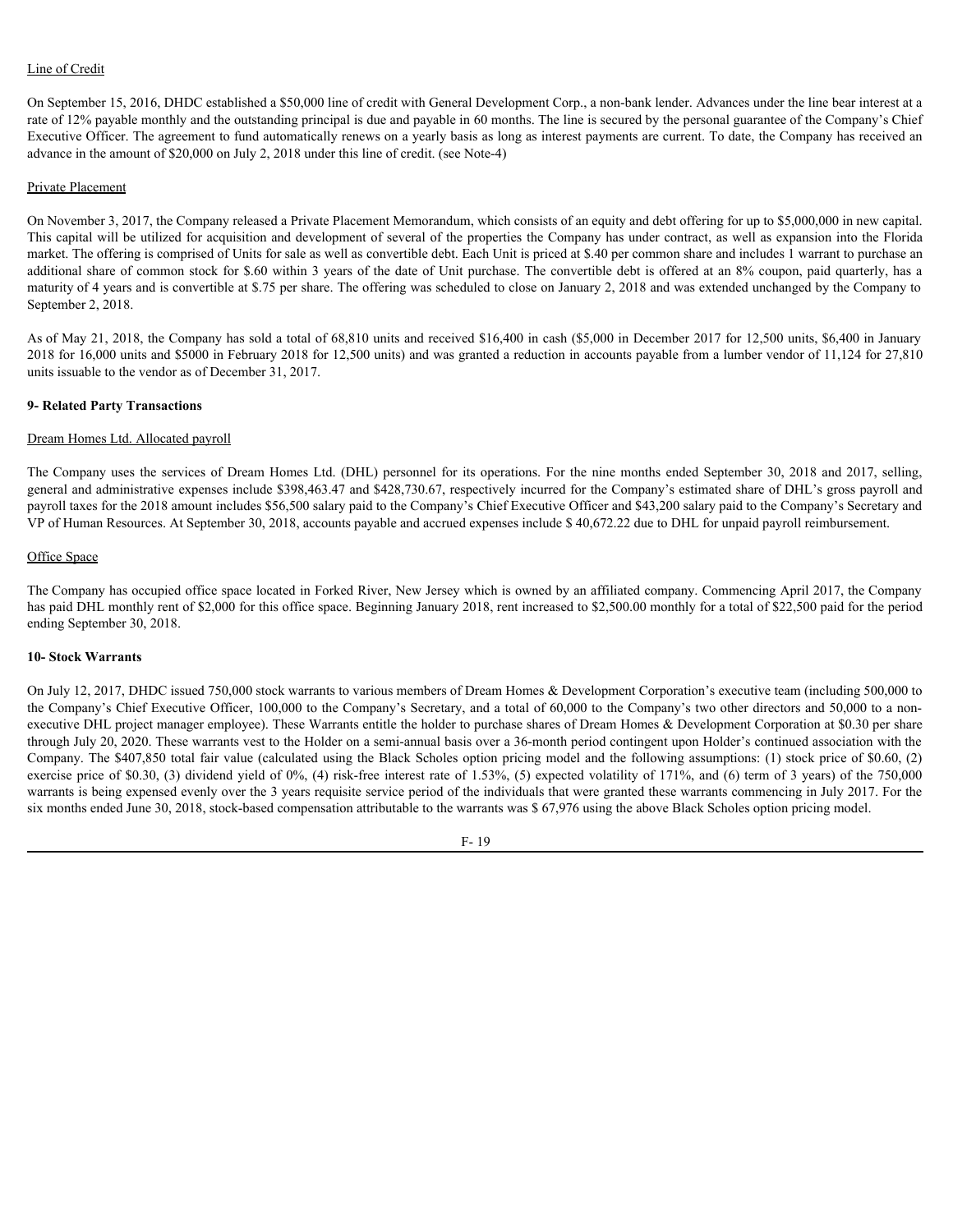Included within the 750,000 warrants described in the preceding paragraph are 20,000 warrants issued to the Company's Vice President of Business Development Included within the 750,000 warrants described in the preceding paragraph are 20,000 warrants issued to the Company's Vice President of Business Development<br>that are not covered by the Employment Agreement dated April 28, preceding paragraph are 20,000 warrants issued to the Company's Sales Manager that are not covered by the Employment Agreement dated May 8, 2017 described in Note 8.

In addition to the 750,000 warrants issued on July 12, 2017 per above, the company issued a total of 68,810 warrants in connection with the Private Placement described above in Note 8. The warrants are exercisable into common stock at an exercise price of \$ .60 per share for a period of 3 years commencing from the respective issuance dates of these warrants.

### **11- Receivable from Arbitration and settlement of in process customer construction contract in dispute and related losses recognized and recorded by the Company**

The Company began work on a construction contract in the amount of \$307,000 in August 2016. Through September 30, 2017, the Company billed the customer a total of \$219,565, collected a total of \$130,247 from the customer, and accordingly had a balance due from the customer of \$89,318 at September 30, 2017. When the customer refused to pay the \$89,318 balance, the Company ceased working on the contract in July 2017, filed a request for arbitration on October 3, 2017, and filed a Construction Lien Claim on October 18, 2017. On March 6, 2018, the American Arbitration Association awarded the Company \$75,000 in connection with its claim. To date the Company has not yet collected the \$75,000 owing to it under the arbitration award. Based upon advice of Company Counsel it still has further legal actions available to it to ultimately facilitate payment from the customer of the \$75,000 in the contract dispute. Accordingly, at December 31, 2017 the Company has recognized a loss of \$14,318 on the write-down of accounts receivable from this customer which has been reflected as a reduction in revenue from construction contracts and gross profit for the year ended December 31, 2017. Included within the 750,000 variants described in the proceding paragraph are 20.000 variants issued to the Company's Vice President of Batises Development<br>that are not covered by the Employment Arbitration disto April 28

representing the difference between the amount billed to the customer of \$219,565 and costs and estimated earnings of \$267,984 through December 31, 2017. Accordingly, at December 31, 2017 the Company has also recognized a loss of \$48,419 on the write-down of the "Costs and estimated earnings in excess of billings" asset attributable to this disputed customer contract, which has been reflected as a reduction in revenue from construction contracts and gross profit for the year ended December 31, 2017. Over the life of this contract the Company recognized a cumulative gross profit of \$17,658 through December 31, 2017, which is net of a negative gross profit of (\$9,012) for the year ended December 31, 2017, based upon the write-down of \$14,318 described in the preceding paragraph and the \$48,419 write-down described in this paragraph, which aggregate to \$62,737.

Regarding the above referenced Arbitration award, on September 13, 2018, a levy was executed and served upon one of the customer's accounts. The sum of \$32,441.88 was frozen. To date, the customer has not disputed this levy. On November 30, 2018, a final Motion to turn over funds will be decided, after which the funds will be released to the Company.

#### **12- Subsequent Events**

During the period following September 30, 2018, the Company has added \$646,086.80 in executed elevation and new home contracts, comprised of 2 separate elevation and renovation contracts, as well as one demolition and new single-family home contract.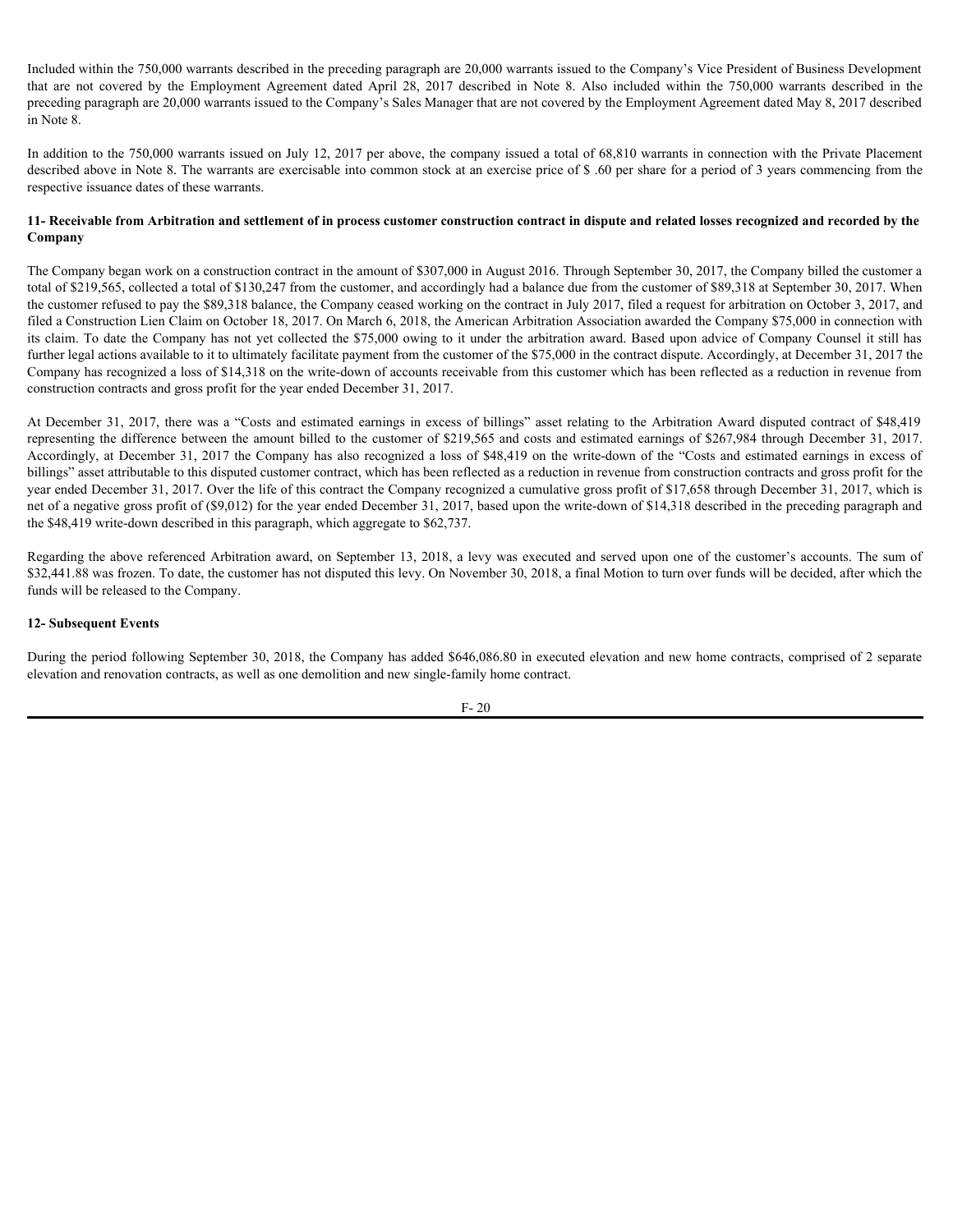During the period following September 30, 2018, on October 20, 2018 the Company entered into contract for the purchase of assets from Premier Modular Homes, LLC for the sum of \$119,000, which sum shall be paid on a contingent basis for all sales generated through Premier Modular leads. The acquired assets include phone numbers, web site, use of Premier Modular Home, LLC name, equipment, vehicles and trailers.

The Company also entered into an agreement to lease the Premier Modular Homes showroom and offices located at 884 Route 9 Tuckerton, NJ 08087 for a annual amount of \$18,000 with the option to renew yearly for the period of two years.

On November 15, 2018, the Company also received variance approval for the 71 Sheridan Street property in Waretown, NJ. This property was purchased on July 12, 2018. The Company intends to elevate and renovate this property, in preparation for a sale in spring 2019.

#### **13- Restatement of Previously Issued Financial Statements**

During the period following September 30, 2018, on October 20, 2018 the Company entered into contract for the purchase of assets from Premier Modular Homes,<br>LLC for the sum of \$119,000, which sum shall be paid on a conting Company's Form 10-K filed with the SEC on April 17, 2018) in order to correct errors principally relating to the accounting for construction contracts under the During the period following September 30, 2018, on October 20, 2018 the Company entered into contract for the purchase of assets from Premier Modular Homes,<br>LLC for the sum of \$119,000, which sum shall be paid on a contin issuance of the consolidated financial statements by the Company.

As discussed in detail above in Note 11, the Company settled a disputed customer contract in an arbitration proceeding in March of 2018 that resulted in losses consolidated statement of operations for the year then ended as originally issued.

During the period following September 30, 2018 on October 20, 2018 the Company entered into contract for the purchase of assets from Permier Modular Homes.<br>LLC for the sum of S110/00, Shach sum alal te paid on a contragen During the period following Squamber 30, 2018, on October 20, 2018 the Company entered into contract for the purchase of assets from Premier Modular Homes, LLC for the system. The company when a mont contract all the syste reviewed by the Company's Independent Registered Public Accounting Firm, errors were discovered in the accounting for 2 construction contracts reflected as 100% completed contracts rather than still in progress at December 31, 2017. In each of the two contracts, the Company incurred additional construction costs during the quarter ended March 31, 2018 with very minimal additional Company customer billings during the quarter then ended. Essentially, in retrospect, the Company's estimate of the cost to complete these jobs accounted for under the percentage of completion method were not up to date at December 31, 2017. Based on a re-review of the facts and circumstances at the date of issuance of the Company's consolidated financial statements at December 31, 2017 and for the year During the period following September 30, 2018, an October 20, 2018 the Company sustern into contact for the particular follow he period to the fit in Monday the Company into the Company into the fit in the system of the s respectively, completed rather than 100% completed at December 31, 2017. As restated, the gross profit for these two jobs for the year ended December 31, 2017 was \$52,110 (42%) and \$46,347 (36%), respectively. As originally calculated as 100% complete, the gross profit for these two jobs for the year ended December 31, 2017 was calculated at \$65,984 (48%) and \$48,117 (37%), respectively. On November 15, 2018, the Company also received variance approval for the 21 Sheridan Steel property in Wareson, NJ. This property sugnestical on the 21, 2012. The 2018 The Relations to company interests to choose and enc 13- Restatement of Previously Issued Financial Statements<br>The Company's Four Dec finals of facts about laterations and the control of the statements of the company's four above Company's four the final with the SEC en App The Company has restand the consolidated function attentions at December 31, 2017 and for the consent of finite the following to the finite one consent properties of consentation and the second form (before the properties

The remaining three construction jobs were jobs agreed to be completed by the Company pursuant to an Employment Agreement dated May 8, 2017 with its Sales Manager, as an accommodation to the new hire with limited commission linked Company loss protection provided in the agreement to offset Company losses incurred in these jobs. As restated, the Company reported a total gross loss from these three jobs of \$41,720 during the year ended December 31, 2017 for which aggregate customer billings on these jobs to completion will be \$200,520. As originally calculated, the gross losses on these 3 jobs for the year ended December agreement and will not be paid by the Company to the Sales Manager.

The 5 construction jobs described in the preceding two paragraphs had an aggregate gross profit of \$82,580 as previously reported in the consolidated financial construction contracts by \$4,993 and reducing gross profit by \$25,483 in the consolidated statement of operations and decreasing accounts payable and accrued expenses by \$4,993 and increasing "Billings in excess of costs and estimated earnings" at December 31, 2017 by \$25,843 over the amount as previously reported at that date and for the year then ended.

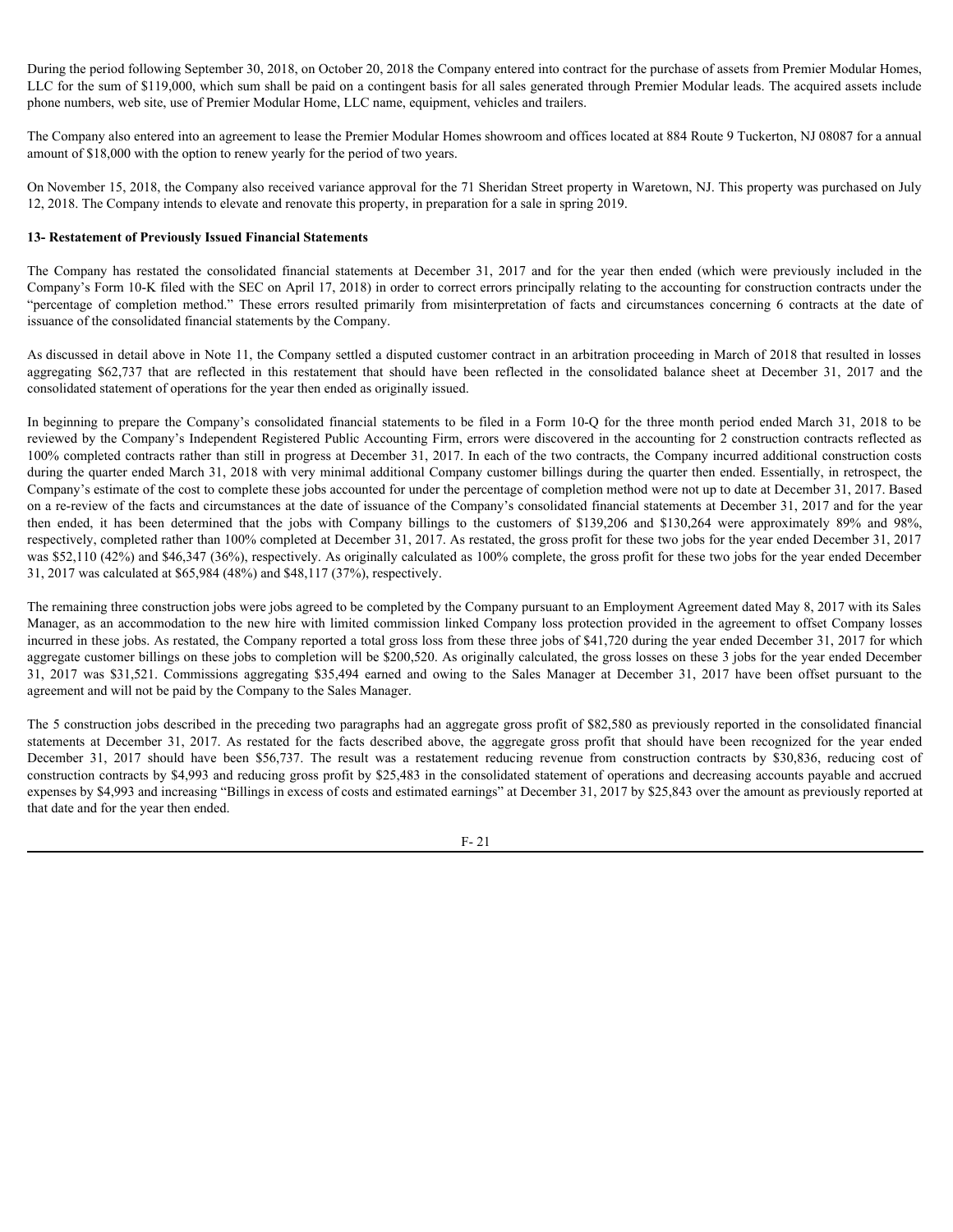In reviewing the facts and circumstances concerning the three accommodation jobs to determine the extent of gross losses to be sustained by the Company based In reviewing the facts and circumstances concerning the three accommodation jobs to determine the extent of gross losses to be sustained by the Company based<br>on up to date cost estimates, the Company also reviewed the amou Manager pursuant to the agreements as of December 31, 2017. As restated, the consolidated financial statements reflected an additional \$50,873 due which is now corrected for and included in accounts payable and accrued expenses at December 31, 2017, and a corresponding increase in selling, general and administrative expenses for the year then ended. Accordingly, the restatement reflects a net increase in selling, general and administrative expenses for the year ended December 31, 2017 and an increase in accounts payable and accrued expenses of \$15,379 (\$50,873 less \$35,494).

Errors were also identified in the review for certain vendor accounts payable balances at December 31, 2017, primarily for duplicated bills or bills for uncompleted services for vendor invoices relating to completed contracts. Correction of these errors resulted in a restatement adjustment decreasing cash by \$3,372, decreasing In reviewing the facts and circumstances concerning the three accommodation jobs to determine the extent of gross losses to be sustained by the Company base<br>on on p to date cost estimates, the Company also reviewed the ano expenses by \$2,450. In addition, it was determined that the number of shares of common stock committed to be issued for a lumber credit per a subscription agreement were nominally less than when originally accounted for, resulting in a \$988 decrease in stockholders' equity and a \$985 increase in accounts payable and accrued expenses.

The effect of the restatement adjustments on the Consolidated Balance Sheet at December 31, 2017 follows:

|                                                                      |              | As Previously<br>Reported | Restatement<br>Adjustments |            |      | As Restated |
|----------------------------------------------------------------------|--------------|---------------------------|----------------------------|------------|------|-------------|
| <b>ASSETS</b>                                                        |              |                           |                            |            |      |             |
| <b>CURRENT ASSETS</b>                                                |              |                           |                            |            |      |             |
| Cash                                                                 | $\mathbf{s}$ | 248,056                   | $\sqrt{\ }$                | (3,372)    | \$   | 244,684     |
| Accounts receivable                                                  |              | 230,345                   |                            | (89,318)   |      | 141,027     |
| Costs and estimated earnings in excess of billings                   |              | 74,338                    |                            | (48, 419)  |      | 25,919      |
| Total current assets                                                 |              | 552,739                   |                            | (141, 109) |      | 411,630     |
| PROPERTY AND EQUIPMENT, net                                          |              | 9,144                     |                            |            |      | 9,144       |
| <b>OTHER ASSETS</b>                                                  |              |                           |                            |            |      |             |
| <b>Account Receivable</b>                                            |              |                           |                            | 75,000     |      | 75,000      |
| Security deposit                                                     |              | 2,200                     |                            |            |      | 2,200       |
| Deposits and costs coincident to acquisition of land for development |              | 210,129                   |                            |            |      | 210,129     |
| Total assets                                                         |              | 774,212                   |                            | (66, 109)  |      | 708,103     |
| LIABILITIES AND STOCKHOLDERS' EQUITY                                 |              |                           |                            |            |      |             |
| <b>CURRENT LIABILITIES</b>                                           |              |                           |                            |            |      |             |
| Accounts payable and accrued expenses                                | $\mathbf{s}$ | 396,278                   | $\mathcal{S}$              | (5,275)    | $\$$ | 391,003     |
| Billings in excess of costs and estimated earnings                   |              | 128,252                   |                            | 30,836     |      | 159,088     |
| Accrued income taxes                                                 |              | 7,166                     |                            | (7,166)    |      |             |
| Loans payable to related parties                                     |              | 14,743                    |                            |            |      | 14,743      |
| Total current liabilities                                            |              | 546,439                   |                            | 18,395     |      | 564,834     |
| STOCKHOLDERS' EQUITY                                                 |              |                           |                            |            |      |             |
| Preferred stock                                                      |              |                           |                            |            |      |             |
| Common stock                                                         |              | 24,203                    |                            | (2)        |      | 24,201      |
| Additional paid-in capital                                           |              | 1,555,130                 |                            | (986)      |      | 1,554,144   |
| Accumulated deficit                                                  |              | (1,351,560)               |                            | (83, 516)  |      | (1,435,076) |
| Total stockholders' equity                                           |              | 227,773                   |                            | (84, 504)  |      | 143,269     |
| Total liabilities and stockholders' equity                           |              | 774,212                   |                            | (66, 109)  |      | 708,103     |
|                                                                      | $F - 22$     |                           |                            |            |      |             |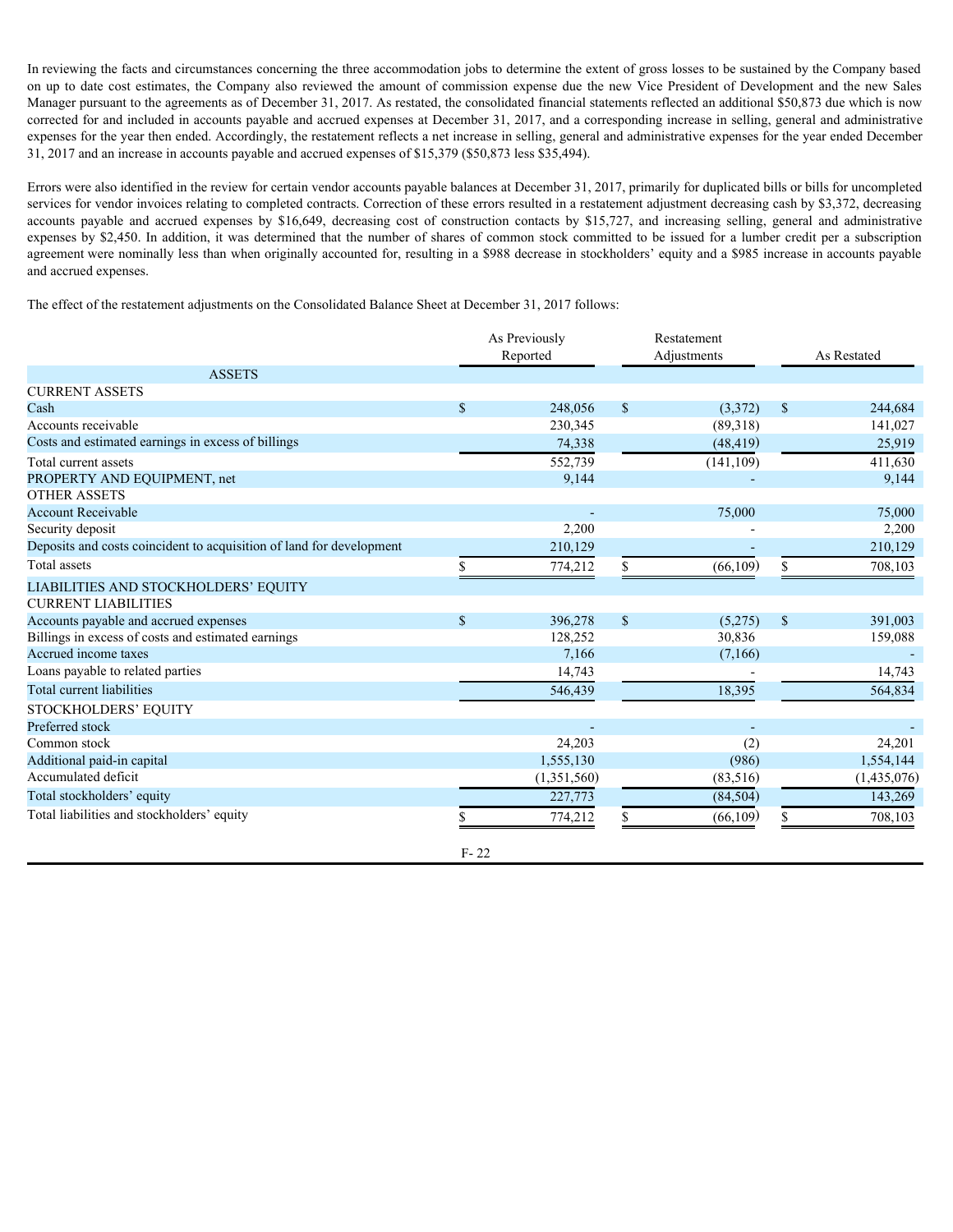The effect of the restatement adjustments on the Consolidated Statement of Operations for the year ended December 31, 2017 follows:

|                                                              |        | As Previously<br>Reported | Restatement<br>Adjustments |   | As Restated |  |
|--------------------------------------------------------------|--------|---------------------------|----------------------------|---|-------------|--|
| Revenue:                                                     |        |                           |                            |   |             |  |
| Construction contracts                                       |        | 2,939,634                 | (93, 573)                  | S | 2,846,061   |  |
| Educational software and products                            |        |                           |                            |   |             |  |
| Total revenue                                                |        | 2,939,634                 | (93, 573)                  |   | 2,846,061   |  |
| Cost of construction contracts                               |        | 1,969,821                 | (20, 720)                  |   | 1,949,101   |  |
| Gross profit                                                 |        | 969,813                   | (72, 583)                  |   | 896,960     |  |
| <b>Operating Expenses:</b>                                   |        |                           |                            |   |             |  |
| Selling, general and administrative                          |        | 947,219                   | 17,829                     |   | 965,048     |  |
| Depreciation expense                                         |        | 2,656                     |                            |   | 2,656       |  |
| Total operating expenses                                     |        | 949,875                   | 17,829                     |   | 967,704     |  |
| Income (loss) from operations                                |        | 19,938                    | (90,682)                   |   | (70, 744)   |  |
| Other expenses (income):                                     |        |                           |                            |   |             |  |
| Total other expenses-net                                     |        |                           |                            |   |             |  |
| Net income (loss) before income taxes                        |        | 19,938                    | (90, 682)                  |   | (70, 744)   |  |
| Provision for income taxes                                   |        | 7,166                     | (7,166)                    |   |             |  |
| Net income (loss)                                            |        | 12,772                    | (83, 516)                  |   | (70, 744)   |  |
| Basic and diluted income (loss) per common share             |        | 0.00                      |                            |   | (0.00)      |  |
| Weighted average common shares outstanding-basic and diluted |        | 23,917,680                |                            |   | 23,917,680  |  |
|                                                              | $F-23$ |                           |                            |   |             |  |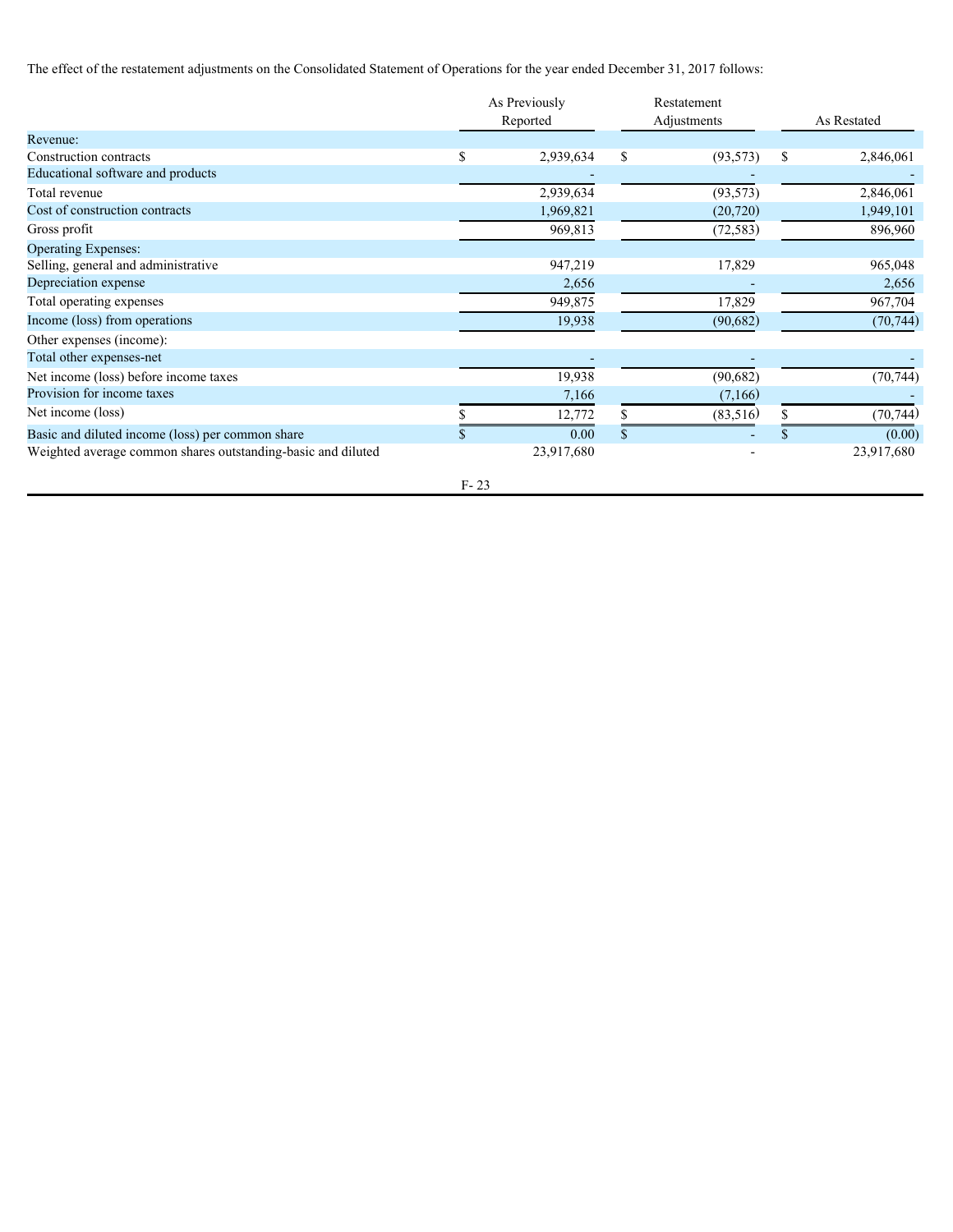The effect of the restatement adjustments on the Consolidated Statement of Cash Flows for the year ended December 31, 2017 follows:

|                                                                                                                                                                                                                                                                                                                                                                                                                                                                                                                                                                                                              | As Previously<br>Reported                | Restatement<br>Adjustments | As Restated                              |
|--------------------------------------------------------------------------------------------------------------------------------------------------------------------------------------------------------------------------------------------------------------------------------------------------------------------------------------------------------------------------------------------------------------------------------------------------------------------------------------------------------------------------------------------------------------------------------------------------------------|------------------------------------------|----------------------------|------------------------------------------|
| OPERATING ACTIVITIES                                                                                                                                                                                                                                                                                                                                                                                                                                                                                                                                                                                         |                                          |                            |                                          |
| Net income (loss)                                                                                                                                                                                                                                                                                                                                                                                                                                                                                                                                                                                            | <sup>\$</sup><br>12,772                  | (83, 516)<br><sup>S</sup>  | -S<br>(70, 744)                          |
| Adjustments to reconcile net income (loss) to net cash provided (used) in<br>operating activities:                                                                                                                                                                                                                                                                                                                                                                                                                                                                                                           |                                          |                            |                                          |
| Depreciation expense                                                                                                                                                                                                                                                                                                                                                                                                                                                                                                                                                                                         | 2,656                                    |                            | 2,656                                    |
| Stock-based compensation                                                                                                                                                                                                                                                                                                                                                                                                                                                                                                                                                                                     | 66.864                                   |                            | 66,864                                   |
| Changes in operating assets and liabilities:                                                                                                                                                                                                                                                                                                                                                                                                                                                                                                                                                                 |                                          |                            |                                          |
| Accounts receivable                                                                                                                                                                                                                                                                                                                                                                                                                                                                                                                                                                                          | (114,693)                                | 14,318                     | (100, 375)                               |
| Costs and estimated earnings in excess of billings                                                                                                                                                                                                                                                                                                                                                                                                                                                                                                                                                           | (16, 632)                                | 48,419                     | 31,787                                   |
| Accounts payable and accrued expenses                                                                                                                                                                                                                                                                                                                                                                                                                                                                                                                                                                        | 312,548                                  | (6,083)                    | 306,465                                  |
| Billings in excess of costs and estimated earnings                                                                                                                                                                                                                                                                                                                                                                                                                                                                                                                                                           | (154, 862)                               | 30,836                     | (124, 026)                               |
| Accrued income taxes                                                                                                                                                                                                                                                                                                                                                                                                                                                                                                                                                                                         | 7,166                                    | (7,166)                    |                                          |
| Net cash provided in operating activities                                                                                                                                                                                                                                                                                                                                                                                                                                                                                                                                                                    | 115,819                                  | (3,192)                    | 112,627                                  |
| <b>INVESTING ACTIVITIES</b>                                                                                                                                                                                                                                                                                                                                                                                                                                                                                                                                                                                  |                                          |                            |                                          |
| Purchase of office equipment and vehicles                                                                                                                                                                                                                                                                                                                                                                                                                                                                                                                                                                    | (5,800)                                  |                            | (5,800)                                  |
| Security deposits                                                                                                                                                                                                                                                                                                                                                                                                                                                                                                                                                                                            | (2,200)                                  |                            | (2,200)                                  |
| Deposits and costs coincident to acquisition of land for development                                                                                                                                                                                                                                                                                                                                                                                                                                                                                                                                         | (131, 472)                               |                            | (131, 472)                               |
| Net cash (used) in investing activities                                                                                                                                                                                                                                                                                                                                                                                                                                                                                                                                                                      | (139, 472)                               |                            | (139, 472)                               |
| <b>FINANCING ACTIVITIES</b>                                                                                                                                                                                                                                                                                                                                                                                                                                                                                                                                                                                  |                                          |                            |                                          |
| Proceeds from sale of common stock                                                                                                                                                                                                                                                                                                                                                                                                                                                                                                                                                                           | 5,000                                    |                            | 5,000                                    |
|                                                                                                                                                                                                                                                                                                                                                                                                                                                                                                                                                                                                              |                                          |                            |                                          |
|                                                                                                                                                                                                                                                                                                                                                                                                                                                                                                                                                                                                              |                                          |                            |                                          |
|                                                                                                                                                                                                                                                                                                                                                                                                                                                                                                                                                                                                              |                                          |                            |                                          |
|                                                                                                                                                                                                                                                                                                                                                                                                                                                                                                                                                                                                              |                                          |                            |                                          |
|                                                                                                                                                                                                                                                                                                                                                                                                                                                                                                                                                                                                              |                                          |                            |                                          |
| Net cash provided by financing activities<br>NET INCREASE (DECREASE) IN CASH<br>CASH BALANCE, BEGINNING OF PERIOD<br>CASH BALANCE, END OF PERIOD                                                                                                                                                                                                                                                                                                                                                                                                                                                             | 5,000<br>(18, 653)<br>266,709<br>248,056 | (3,192)<br>(3192)          | 5,000<br>(21, 845)<br>266,709<br>244,864 |
| utilization of the net operating loss carryforward will be realized. Note 7 (Income Taxes) has been restated to reflect the amount of the net operating loss<br>carryforward for years ended prior to December 31, 2017 of \$55,186 (after utilization of \$63,203 in 2016). In addition, the restated income tax note reflects a<br>calculated deferred tax asset of \$12,404 at December 31, 2017 for which a full valuation allowance has been provided. Finally, this income tax note now includes a                                                                                                     |                                          |                            |                                          |
| As a result of the restatement of the consolidated financial statements above, the Company incurred a net loss versus a net income as originally reported.<br>Accordingly, any net operating loss carryforward available would be subject to recognition of a deferred tax asset only if it was more likely than not that the future<br>discussion of the enacted change in the Federal corporate tax rate from 35% to 21% effective January 1, 2018, which has been reflected in computing the<br>Company's deferred tax asset at December 31, 2017 for which a full valuation allowance has been provided. |                                          |                            |                                          |
| <b>14- Business Segments</b>                                                                                                                                                                                                                                                                                                                                                                                                                                                                                                                                                                                 |                                          |                            |                                          |
| The company currently has one business segment which is residential construction, which is divided into elevation/renovation, demolition and new home<br>construction and new single and multi-family home developments. The residential construction segment is operated through DHDC's wholly owned subsidiary<br>Dream Building, LLC (since August 19, 2016).                                                                                                                                                                                                                                             |                                          |                            |                                          |
| The Company has also signed a contract to purchase a property currently approved for a 700 KW solar farm, and to proceed with development of the property, and<br>connection to the electrical grid.                                                                                                                                                                                                                                                                                                                                                                                                         |                                          |                            |                                          |

## **14- Business Segments**

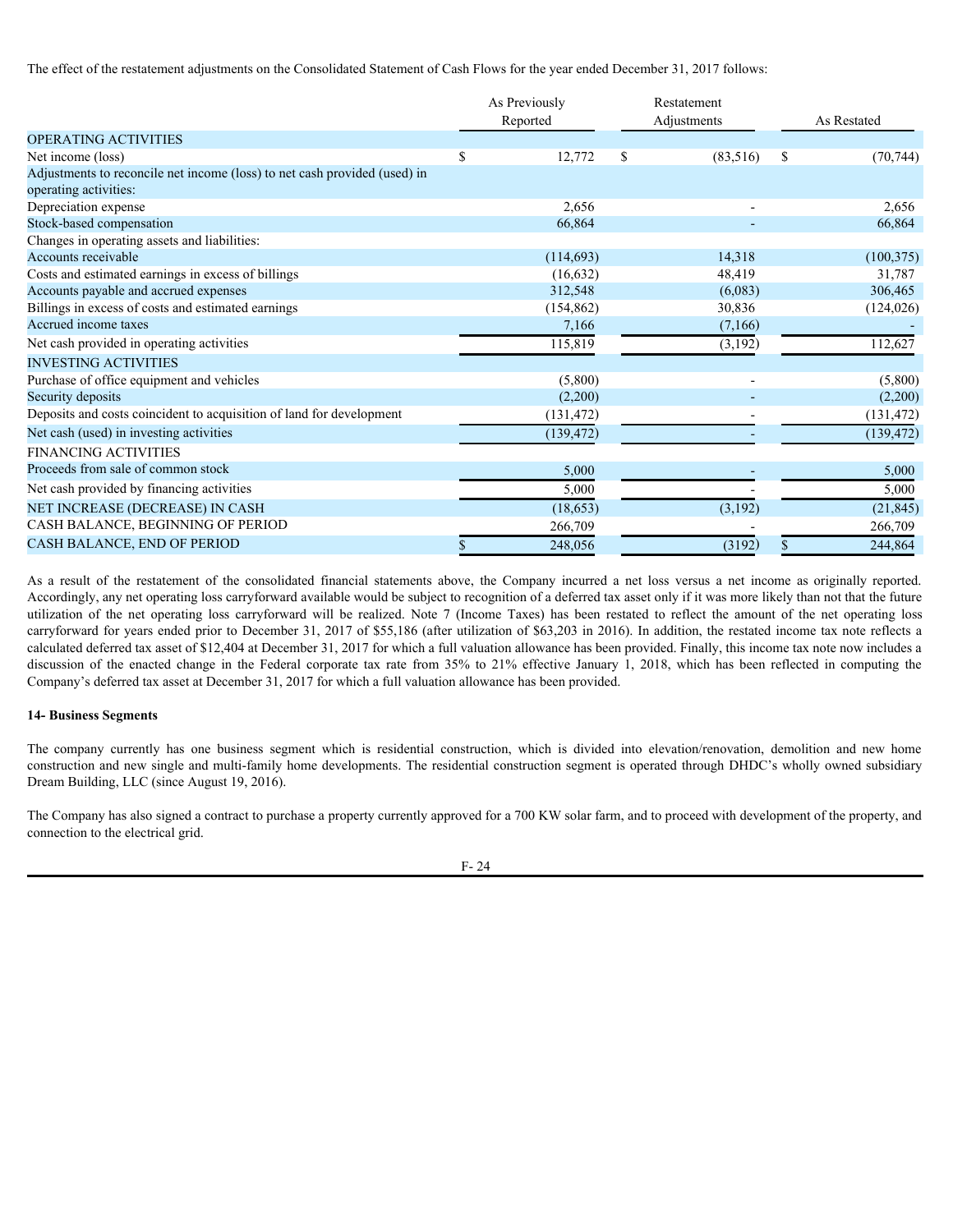#### <span id="page-24-0"></span>**ITEM 2. Management's Discussion and Analysis of Financial Condition and Results of Operations.**

**Management's Discussion and Analysis of Financial Condition and Results of Operations.**<br>This Quarterly Report on Form 10-Q and other written reports and oral statements made from time to time by the Company may contain so "forward-looking statements," all of which are subject to risks and uncertainties. One can identify these forward-looking statements by their use of words such as TTEM 2. Management's Discussion and Analysis of Financial Condition and Results of Operations.<br>
This Quarterly Report on Form 10-Q and other written reports and oral statements made from time to time by the Company may con comparable terminology. One can identify them by the fact that they do not relate strictly to historical or current facts. These statements are likely to address the Company's growth strategy, financial results and product and development programs. One must carefully consider any such statement and should understand that many factors could cause actual results to differ from the Company's forward-looking statements. These factors include inaccurate assumptions and a broad variety of other risks and uncertainties, including some that are known and some that are not. No forward-looking statement can be guaranteed, and actual future results may vary materially. The Company does not assume the obligation to update any forward-looking statement. One should carefully evaluate such statements in light of factors described in the Company's filings with the SEC, especially the Company's Annual Report on Form 10-K and the Company's Quarterly Reports on Form 10-Q. In various filings the Company has identified important factors that could cause actual results to differ from expected or historic results. One should understand that it is not possible to predict or identify all such factors. Consequently, the reader should not consider any such list to be a complete list of all potential risks or uncertainties. **ITEM 2. Management's Discussion and Analysis of Financial Condition and Results of Operations.**<br>
This Quartely Report on Form 10-Q and other written reports and one all order mirrecial from time by the Conquary may conti **TTEM 2. Management's Discussion and Analysis of Financial Condition and Results of Operations.**<br>
This Quarterly Report on Form 10-Q and other witten reports and other stands are from time to time by the Company may conta

#### **PLAN OF OPERATION**

#### **Overview Overview** *Overview*

construction, elevation and mitigation. In the six years that have passed since Superstorm Sandy flooded over 30,000 owner-occupied homes, Dream Homes has helped hundreds of homeowners to rebuild or raise their homes to comply with new FEMA requirements. While other builders have struggled to adapt to the changing market and complex Federal, State and local regulations involved with coastal construction in Flood Hazard Areas, Dream Homes has excelled. As many of our competitors have failed, Dream Homes has developed a reputation as the region's most trusted builder and has even become known as the "rescue" builder for homeowners whose projects have been abandoned by others. Due to the damage caused by the storm, as well as the material changes in the FEMA flood maps which now require over 30,000 homeowners along the New Jersey coastline to either elevate their homes, or demolish and build new homes at higher elevations, Dream Homes is positioned to capitalize on this opportunity for substantial revenue growth.

Management recognized that the effects of Super Storm Sandy, which occurred on 10/29/12, would be far reaching and cause an almost unlimited demand for construction services, as well as specific construction information. Due to the damage caused by the storm, as well as the material changes in the FEMA flood maps which now require over 30,000 homeowners along the New Jersey coastline to either demolish and build new homes, or to elevate their homes, management feels that focusing on the construction field will continue to provide a stable revenue stream for the company.

The Company's acquisition of Jersey Dream Modular Homes in May of 2017, as well as the opening of the Modular Design, Kitchen and Bath Showroom at 2109 Bridge Avenue in Point Pleasant has enabled the Company to more effectively serve the northern Ocean, Monmouth and Middlesex County markets, as well as increase market share in the modular home market.

On October 20, 2018, the Company acquired a significant portion of the assets of Premier Modular Homes, located in Little Egg Harbor, NJ. This company has a 23-year track record serving southern Ocean County, with a concentration on Long Beach Island. These acquired assets include physical as well as intellectual property, such as phone numbers, web site, use of the Premier Modular Home name, equipment, vehicles and trailers.

The Company also leased the physical premises, including office, showroom, garage and yard space.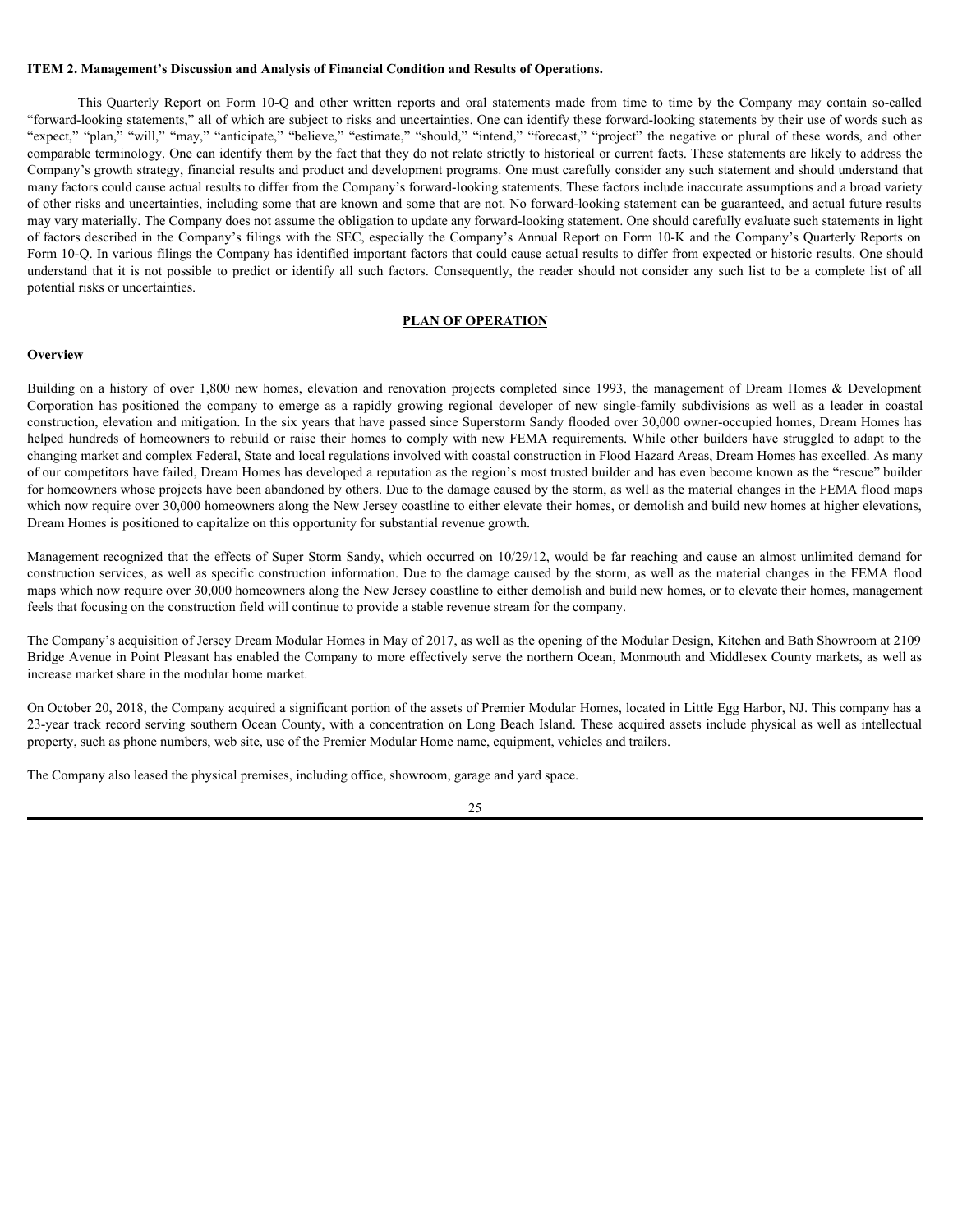With this latest acquisition of Premier Modular, the continued operation of the Jersey Dream Design Center in Point Pleasant and the Company's main office location in Forked River, the Company has positioned itself to well serve a significant portion of the entire coastal region, from southern Ocean County north to Middlesex County.

In addition to the New Jersey market, the Company, through its Dream Building LLC subsidiary, has passed the educational requirements for licensing in Florida and intends to pursue recent opportunities for elevation, restoration, renovation and new construction brought about by the damage caused by recent hurricanes. Initial markets to be targeted are located primarily in the southwest portion of the state, between Naples and Cape Coral.

Dream Building LLC. operates as a wholly owned subsidiary of Dream Homes and Development Corporation and continues to pursue opportunities in the real estate field, specifically in new home construction, home elevations and renovations. The dollar value of these 21 projects currently under contract as of September 30, 2018 is \$3,681,805.

In addition to the above projects, which are in process, Dream Building LLC has also estimated an additional \$5,300,000 worth of residential construction projects and added over 200 active prospects to its data base. All of these prospects are prime candidates for educational videos and short books on specific construction and rebuilding topics, as well as candidates for rebuilding projects to be built under the Dream Building LLC division.

26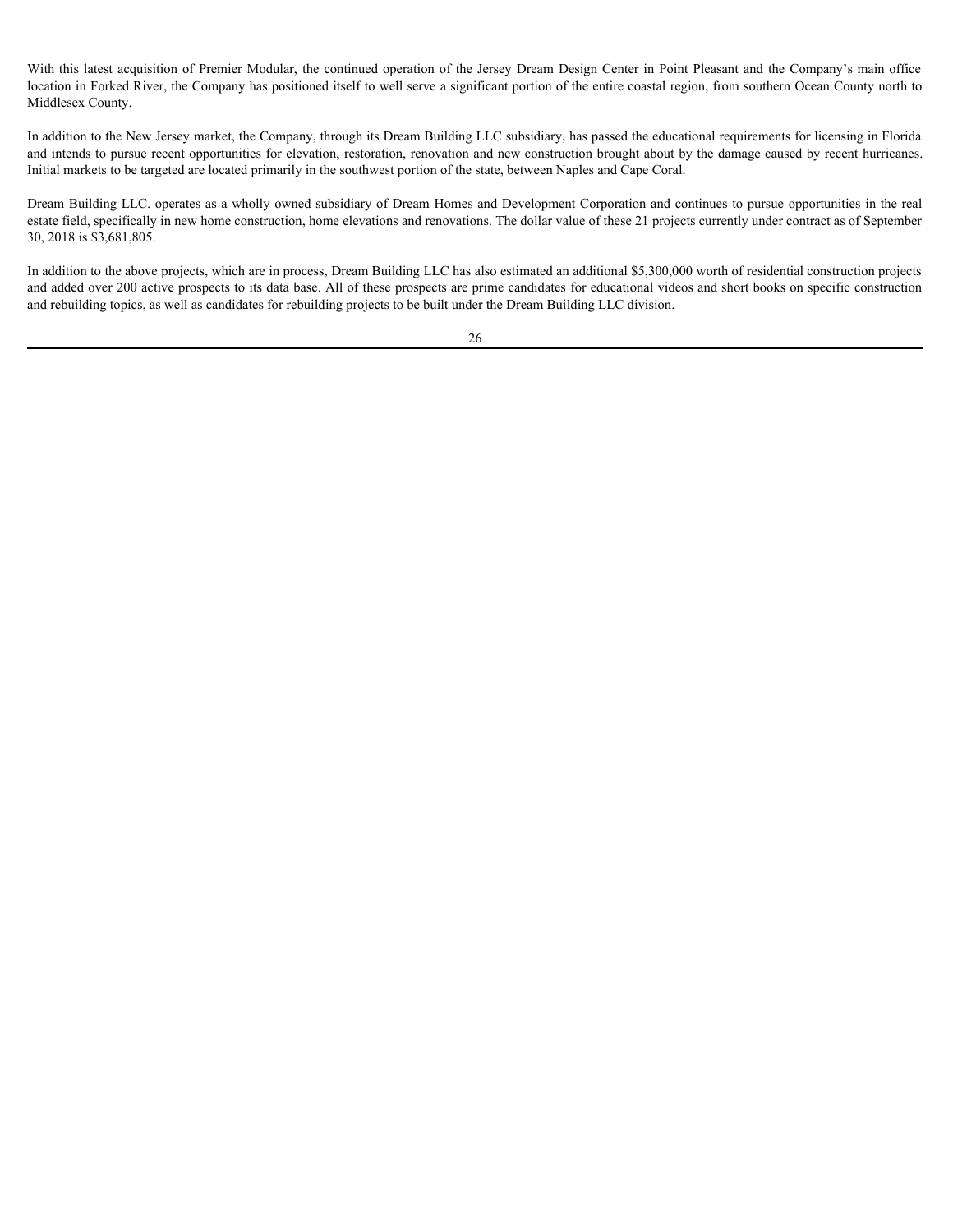In addition to the projects which the Company currently has under contract for elevation, renovation, new construction and development, there are a number of In addition to the projects which the Company currently has under contract for elevation, renovation, new construction and development, there are a number of parcels of land which the Company has the ability to secure, whe opportunities for development and construction potential on the order of an additional 400 - 800 lots and/or residential units to be developed and built within an In addition to the projects which the Company eurrently has under contract for elevation, renovation, new construction and development, there are a number of parcels of land which the Company has the ability to secure, whe \$50,000,000 in earnings to the Company. In addition to the projects which the Company currently has under contract for elevation, renovation, new construction and development, there are a number of<br>parcels of land which the Company has the ability to secure, whe

#### **Properties currently under contract to purchase and in the development stage**

acquisition was made for common stock and occurred in the 4th quarter of 2016. This property is currently in the approval process. This development project is scheduled to begin in 2019 and is projected to add approximately \$13,000,000 to the Company's gross sales, through its Dream Building LLC division.

The Company has received preliminary CAFRA approval for the 58-unit townhouse development. A planning board hearing for preliminary and final site plan and In addition to the projects which the Company currently has under contract for elevation, renovation, new construction and development, there are a number of protects of land which the Company isse the ability to securre, Currently, the property is subject to an application with the state planning commission to be designated as a CAFRA Town Center property, which will enable greater density. As such the planning board has agreed to reschedule the hearing pending passage of this planning zone by New Jersey. It is anticipated that this project will be heard again in early 2019. Sales at retail for this development should be in the \$16 million-dollar range. In addition to the projects which the Company currently has under contract for elevation, renovation, new construction and development, there are number of propertions of the abundant particular corrects of an additional

development project is scheduled to begin in late 2018 and is projected to add approximately \$4,500,000 to the Company's gross sales, through its Dream Building LLC division.

Dream submitted a use variance application to the Board of Adjustment for approval for 13 single family lots, which are fully improved. This application was deemed complete by the town engineer and was head on April 11, 2018. The zoning board refused to rule on the application, and instructed the company to make application to the planning board. A planning board application will be made during the 4<sup>th</sup> quarter of 2018, with the intention to be heard at the January hearing. The construction start date is estimated for 2019 and these homes are planned for high-efficiency construction techniques, including passive solar roof panels, insulation of R50 in walls and ceilings, low-flow toilets and faucets and LED lighting throughout. Sales at retail for this development are projected to be in the \$4 million-dollar range. approaches the board external in System Contract to purchase and the company in the company in the company in the company in the company in the company in the company in the company in the company in the company in the com **Pronerties corrected ander contract to purchase and in the development stage<br>Decom Hones is to contract on doth decohyposed for a partic which will yield 45 new cosmbons or 72 apartments in the Company incorrect interest** 

The Company has signed a letter of intent and a contract will be signed to acquire the rights to a purchase contract via contract assignment for 48 waterfront townhomes with boat slips in Lacey, NJ. The project is currently in the approval process and significant engineering, environmental, traffic and architectural work has been completed. The property is partially improved with all boat slips built. It has a retail value of \$21 million and is expected to start in 2019.

subsequently acquired on July 12, 2018, and a variance was obtained on November 15, 2018. The home is in need of elevation and renovation, which is expected approximately \$350,000.

On May 11, 2018, the Company received back a signed letter of intent to purchase 2.3 acres of property in Berkeley Township, NJ. The property was previously approved for 12 duplex residential units. A contract has been signed on this property and the Company is in the due diligence stage. The proposed purchase price is \$370,000.

On May 3, 2018, the Company submitted a signed letter of intent to purchase 5.5 acres of property in Gloucester County, which is currently approved for a 108 unit apartment complex. in the amount of \$1,080,000. The Company has subsequently signed a contract for this property, for which the Seller is responsible to obtain final approvals.

27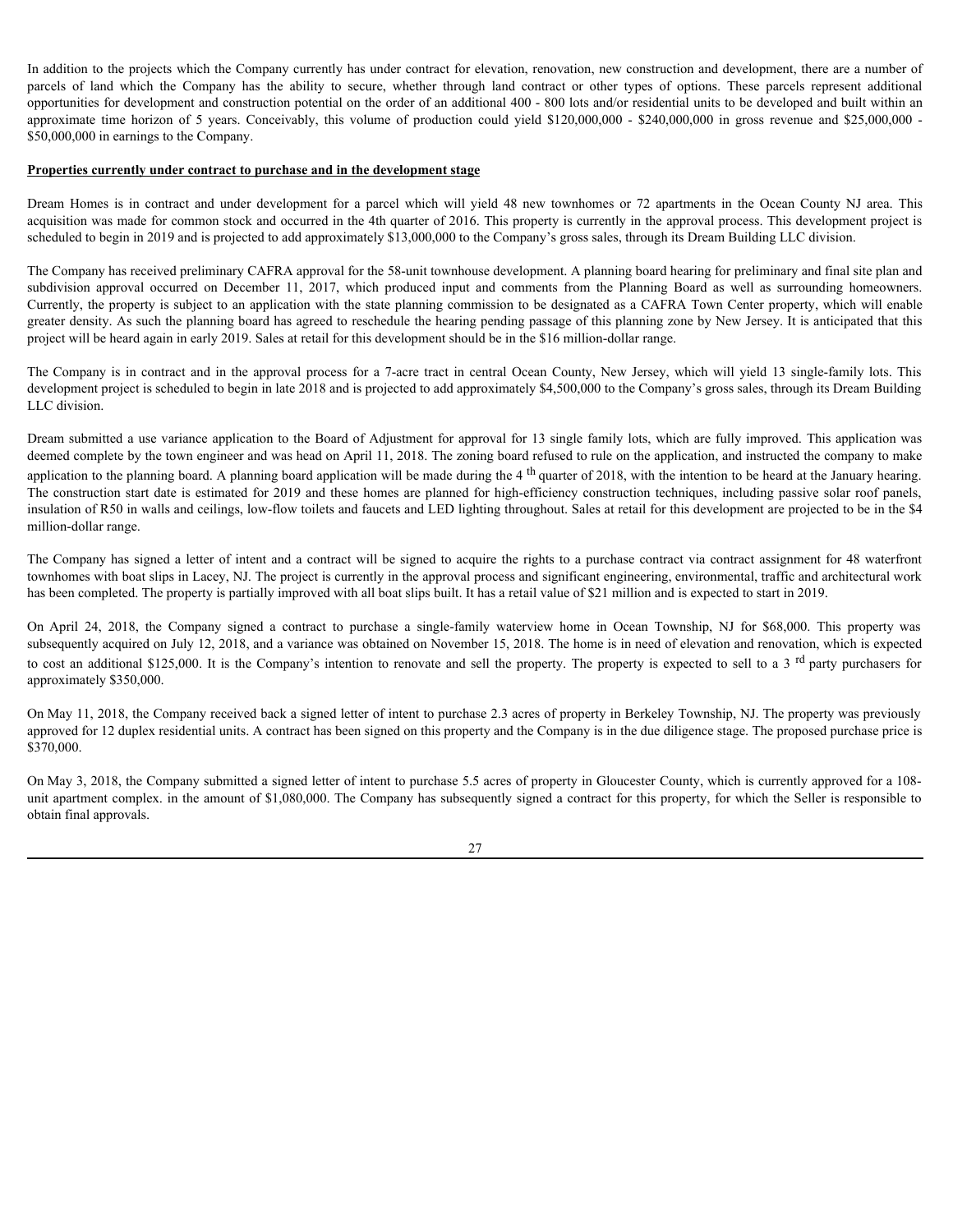On May 17, 2018, the Company submitted a signed contract to purchase a 700 KW property to be developed as a solar farm in Glassboro, NJ. The Company has subsequently signed a contract for this property, for which the Seller is responsible to obtain final approvals.

The purchase price is \$900,000 and the contract is subject to obtaining funding for the solar array as well as a portion of the purchase price. There is also a PPA (power production agreement) in place with a nursing home adjacent to the property, to purchase the entire electrical output for the next 20 years.

#### **Properties in discussion with signed letters of intent, not in contract**

A revised 3<sup>rd</sup> letter of intent (LOI) has just been offered to acquire 70 townhouse lots in Ocean County, NJ and it is Management's opinion that this property is moving forward to contract. This property is approved and unimproved. The project is slated to begin in the middle of 2019 and has a retail value of \$17 million.

A signed LOI has been offered to build 80 single family lots in Mickleton, NJ to begin early to middle 2018 with a retail value of \$50 million This property is approved and partially improved.

Discussions have been occurring since December of 2017 and a signed letter of intent has been offered to acquire property to develop 102 townhome units in southern Ocean County, NJ. This property was originally in contract and under development by the Company's management team during the 2006-2009 period, at which time the project was not finalized due to the financial crisis of 2009. As such, a large amount of engineering, environmental, traffic and architectural work has been completed. It is Management's opinion that this property is moving forward to contract. This property is not fully approved and is unimproved. The project is slated to begin in late summer of 2019 and has a retail value of \$23 million. On May 17, 2018, the Company submitted a signed contract to purchase a 700 KW property to be developed as a stall firm in Glassboro, NJ. The Company has subsequently signed a contract for this property, for which the Sell (b) May 17, 2018, the Company submitted a signed carriers in purchase 3.70 KV property to be developed as solar film in Glassicopy. If The Company has delived for the actual carriers in the model of the form in the propert On Mot 17, 2018, the Company showing a signed here in produces in NoW property is what the developed as a solit firm in Greatory. NT The Company has the developed as a solit first the contract in the public term of the si

These 6 new developments with offered, signed letters of intent, as well as the four developments that we have under contract and in development represent over elevation/renovation division of the business. Management is very positive about these new developments, as well as the cutting-edge construction technologies being employed to create healthier, safer, more energy efficient homes.

Dream Homes has experienced solid growth in both the new home and elevation divisions, as well as strong additions to our personnel infrastructure, which are increased client selections throughout our entire region.

For the second year in a row, the Company was again awarded the Ocean County Reader's Choice Best of the Best for 2018 in two categories (Best Custom showroom traffic, completed estimates and signed contracts. Referrals about Dream Homes are also being generated from many industry professionals, such as architects, engineers and attorneys, who've either had clients with abandoned projects or simply want to retain Dream due to superior performance and reliability.

The phrase 'The Region's Most Trusted Builder' accurately describes the Company, which is becoming increasingly well known to homeowners in need of new custom modular and site built homes, elevation & renovation work. The management team has never failed to complete a project in over 24 years in the industry.

The Company's business model over the last year has been focused on increasing the new home and new development portion of our business, until it represents A sweed <sup>134</sup> believe of ment (10% how join there who how the his to constant their New Toten Courty, NJ and is New Yorkers of the Courty of 20% and its New Yorkers of 20% and the current's entire the strength of 20% and t elevation/renovation work. The Company has enjoyed steady growth in the renovation/elevation portion of the company and anticipates that by year end 2018 each part of the company (new homes and elevation work) will represent 50% of total revenue. By mid-year 2019, new home construction and development should represent over 70% of revenue.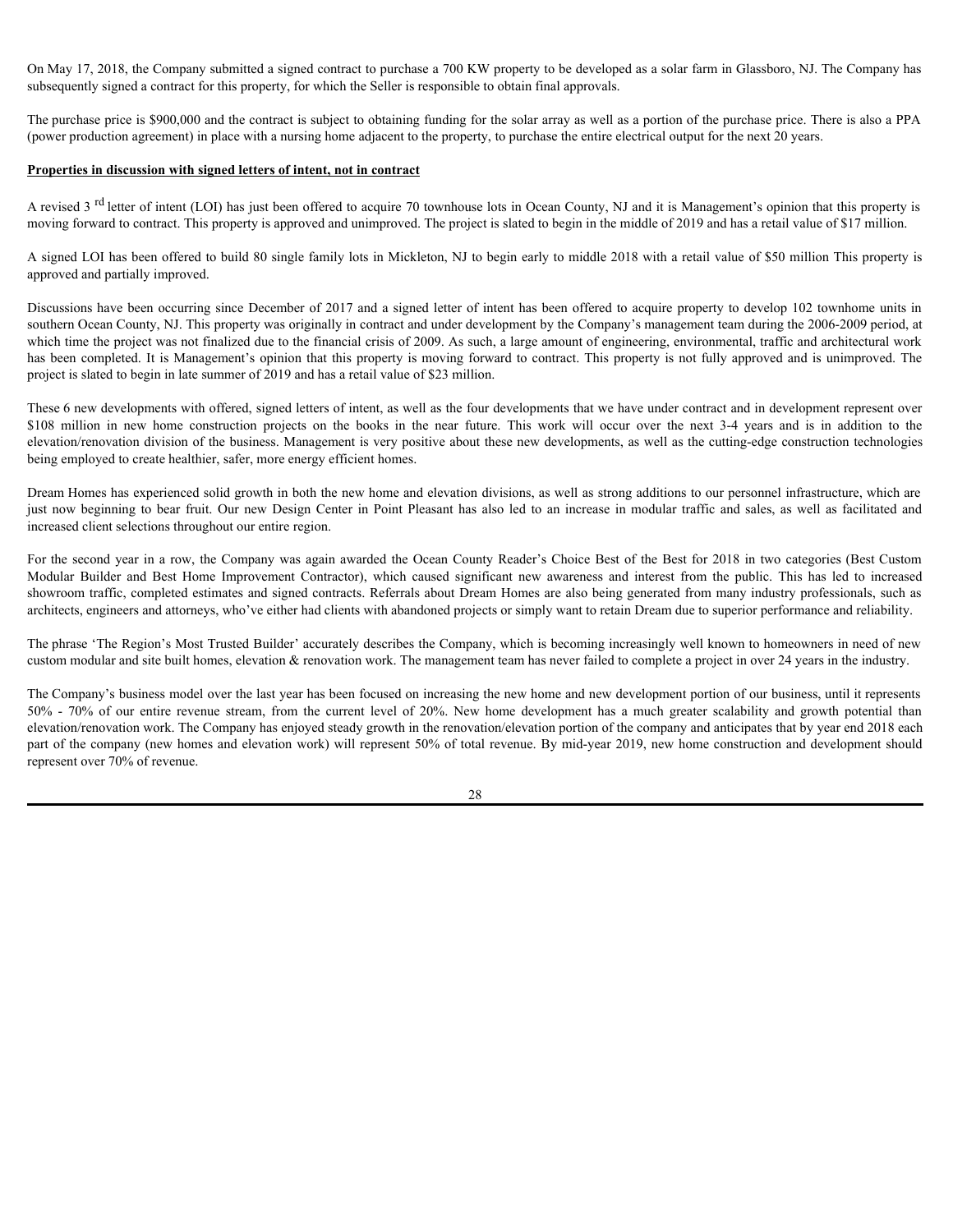Management hopes for steady growth in all segments of the company, since the rebuilding process will occur over the next 15-20 years. The combined total number of homes affected by Storm Sandy that will need to be raised o number of homes affected by Storm Sandy that will need to be raised or demolished and rebuilt is in excess of 30,000 homes, of which less than 10,000 have been rebuilt. This remaining combined market for new construction and elevation projects in the Company's market area is estimated to be in the range of \$3.4 billion dollars. The company anticipates being able to efficiently address 5% - 10% of this market. Dream Homes' potential operations include the development and sale of a variety of residential communities, including construction of semi-custom homes, entry-level and first time move-up single-family and multi-family homes. Management hopes for steady growth in all segments of the company, since the rebuilding process will occur over the next 15-30 years. The combined total<br>mamber of thoses Birclets by Som SamS that will need to braned or fr

Additionally, the Company has developed referral networks with 3 major modular companies, from which a dependable and steady stream of leads and prospects has been received over the last 6-month period. Based on these associations, as well as the recent acquisition of the Premier Modular Homes assets and location, it is anticipated that the Custom Modular segment of the business will enjoy significant growth for the foreseeable future.

Since modular home manufacturers will not sell directly to the public, and will only sell to a licensed builder, manufacturers need dependable new home builders to refer their leads. The Company has proven itself to be a valuable trade partner for these 3 manufacturers and has received numerous prospects and leads, some of which have already turned into contracts.

The Company has also recently developed and offered to the market, a modular Add-A-Level in A Day product, which offers a very rapid alternative to traditional renovation and elevation projects. It is anticipated that this product can be scaled easily and offered in a much more diverse market area, due to the limited duration of this type of project.

Among the Company's other assets that are currently held, are the rights to operate the educational construction seminar known as "Dream Homes Nearly Famous Rebuilding Seminar", as well as the informational blog known as the "Dream Homes Rebuilding Blog."

seminar has been presented steadily since early 2013, and is designed to educate and assist homeowners in deciphering the confusion about planning and executing complex residential construction projects.

Due to the opportunities afforded by the market conditions, Dream Homes and Development Corporation as well as Dream Building LLC, which operates as a wholly owned subsidiary of Dream, will continue to pursue opportunities in the construction and real estate field, specifically in new home construction, home elevations and renovations.

29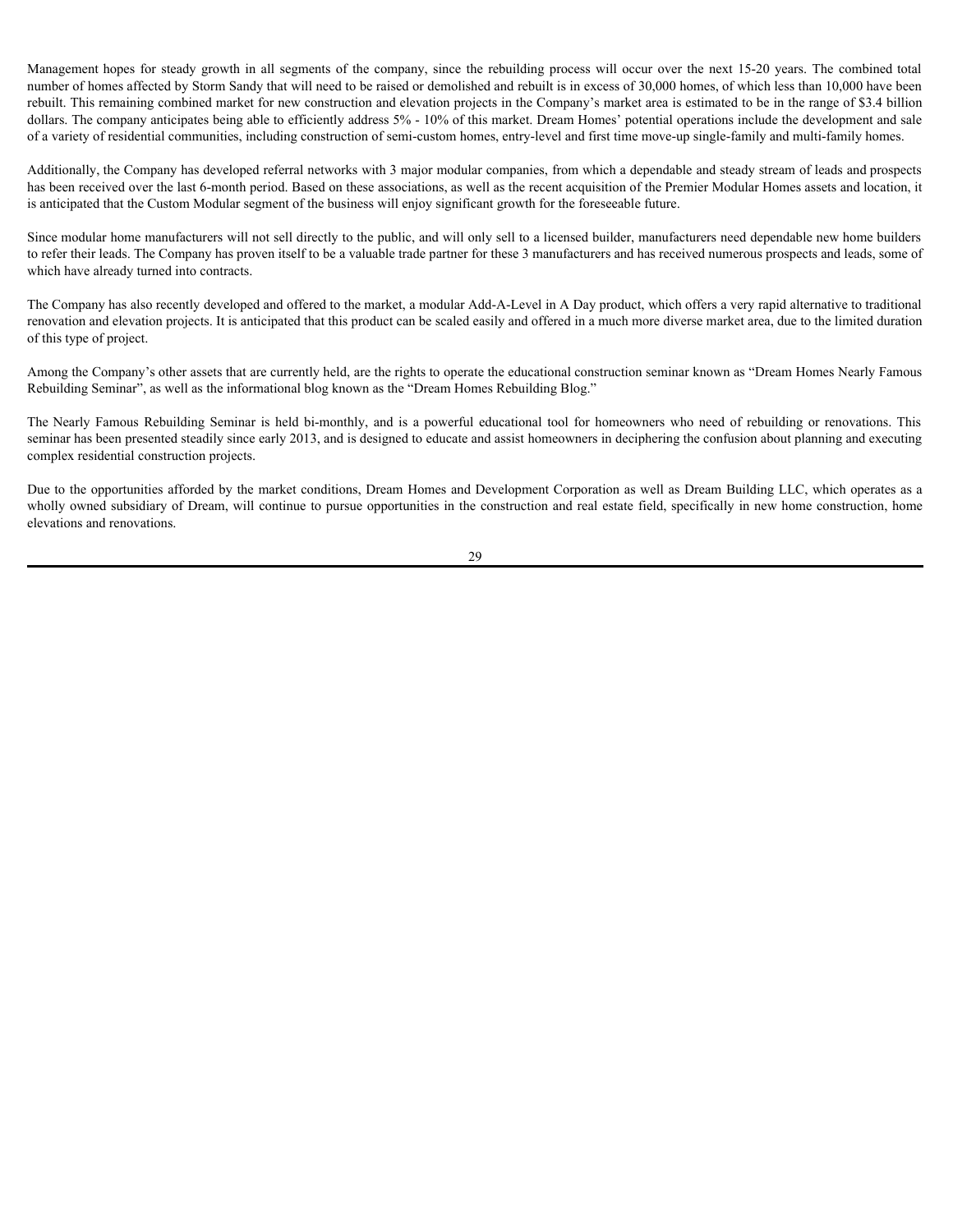### **RESULTS OF OPERATIONS – DREAM HOMES & DEVELOPMENT CORPORATION**

The summary below should be referenced in connection with a review of the following discussion of our results of operations for the nine months ended September 30, 2018 and 2017.

## **CONSOLIDATED STATEMENTS OF OPERATIONS Unaudited**

| September 30, 2018<br>Unaudited<br>1,927,457<br>1,927,457<br>1,179,785<br>747,672<br>697,052<br>3,684<br>700,736<br>46,936 | September 30, 2017<br>Unaudited<br>S<br>2,321,300<br>2,321,300<br>1,631,894<br>689,406<br>598,245<br>1,228<br>599,473<br>89,933                                                                                                                                                                                                                                                                                                                                                                 |
|----------------------------------------------------------------------------------------------------------------------------|-------------------------------------------------------------------------------------------------------------------------------------------------------------------------------------------------------------------------------------------------------------------------------------------------------------------------------------------------------------------------------------------------------------------------------------------------------------------------------------------------|
|                                                                                                                            |                                                                                                                                                                                                                                                                                                                                                                                                                                                                                                 |
|                                                                                                                            |                                                                                                                                                                                                                                                                                                                                                                                                                                                                                                 |
|                                                                                                                            |                                                                                                                                                                                                                                                                                                                                                                                                                                                                                                 |
|                                                                                                                            |                                                                                                                                                                                                                                                                                                                                                                                                                                                                                                 |
|                                                                                                                            |                                                                                                                                                                                                                                                                                                                                                                                                                                                                                                 |
|                                                                                                                            |                                                                                                                                                                                                                                                                                                                                                                                                                                                                                                 |
|                                                                                                                            |                                                                                                                                                                                                                                                                                                                                                                                                                                                                                                 |
|                                                                                                                            |                                                                                                                                                                                                                                                                                                                                                                                                                                                                                                 |
|                                                                                                                            |                                                                                                                                                                                                                                                                                                                                                                                                                                                                                                 |
|                                                                                                                            |                                                                                                                                                                                                                                                                                                                                                                                                                                                                                                 |
|                                                                                                                            |                                                                                                                                                                                                                                                                                                                                                                                                                                                                                                 |
|                                                                                                                            |                                                                                                                                                                                                                                                                                                                                                                                                                                                                                                 |
|                                                                                                                            |                                                                                                                                                                                                                                                                                                                                                                                                                                                                                                 |
|                                                                                                                            |                                                                                                                                                                                                                                                                                                                                                                                                                                                                                                 |
|                                                                                                                            |                                                                                                                                                                                                                                                                                                                                                                                                                                                                                                 |
|                                                                                                                            |                                                                                                                                                                                                                                                                                                                                                                                                                                                                                                 |
| 46,936                                                                                                                     | 89,933                                                                                                                                                                                                                                                                                                                                                                                                                                                                                          |
|                                                                                                                            | (16,327)                                                                                                                                                                                                                                                                                                                                                                                                                                                                                        |
|                                                                                                                            | 73,606                                                                                                                                                                                                                                                                                                                                                                                                                                                                                          |
|                                                                                                                            | .00.                                                                                                                                                                                                                                                                                                                                                                                                                                                                                            |
|                                                                                                                            | 24,902,987                                                                                                                                                                                                                                                                                                                                                                                                                                                                                      |
|                                                                                                                            | For the nine months ended September 30, 2018 and 2017, revenues were \$1,927,457 and \$2,321,300 respectively. The decrease in revenue of \$393,843, was due to                                                                                                                                                                                                                                                                                                                                 |
|                                                                                                                            |                                                                                                                                                                                                                                                                                                                                                                                                                                                                                                 |
|                                                                                                                            | For the nine months ended September 30, 2018 and 2017, cost of construction contracts were \$1,179,785 and \$1631,894, respectively. This decrease of \$452,109                                                                                                                                                                                                                                                                                                                                 |
|                                                                                                                            |                                                                                                                                                                                                                                                                                                                                                                                                                                                                                                 |
|                                                                                                                            | Operating expenses increased \$101,263 from \$599,473 in 2017 to \$700,736 in 2018. The increase is mainly attributable to warrant expense of \$67,976, that wasn't                                                                                                                                                                                                                                                                                                                             |
|                                                                                                                            |                                                                                                                                                                                                                                                                                                                                                                                                                                                                                                 |
|                                                                                                                            | As of September 30, 2018 and December 31, 2017, our cash balance was \$165,901 and \$244,684, respectively, total assets were \$813,644 and \$708,103,<br>respectively, and total current liabilities amounted to \$543,547 and \$564,834, respectively, including loans payable to related parties of \$54,743 and \$14,743,<br>respectively. As of September 30, 2018 and December 31, 2017, the total stockholders' equity was \$270,097 and \$143,269, respectively. We may seek additional |
|                                                                                                                            |                                                                                                                                                                                                                                                                                                                                                                                                                                                                                                 |
|                                                                                                                            | 46,936<br>.00<br>24,227,602                                                                                                                                                                                                                                                                                                                                                                                                                                                                     |

#### **Results of Operations - Comparison for the nine months ended September 30, 2018 and 2017.**

#### *Revenues*

#### *Cost of Sales*

#### *Operating Expenses*

#### **Liquidity and Capital Resources**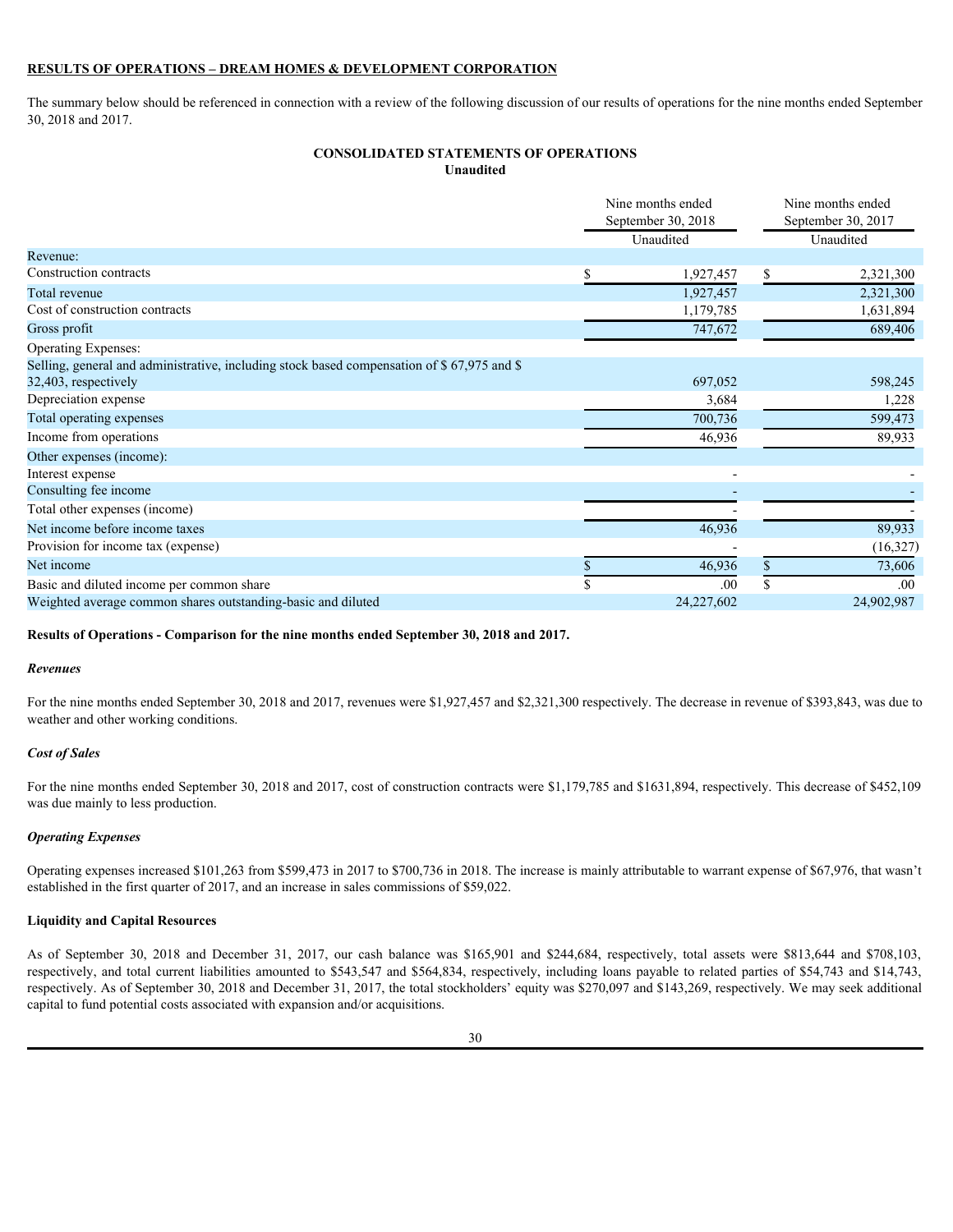#### *Inflation*

The impact of inflation on the costs of our company, and the ability to pass on cost increases to its subscribers over time is dependent upon market conditions. We are not aware of any inflationary pressures that have had any significant impact on our operations since inception, and we do not anticipate that inflationary factors will have a significant impact on future operations.

#### **OFF-BALANCE SHEET ARRANGEMENTS**

We do not maintain off-balance sheet arrangements nor do we participate in non-exchange traded contracts requiring fair value accounting treatment.

#### <span id="page-30-0"></span>**Item 3. Quantitative and Qualitative Disclosures About Market Risk.**

Not applicable.

#### <span id="page-30-1"></span>**Item 4. Controls and Procedures.**

#### *Disclosure Controls and Procedures*

The Company has adopted and maintains disclosure controls and procedures that are designed to provide reasonable assurance that information required to be disclosed in the reports filed under the Exchange Act, such as this Form 10-Q, is collected, recorded, processed, summarized and reported within the time periods **Influition**<br>
IThe limpact of influition on the costs of our company, and the ability to pass on continerates to its subscribes over time is dependent upon market conditions. We<br>can reason of my influitionary pressure that information is accumulated and communicated to management to allow timely decisions regarding required disclosure. As required under Exchange Act Rule 13a-15, the Company's management, including the Principal Executive Officer and Principal Financial Officer, has conducted an evaluation of the effectiveness of disclosure controls and procedures as of the end of the period covered by this report. Based upon that evaluation, the Company's President concluded that the **Inflation**<br>The impact of influiton on the costs of our company, and the ability to pass on osat increases to its autoenches over time is dependent upon market conditions. We<br>not an even of any unifarmery pressures that th Company files or submits under the Exchange Act, is recorded, processed, summarized and reported, within the time periods specified in the SEC's rules and forms, and that such information is accumulated and communicated to the Company's management, including the Company's President, as appropriate, to allow timely decisions regarding required disclosure.

## **PART II - OTHER INFORMATION**

<span id="page-30-3"></span><span id="page-30-2"></span>**Item 1. Legal Proceedings.**

None.

#### <span id="page-30-4"></span>**Item 2. Unregistered Sales of Equity Securities and Use of Proceeds.**

None .

<span id="page-30-5"></span>**Item 3. Defaults upon Senior Securities.**

None.

#### <span id="page-30-6"></span>**Item 4. Mine Safety Disclosure**

Not Applicable.

#### <span id="page-30-7"></span>**Item 5. Other Information.**

None.

#### 31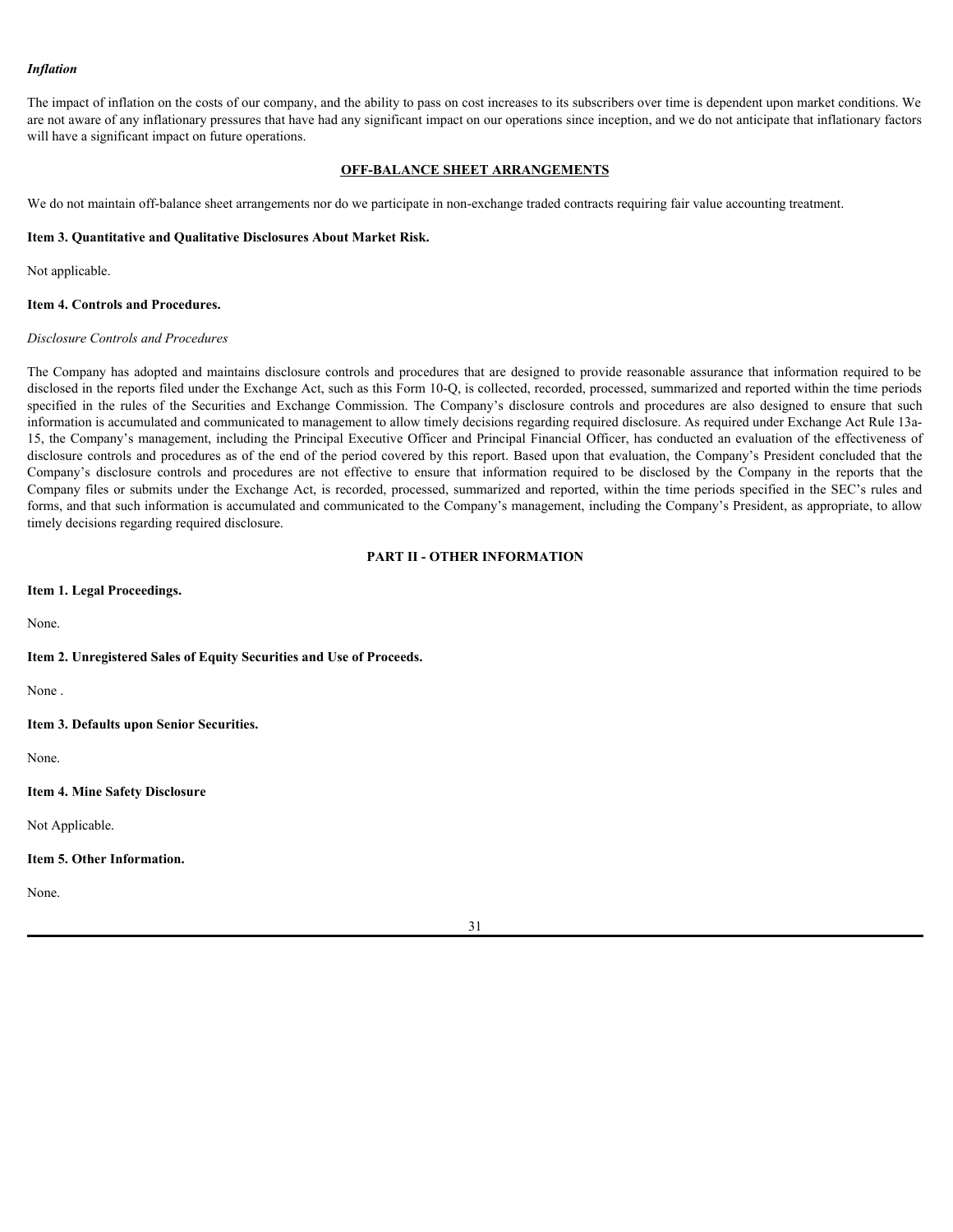## <span id="page-31-0"></span>**Item 6. Exhibits.**

## **The following exhibits are included with this filing:**

- [3.1\\* Articles of Incorporation \(Form S-1 Registration No. 333-174674 filed June 2, 2011\).](https://content.edgar-online.com/ExternalLink/EDGAR/0001518336-11-000003.html?hash=bf7c26299ab327078cb86ef0e16c4de1fe59dd365b15ea62c44e3ad4751b8c0f&dest=EXHIBIT_3ARTICLESOFINCORPORA_HTM)
- [3.2\\* By-laws \(Form S-1 Registration No. 333-174674 filed June 2, 2011\).](https://content.edgar-online.com/ExternalLink/EDGAR/0001518336-11-000003.html?hash=bf7c26299ab327078cb86ef0e16c4de1fe59dd365b15ea62c44e3ad4751b8c0f&dest=BYLAWS_HTM)
- [4.1\\* Specimen Stock Certificate \(Form S-1 Registration No. 333-174674 filed June 2, 2011\).](https://content.edgar-online.com/ExternalLink/EDGAR/0001518336-11-000003.html?hash=bf7c26299ab327078cb86ef0e16c4de1fe59dd365b15ea62c44e3ad4751b8c0f&dest=EX4SAMPLESTOCKCERT_HTM)
- [10.1\\* Intellectual Property Purchase Agreement \(Form S-1 Registration No. 333-174674 filed June 2, 2011\).](https://content.edgar-online.com/ExternalLink/EDGAR/0001518336-11-000003.html?hash=bf7c26299ab327078cb86ef0e16c4de1fe59dd365b15ea62c44e3ad4751b8c0f&dest=AGREEMENTWITHTERRAREIP_HTM)
- [10.2\\* Consulting Agreement with William Kazmierczak 5-22-2010 \(Form S-1 Registration No. 333-174674 filed June 2, 2011\).](https://content.edgar-online.com/ExternalLink/EDGAR/0001518336-11-000003.html?hash=bf7c26299ab327078cb86ef0e16c4de1fe59dd365b15ea62c44e3ad4751b8c0f&dest=EX_101KAZMIERCZACKAGREEMENT0_HTM)
- [31.1 Sarbanes-Oxley Section 302 certification by Vincent Simonelli](#page-33-0)
- [32.2 Sarbanes-Oxley Section 906 certification by Vincent Simonelli](#page-34-0)
- \* Previously filed and Incorporated by reference.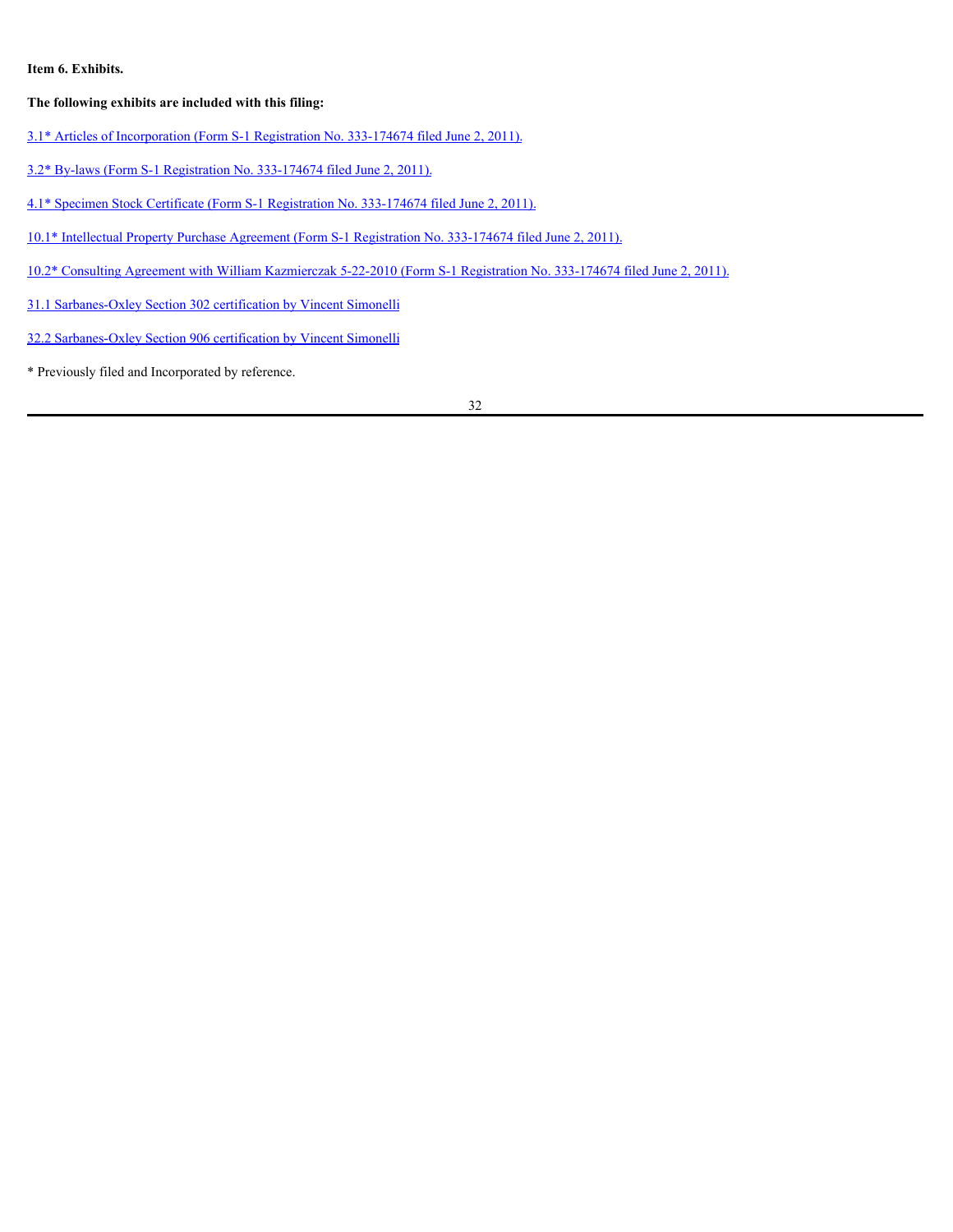## **SIGNATURES**

<span id="page-32-0"></span>Pursuant to the requirements of Section 13(a) or 15(d) of the Securities Exchange Act of 1934, the Registrant has duly caused this report to be signed on behalf by the undersigned; duly authorized.

# Date: November 19, 2018 **Dream Homes & Development Corporation**

By: */s/ Vincent Simonelli*

Vincent Simonelli Chief Executive Officer and Chief Financial Officer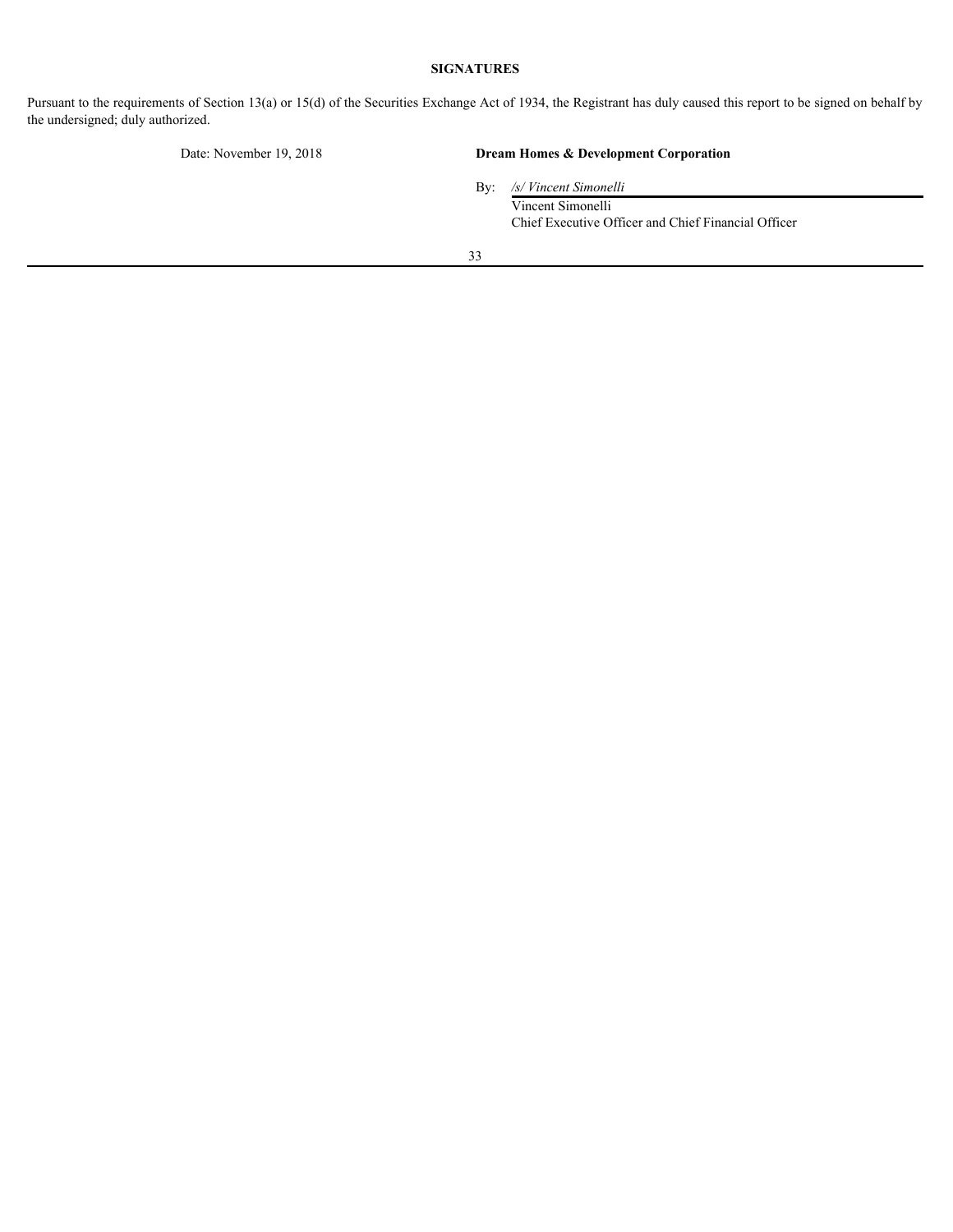### **CERTIFICATIONS**

<span id="page-33-0"></span>I, Vincent C. Simonelli, certify that:

1. I have reviewed this quarterly report of Dream Homes & Development Corporation.;

2. Based on my knowledge, this report does not contain any untrue statement of a material fact or omit to state a material fact necessary to make the statements made, in light of the circumstances under which such statements were made, not misleading with respect to the period covered by this report;

3. Based on my knowledge, the financial statements, and other financial information included in this report, fairly present in all material respects the financial condition, results of operations and cash flows of the issuer as of, and for, the periods presented in this report;

4. The issuer's other certifying officer(s) and I are responsible for establishing and maintaining disclosure controls and procedures (as 4efined in Exchange Act Rules  $13a-15(e)$  and  $15d-15(e)$ ) and internal control over financial reporting (as defined in Exchange Act Rules  $13a-15(f)$ ) and  $15d-15(f)$ ) for the issuer and have:

period in which this report is being prepared;

EXHIBIC ATIONS<br>
EXHIBIT 31<br>
1. I have reviewed this quarterly report of Dream Homes & Development Corporation,<br>
2. Based on my knowledge, this report does not contain any unture suiterness for material fact or control to s **EXHIBIC 31**<br>
1. I have reviewed this quarterly report of Dream Homes & Development Corporation.:<br>
2. Based on my knowledge, this report does not contain any untrue sutercont of a material fact or conit to state a material (b) Designed such internal control over financial reporting, or caused such internal control over financial reporting to be designed under our supervision, to provide reasonable assurance regarding the reliability of financial reporting and the preparation of financial statements for external purposes in accordance with generally accepted accounting principles; **CERTIFICATIONS**<br>
1 Three sevieced this quarted system of Dream Homes & Decelument Corporation;<br>
2. Hased on my knowledge, this report does not contain any untrue stakement of a material fact or emit to state a material f I. Have reviewed this quatrix is port of Dicam Homes & Development Cosponion,<br>
2. Bused on any knowledge, this report does not contain any unitae attentuate the material fact or omit to state a material method. This play

disclosure controls and procedures, as of the end of the period covered by this report based on such evaluation; and

(d) Disclosed in this report any change in the issuer's internal control over financial reporting that occurred during the issuer's most recent fiscal quarter (the issuer's fourth fiscal quarter in the case of an annual report) that has materially affected, or is reasonably likely to materially affect, the issuer's internal control over financial reporting; and

5. The issuer's other certifying officer(s) and I have disclosed, based on our most recent evaluation of internal control over financial reporting, to the issuer's auditors and the audit committee of the issuer's board of directors (or persons performing the equivalent functions):

adversely affect the issuer's ability to record, process, summarize and report financial information; and

(b) Any fraud, whether r not material, that involves management or other employees who have a significant role in the issuer's internal control over financial reporting.

Date: November 19, 2018

*/s/ Vincent C. Simonelli* CEO and CFO